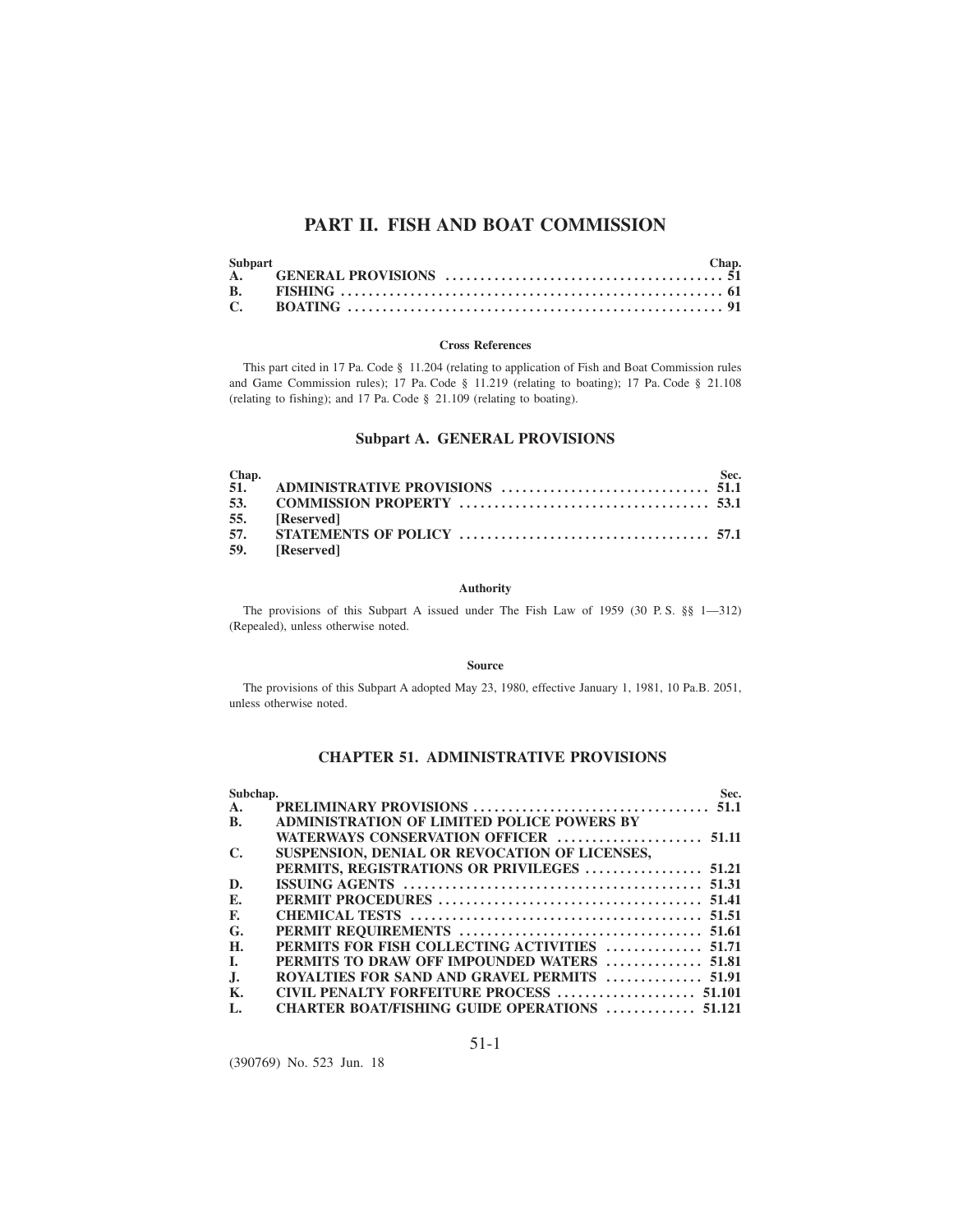# **58 § 51.1** FISH AND BOAT COMMISSION Pt. II

# **Authority**

The provisions of this Chapter 51 issued under the Fish and Boat Code, 30 Pa.C.S. §§ 322, 741, 901, 929, 2102, 2106, 2305—2307, 2703, 2711, 2903 and 2911, unless otherwise noted.

### **Source**

The provisions of this Chapter 51 amended January 23, 1981, effective January 24, 1981, 11 Pa.B. 422, unless otherwise noted. Immediately preceding text appears at serial page (56056).

# **Subchapter A. PRELIMINARY PROVISIONS**

- Sec.<br>51.1.
- 51.1. Statutory authority.<br>51.2. Commission offices
- Commission offices.
- 51.3. [Reserved].<br>51.4. Definitions.
- 51.4. Definitions.<br>51.5. Correction
- Correction of regulations.
- 51.6. Petitions or requests for regulations.
- 51.7. Public comments at Commission meetings.
- 51.8. Counties where the use of the field acknowledgement of guilt is authorized.<br>51.9. Release of documents and records.
- Release of documents and records.
- 51.10. Representation as issuing agent.

# **§ 51.1. Statutory authority.**

This chapter is promulgated under the code.

### **Source**

The provisions of this § 51.1 amended January 6, 1984, effective January 7, 1984, 14 Pa.B. 46. Immediately preceding text appears at serial page (82211).

# **§ 51.2. Commission offices.**

(390770) No. 523 Jun. 18

- (a) The address of the principal office of the Commission is: Pennsylvania Fish and Boat Commission Post Office Box 67000 Harrisburg, Pennsylvania 17106-7000
- (b) The address of the Centre Region Office of the Commission is as follows: Pennsylvania Fish and Boat Commission 595 East Rolling Ridge Drive Bellefonte, Pennsylvania 16823

51-2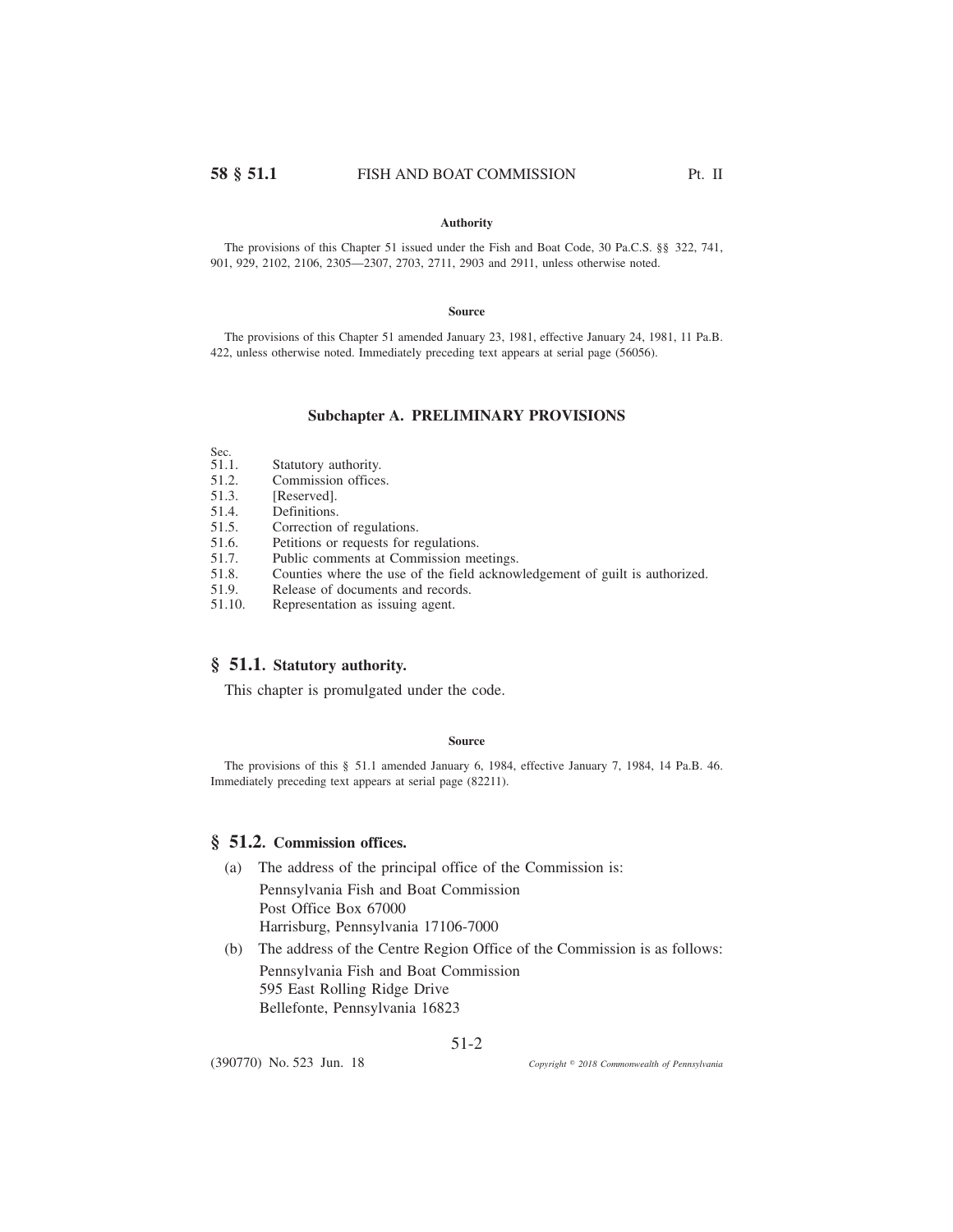### **Authority**

The provisions of this § 51.2 amended under the Fish and Boat Code, 30 Pa.C.S.; and section 506 of The Administrative Code of 1929 (71 P.S. § 186).

#### **Source**

The provisions of this § 51.2 amended January 6, 1984, effective January 7, 1984, 14 Pa.B. 46; amended December 14, 1990, effective December 15, 1990, 20 Pa.B. 6179; amended February 12, 1993, effective February 13, 1993, 23 Pa.B. 739; amended July 26, 2013, effective July 27, 2013, 43 Pa.B. 4214; amended March 23, 2018, effective March 24, 2018, 48 Pa.B. 1672. Immediately preceding text appears at serial pages (390496) to (390497).

# **§ 51.3. [Reserved].**

# **§ 51.4. Definitions.**

The following words and terms, when used in this part, have the following meanings, unless the context clearly indicates otherwise:

*Code*—30 Pa.C.S. (relating to the Fish and Boat Code).

*Commission*—The Fish and Boat Commission.

*Executive Director*—The Executive Director of the Commission.

### **Source**

The provisions of this § 51.4 adopted October 16, 1981, effective October 17, 1981, 11 Pa.B. 46; amended January 6, 1984, effective January 7, 1984, 14 Pa.B. 46; amended December 14, 1990, effective December 15, 1990, 20 Pa.B. 6179; amended February 12, 1993, effective February 13, 1993, 23 Pa.B. 739. Immediately preceding text appears at serial page (161205).

## **§ 51.5. Correction of regulations.**

If the Executive Director or the staff of the Commission discovers an error or omission in the text of Commission regulations as published in the *Pennsylvania Code* or *Pennsylvania Bulletin*, the Executive Director is authorized to take immediate corrective action on behalf of the Commission, including, if necessary, the issuance of orders or notices required to make the necessary corrections.

### **Authority**

The provisions of this § 51.5 issued under the Fish and Boat Code, 30 Pa.C.S. §§ 2102 and 5122—5124.

### **Source**

The provisions of this § 51.5 adopted March 13, 1987, effective March 14, 1987, 17 Pa.B. 1084.

# **§ 51.6. Petitions or requests for regulations.**

(a) *Form*. Petitions or requests for regulations addressed to the Commission shall be submitted in the format set forth in 1 Pa. Code  $\S$  35.18 (relating to petitions for issuance, amendment, waiver or deletion of regulations).

- (b) *Initial staff review*.
	- (1) The staff will review every petition for regulations to ensure that:
		- (i) It is complete as required by 1 Pa. Code § 35.18.

(ii) The petition requests an action within the authority or jurisdiction of the Commission.

## 51-3

(390771) No. 523 Jun. 18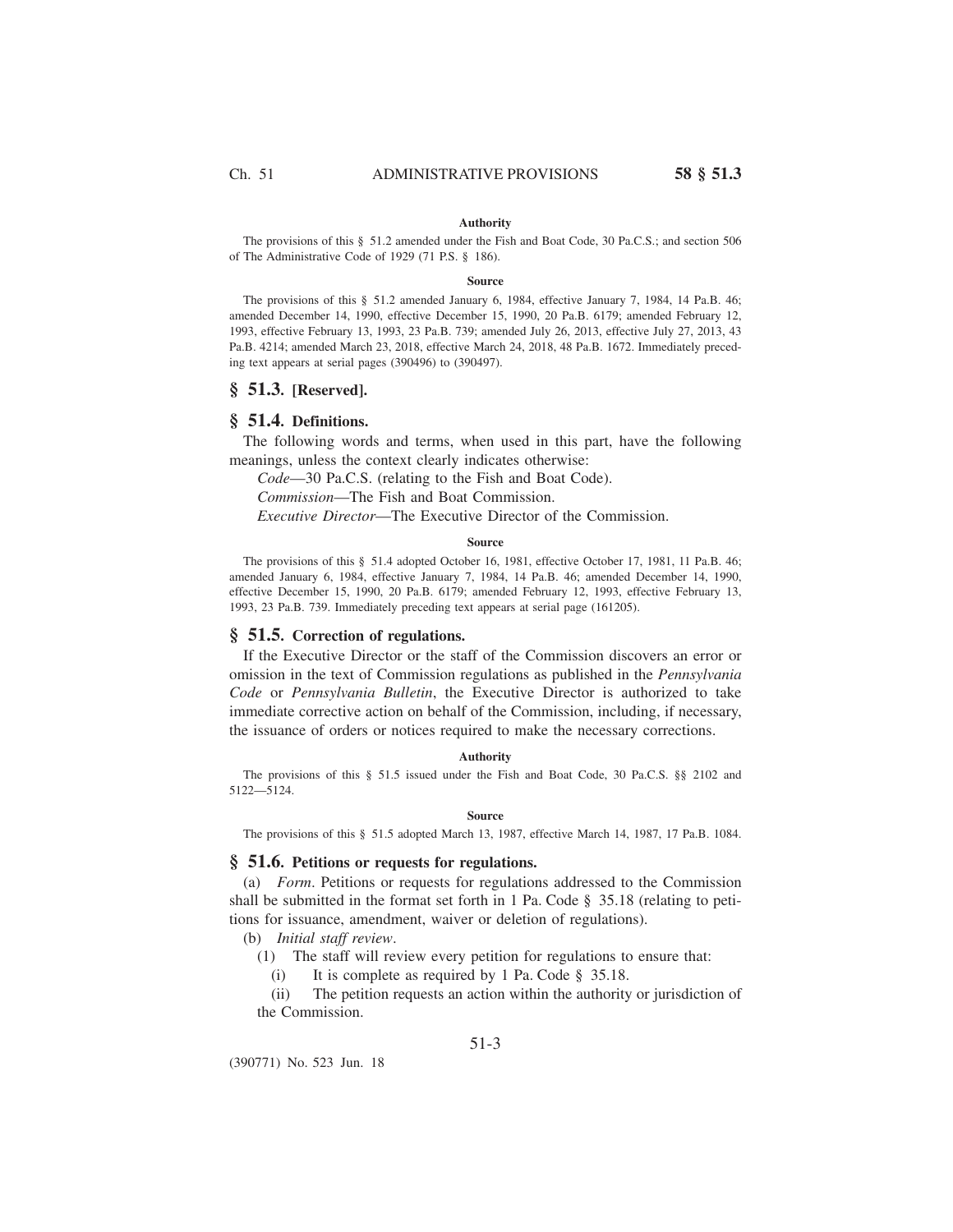(iii) The petition does not conflict with applicable Commonwealth or Federal law.

(2) If the staff determines the petition is not acceptable for one of the reasons set forth in paragraph (1), it will return the petition to the petitioner together with a statement of the reason why it is not acceptable.

(c) *Oral presentation*. A petitioner will be given the opportunity to make a 5-minute oral presentation on a petition that the staff determines is appropriate for further consideration. The oral presentation will be scheduled for the next meeting of the Commission occurring more than 30 days after completion of the initial staff review.

(d) *Commission determination*. After the oral presentation, the Commission will determine whether or not to accept the petition for further review. The Commission may refuse to accept the petition when one or more of the following conditions exist:

(1) The Commission has within the previous 3 years considered the issue addressed by the petition or request.

(2) The action requested by the petitioner concerns a matter in litigation.

(3) The action is not appropriate for rulemaking by the Commission.

(4) The petition involves an issue previously considered by the Commission and it does not contain information which is new or sufficiently different to warrant reconsideration. If a petition does present new or sufficiently different information, this information must have been unavailable at the time of the Commission's previous decision.

(e) *Staff report*. If the Commission accepts the petition, the staff has 180 days to prepare a report evaluating the petition and containing the staff's recommendations for disposition. The staff may request additional time to evaluate a petition. Upon completion of the staff report, it will be sent to the petitioner who may, within 30 days, submit written comments, objections or suggestions concerning the staff report. The staff may append their response to the petitioner's comments when forwarding the report and the comments to the Boating Advisory Board, in cases of petitions for boating regulations, or the Commission, in cases of other regulations.

(f) *Boating regulations*. For boating regulations, the staff will submit the petition, the staff report, the petitioner's response, if any, and the staff response, if any, to the Boating Advisory Board for review and consideration at its next regular meeting occurring more than 30 days after the file is deemed complete. The Boating Advisory Board shall review the materials and provide advice and recommendations to the Commission as provided in section 5121(c) of the code (relating to promulgation).

(g) *Commission action*. The staff shall submit the petition, the staff report, the petitioner's response, if any, the staff response, if any and, in the case of boating regulations, the advice and opinions of the Boating Advisory Board to the Commission for consideration as part of the agenda of the next regular meeting occur-

51-4

(390772) No. 523 Jun. 18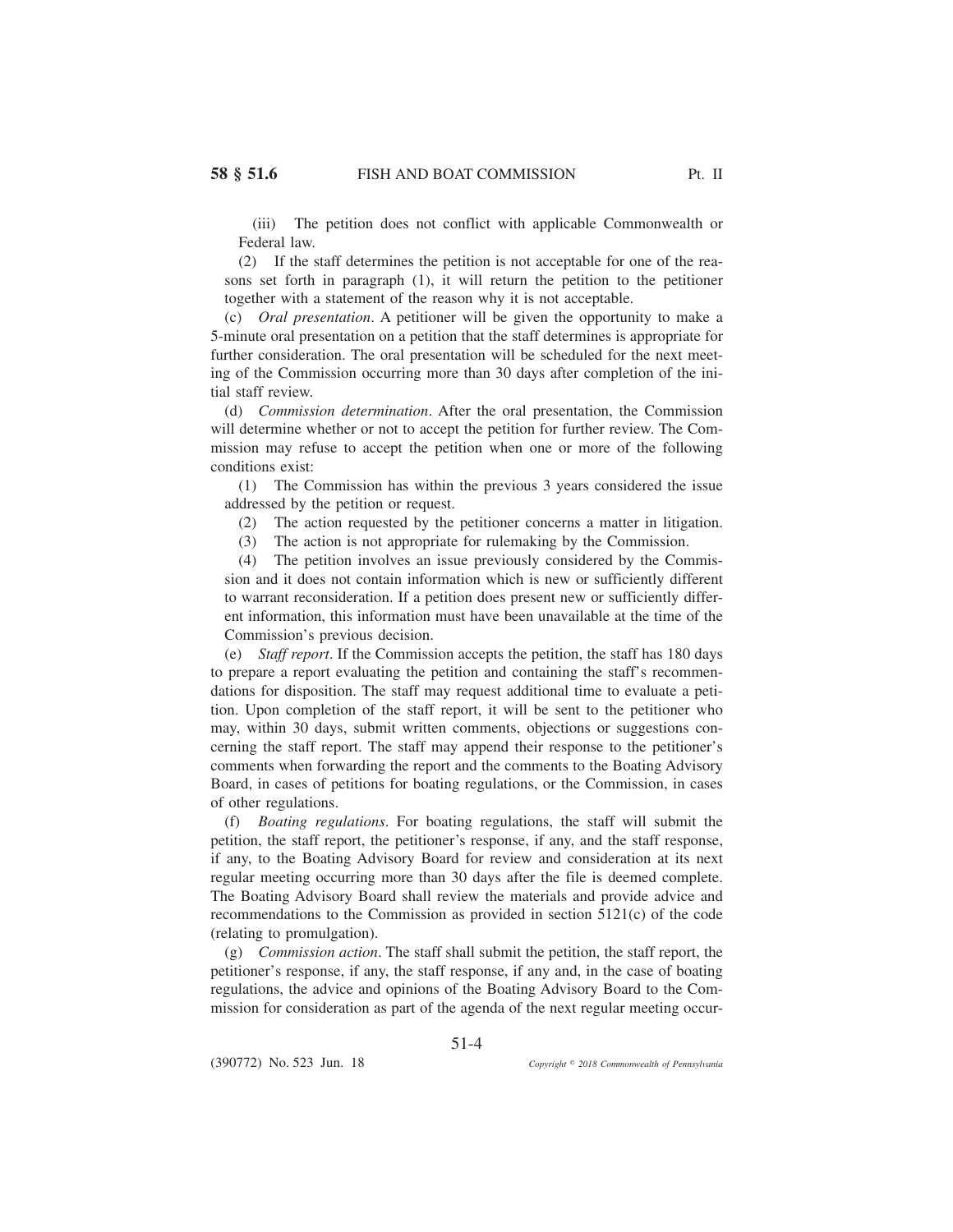ring more than 30 days after the file is deemed complete. The Commission will determine what action to undertake with respect to the petition at a public meeting.

### **Authority**

The provisions of this § 51.6 issued under section 10 of the Sunshine Act (65 P. S. § 280); and section 506 of The Administrative Code of 1929 (71 P. S. § 186).

#### **Source**

The provisions of this § 51.6 adopted October 14, 1994, effective October 15, 1994, 24 Pa.B. 5231; amended March 27, 1998, effective March 28, 1998, 28 Pa.B. 1521. Immediately preceding text appears at serial pages (216383) to (216385).

# **§ 51.7. Public comments at Commission meetings.**

(a) *Public comments at meetings of the full Board.*

(1) *General rules.* The Commission will provide a brief public comment period at the beginning of each public meeting. The Commission ordinarily will accept public comments following its committee reports and prior to its consideration of the formal agenda. The Commission may limit comments to matters that are within the Commission's jurisdiction that are not repetitive or duplicative of other comments. The Commission president or presiding officer will request members of the public wishing to comment to indicate prior to the start of the meeting that they wish to provide public comment. The Commission president or presiding officer will determine the appropriate time limit for individual comments and announce that limit prior to receiving any comments. If members of the public prepare a written statement, they will be asked to provide a copy to the designated staff person. Members of the public representing a specific organization will be requested to designate one spokesperson to present their collective comments.

(2) *Consideration of agenda items.* The Commission ordinarily will not permit public comments during the course of its meetings when it considers agenda items or other matters before the Commission. The Commission president or other presiding officer may invite brief public comments on items other than regulatory actions when he determines that allowing the comments will be useful in the best interests of the Commission.

(b) *Public comments at committee meetings.* The committee chair will provide a brief public comment period at the beginning of each committee meeting. The committee chair will determine an appropriate format for this period, including its length. The Committee chair may limit comments to matters that are related to the charge of the committee that are not repetitive or duplicative of other comments.

#### **Authority**

The provisions of this § 51.7 issued under section 10 of the Sunshine Act (65 P. S. § 280); and section 506 of The Administrative Code of 1929 (71 P. S. § 186); amended under section 710 of the Sunshine Act (65 P. S. § 710); and section 506 of The Administrative Code of 1929 (71 P. S. § 186).

#### **Source**

The provisions of this § 51.7 adopted October 14, 1994, effective October 15, 1994, 24 Pa.B. 5231; amended December 30, 2011, effective December 31, 2011, 41 Pa.B. 6968. Immediately preceding text appears at serial page (340213).

(371353) No. 475 Jun. 14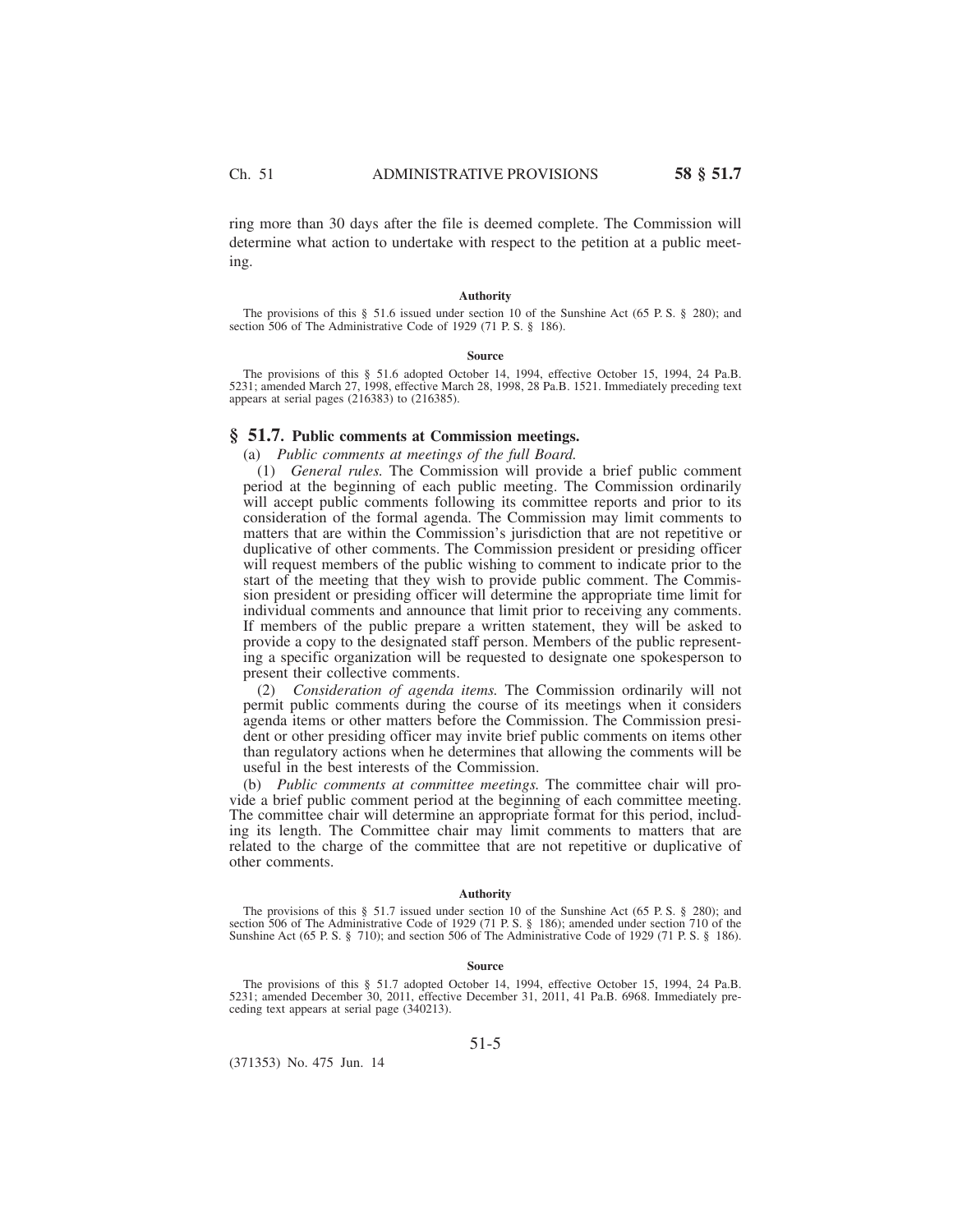# **§ 51.8. Counties where the use of the field acknowledgment of guilt is authorized.**

Under section 925(d) of the code (relating to acknowledgment of guilt and receipts for payment), the field acknowledgment of guilt may be used in Philadelphia County.

### **Authority**

The provisions of this § 51.8 issued under the Fish and Boat Code, 30 Pa.C.S. § 925.

#### **Source**

The provisions of this § 51.8 adopted February 4, 2000, effective February 5, 2000, 30 Pa.B. 634.

## **§ 51.9. Release of documents and records.**

(a) Consistent with the Right-to Know Law (65 P. S. §§ 67.101—67.3104), and sections 324 and 5503 of the code (relating to Commission records; and accident reports), the Commission will make public records contained in its files available to requesters for inspection and duplication during the Commission's regular business hours of 8 a.m. to 4 p.m., Monday through Friday (excluding Commonwealth holidays).

(b) Requests for release of public records contained in Commission files must be made in writing and submitted to: Director, Bureau of Administration, Pennsylvania Fish and Boat Commission, Post Office Box 67000, Harrisburg, Pennsylvania 17106-7000. Written requests for release of public records may be sent by mail or by means of facsimile or by e-mail, or they may be delivered in person during the Commission's regular business hours. The Commission will not accept anonymous or oral requests.

(c) The requester will be charged the fee prescribed by the Office of Open Records for the reproduction and release of documents on paper or in electronic media. The Commission will charge \$1 per page up to \$5 per document for certified copies. If the Commission mails copies of documents duplicated under this section to the requester, the requester will be charged the actual cost of postage or shipping. All charges shall be payable by check or money order made payable to ''Pennsylvania Fish and Boat Commission.'' The Commission may require a requester to prepay fees if the fees are expected to exceed \$100. The Commission may waive copy charges and mailing charges for good cause or in the public interest.

(d) Requests for records made by subpoena, in addition to collection of subpoena fees, are subject to a reproduction charge of \$0.50 per page for black and white copies and \$1 per page for color copies. Copies provided on electronic media will be charge at \$1 per document, plus \$2 per diskette or compact disc. The Commission will charge \$1 per page up to \$5 per document for certified copies requested under a subpoena.

### **Authority**

The provisions of this § 51.9 issued under sections 3 and 8(a) of the Right to Know Law (65 P. S. §§ 66.3 and 66.8(a)); and section 506 of The Administrative Code of 1929 (71 P. S. § 186); amended under section 504 of the Right-to-Know Law (65 P. S. § 67.504) and section 506 of The Administrative Code of 1929 (71 P. S. § 186).

51-6

(371354) No. 475 Jun. 14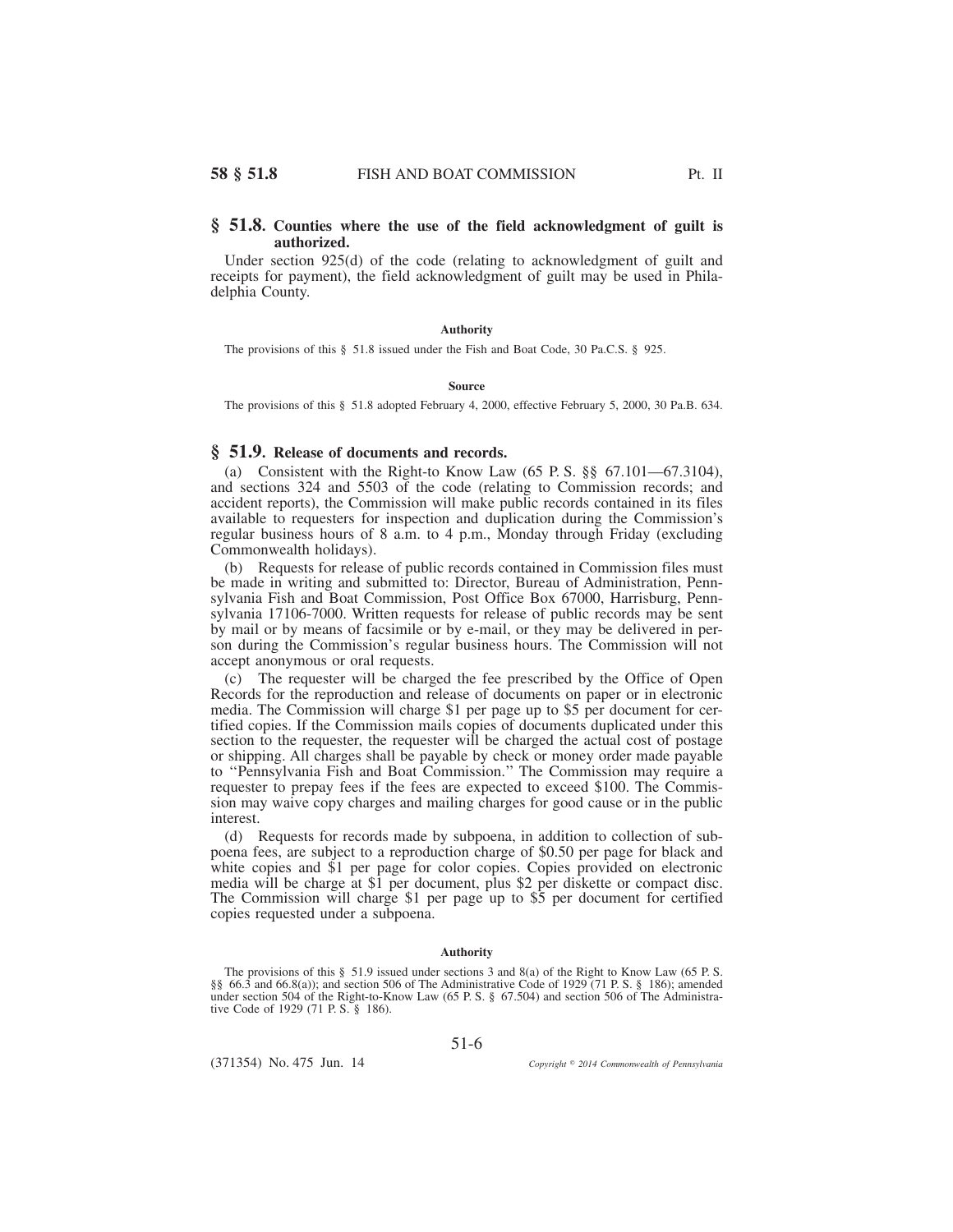### **Source**

The provisions of this § 51.9 adopted September 29, 2000, effective September 30, 2000, 30 Pa.B. 5013; amended November 21, 2003, effective November 22, 2003, 33 Pa.B. 5704; amended December 5, 2008, effective January 1, 2009, 38 Pa.B. 6614. Immediately preceding text appears at serial pages (301458) to (301459).

# **§ 51.10. Representation as issuing agent.**

It is unlawful for persons to perform the functions of or to represent themselves as fishing license issuing agents or issuing agents for temporary boat registrations without being appointed or designated as such by the Commission.

## **Authority**

The provisions of this § 51.10 issued under the Fish and Boat Code, 30 Pa.C.S. §§ 2711(c) and 5304(d.1).

#### **Source**

The provisions of this § 51.10 adopted March 14, 2003, effecitve March 15, 2003, 33 Pa.B. 1348.

# **Subchapter B. ADMINISTRATION OF LIMITED POLICE POWERS BY WATERWAYS CONSERVATION OFFICER**

| $\sim$ | $\sim$ | a.<br>$\sim$ |  |  |
|--------|--------|--------------|--|--|
|        |        |              |  |  |

51.11. General.

51.12. Policies.<br>51.13. Procedui

51.13. Procedures.<br>51.14. [Reserved].

[Reserved].

# **§ 51.11. General.**

(a) The primary responsibility of a waterways conservation officer is the enforcement of the code and this part. Section  $901(a)(12)$  of the code (relating to powers and duties of waterways patrolmen and deputies) authorizes waterways conservation officers, when acting within the scope of their employment, to pursue, apprehend or arrest a person suspected of violating 18 Pa.C.S. (relating to the Crimes Code) or another offense classified as a misdemeanor or felony.

(b) This subchapter sets forth the Commission's policies and procedures on administration of police powers by waterways conservation officers. These policies and procedures are intended to serve as internal operating guidelines for waterways conservation officers. These policies and procedures will not be construed to detract from the authority granted by section  $901(a)(12)$  of the code or to invalidate or otherwise affect the validity of an arrest, prosecution or other law enforcement actions undertaken by a waterways conservation officer. These policies and procedures confer no rights on persons charged with offenses by waterways conservation officers.

(340215) No. 411 Feb. 09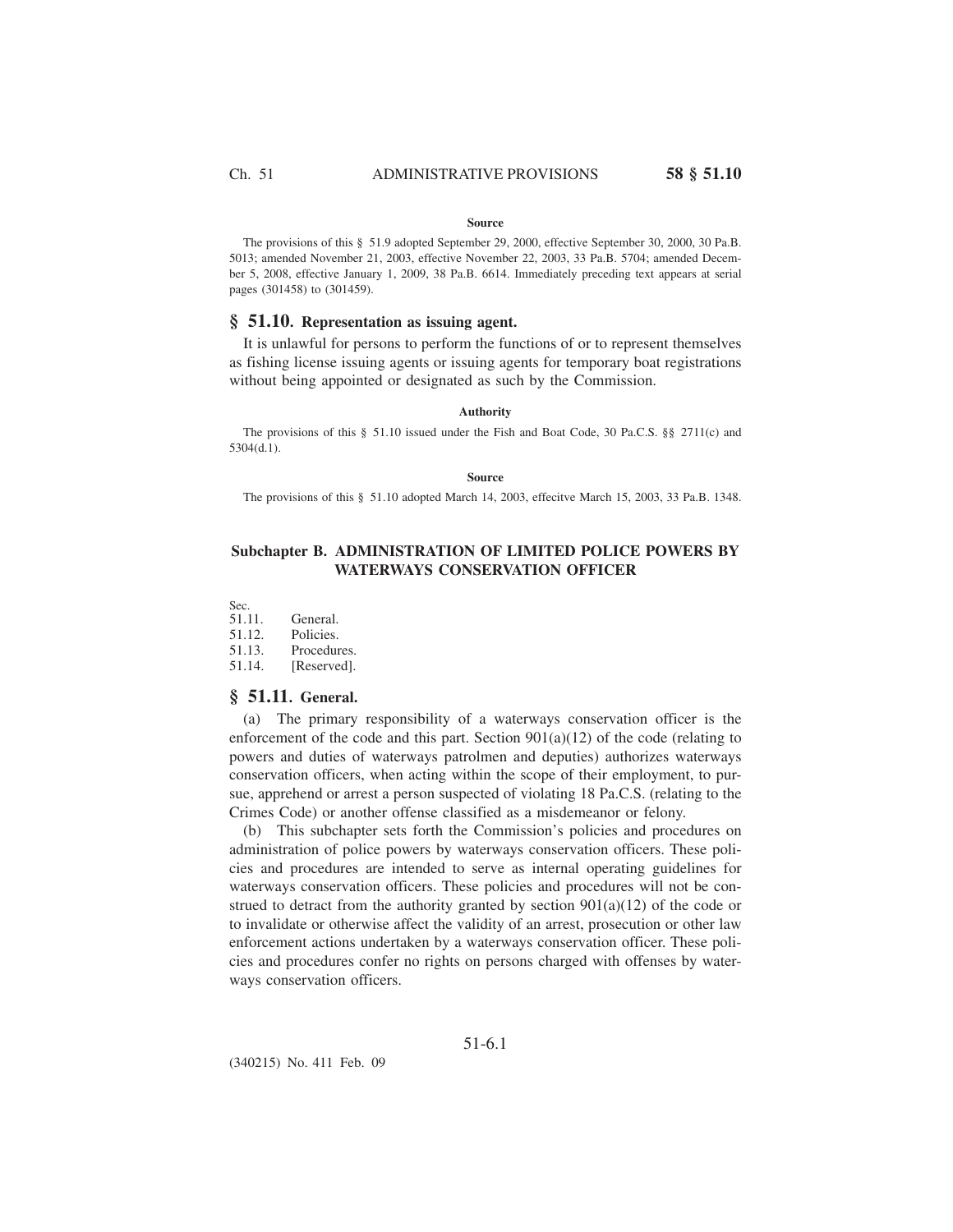### **Source**

The provisions of this § 51.11 amended September 6, 1991, effective September 7, 1991, 21 Pa.B. 3990. Immediately preceding text appears at serial page (153730).

# **§ 51.12. Policies.**

(a) It is the policy of the Commission that a waterways conservation officer should arrest or take other appropriate enforcement actions with respect to a violation of 18 Pa.C.S. (relating to the Crimes Code) or other offenses classified as misdemeanors or felonies only when the offense occurs in the officer's presence while performing normal Commission law enforcement duties, and there is no officer present whose primary duty is enforcement of applicable State laws.

(b) It is the policy of the Commission that a waterways conservation officer should become involved in enforcement of violations described in section 901(a)(2) of the code (relating to powers and duties of waterways patrolmen and deputies) only to the degree necessary to protect life and property.

(c) The public may not be encouraged to believe that waterways conservation officer carries out general law enforcement work in parts of this Commonwealth

51-6.2

(340216) No. 411 Feb. 09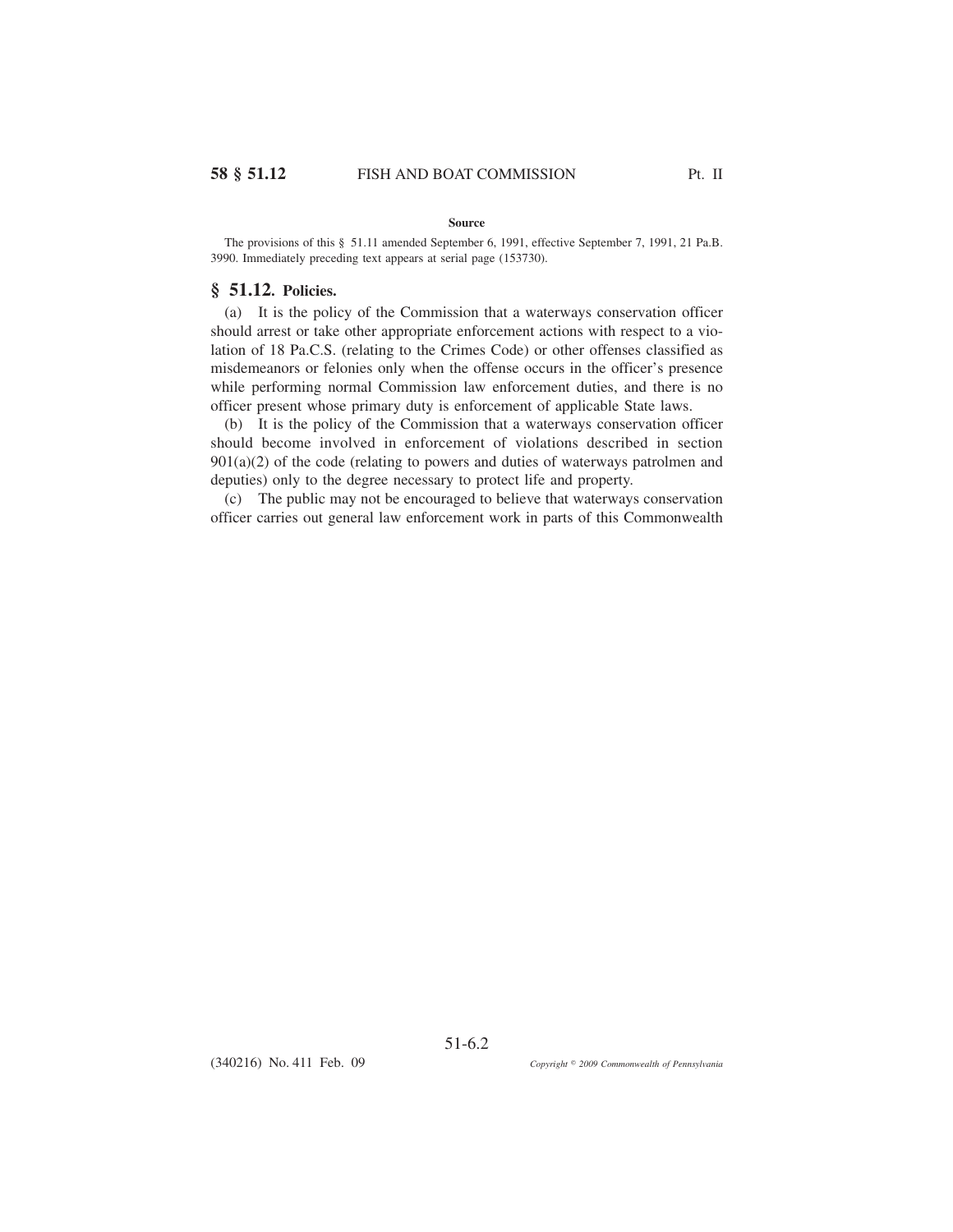that are some distance from police services. Complaints received shall be relayed to the proper enforcement agency, and the complainant so advised.

#### **Source**

The provisions of this § 51.12 amended September 6, 1991, effective September 7, 1991, 21 Pa.B. 3990. Immediately preceding text appears at serial page (153730).

# **§ 51.13. Procedures.**

(a) As soon as possible after taking action with respect to an offense described in section  $901(a)(12)$  of the code (relating to powers and duties of waterways patrolmen and deputies), the officer will take reasonable steps to notify the law enforcement agency with primary jurisdiction over the offense so that it may initiate necessary further action.

(b) A waterways conservation officer involved in enforcement actions with respect to offenses described in section  $901(a)(12)$  of the code shall secure and maintain onsite information and evidence as deemed appropriate.

(c) A waterways conservation officer involved in enforcement actions with respect to offenses described in section 901(a)(12) of the code shall file reports with supervisors that the Bureau of Law Enforcement requires.

(d) The Bureau of Law Enforcement shall annually report to the Commission's Law Enforcement Committee on the number and types of law enforcement actions undertaken under section 901(a)(12) of the code in the preceding year.

#### **Source**

The provisions of this § 51.13 amended through February 4, 1983 effective January 1, 1983, 13 Pa.B. 614; amended September 6, 1991, effective September 7, 1991, 21 Pa.B. 3990. Immediately preceding text appears at serial pages (153730) to (153731).

### **Notes of Decisions**

Although this section grants police authority to waterways conservation officers (WCO) they are not policemen entitled to bargaining rights. *Keller v. Labor Relations Board*, 593 A.2d 4, 6 (Pa. Cmwlth. 1991).

# **§ 51.14. [Reserved].**

### **Source**

The provisions of this § 51.14 reserved September 6, 1991, effective September 7, 1991, 21 Pa.B. 3990. Immediately preceding text appears at serial pages (153731) to (153732).

### 51-7

(316035) No. 375 Feb. 06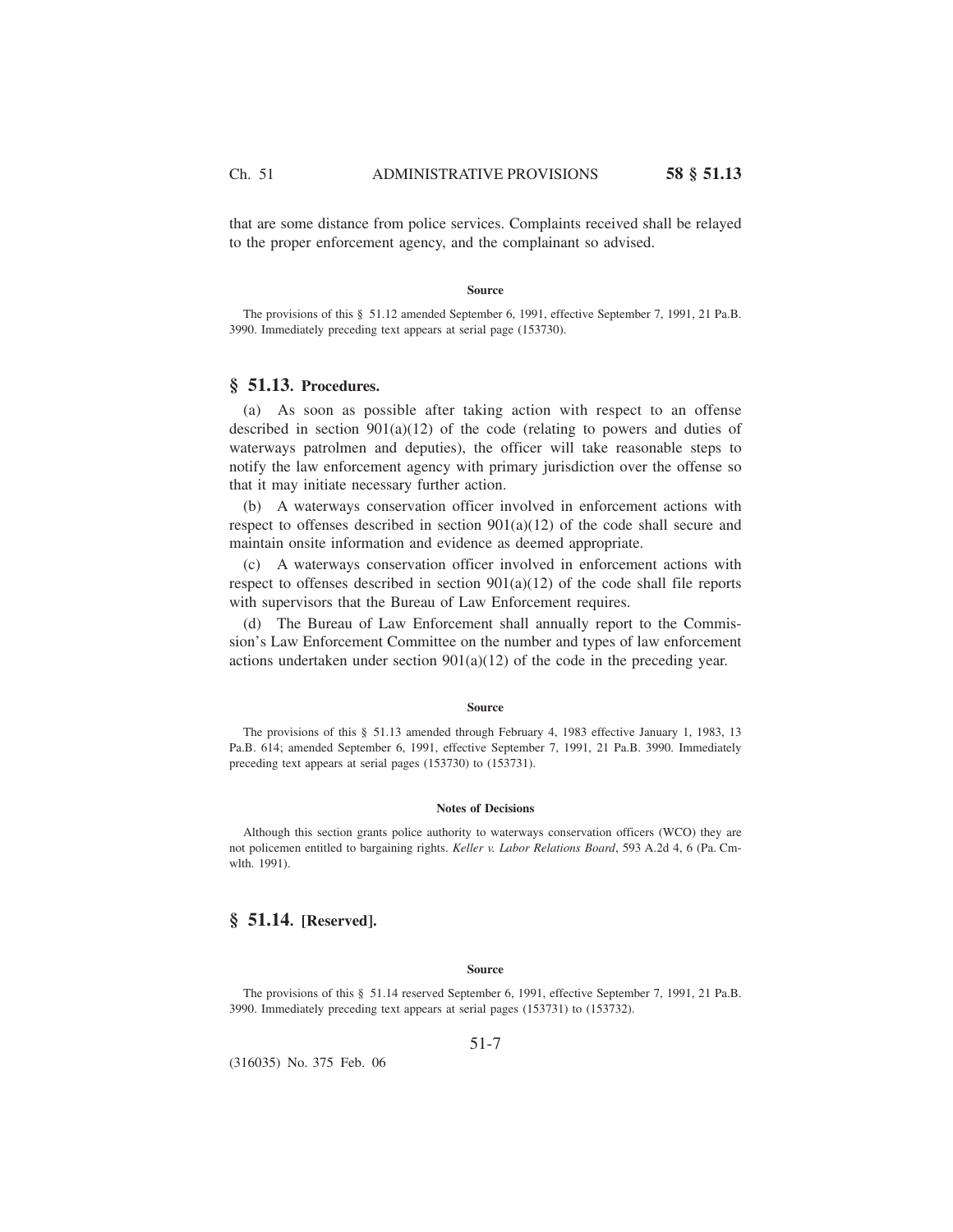# **Subchapter C. SUSPENSION, DENIAL OR REVOCATION OF LICENSES, PERMITS, REGISTRATIONS OR PRIVILEGES**

Sec.<br>51.21.

Scope.

51.22. Initiation of proceedings.

51.23. Order to show cause.

51.24. Answer to order to show cause.

51.25. Demand for or waiver of hearing.

51.26. Procedure in lieu of hearing.<br>51.27. Hearings.

51.27. Hearings.<br>51.28. Report of

Report of the presiding officer.

51.29. Final action.

### **Authority**

The provisions of this Subchapter C issued under the Fish and Boat Code, 30 Pa.C.S. § 928, unless otherwise noted.

### **Source**

The provisions of this Subchapter C adopted October 16, 1981, effective October 17, 1981, 11 Pa.B. 3553, unless otherwise noted.

### **Cross References**

This subchapter cited in 58 Pa. Code § 51.122 (relating to permits); 58 Pa. Code § 63.41 (relating to recognition of charter boat and fishing guide operations); 58 Pa. Code § 69.26 (relating to reports); and 58 Pa. Code § 71.7 (relating to triploid grass carp).

# **§ 51.21. Scope.**

(a) This subchapter, adopted under section 928 of the code (relating to revocation, suspension or denial of license, permit or registration), sets forth the procedures to be followed by the Commission in suspending, denying or revoking licenses, permits, special licenses and boat registration issued under the authority of the code, to persons convicted of offenses under the code. For purposes of this subchapter, a person will be deemed to be convicted of an offense under the code if he voluntarily acknowledges guilt under section 925 of the code (relating to acknowledgment of guilt and receipts for payment).

(b) Except as otherwise specifically provided in this subchapter, 1 Pa. Code Part II (relating to general rules of administrative practice and procedure) will apply to proceedings hereunder. This subsection supplements 1 Pa. Code § 31.1 (relating to scope of part).

# **§ 51.22. Initiation of proceedings.**

(a) When an officer of the Commission or other officer authorized to enforce the code believes that a violator of the code—one who has been convicted or acknowledged guilt for an offense thereunder—should be subject to suspension, or revocation of a license, special license, permit, registration or privilege, the

51-8

(316036) No. 375 Feb. 06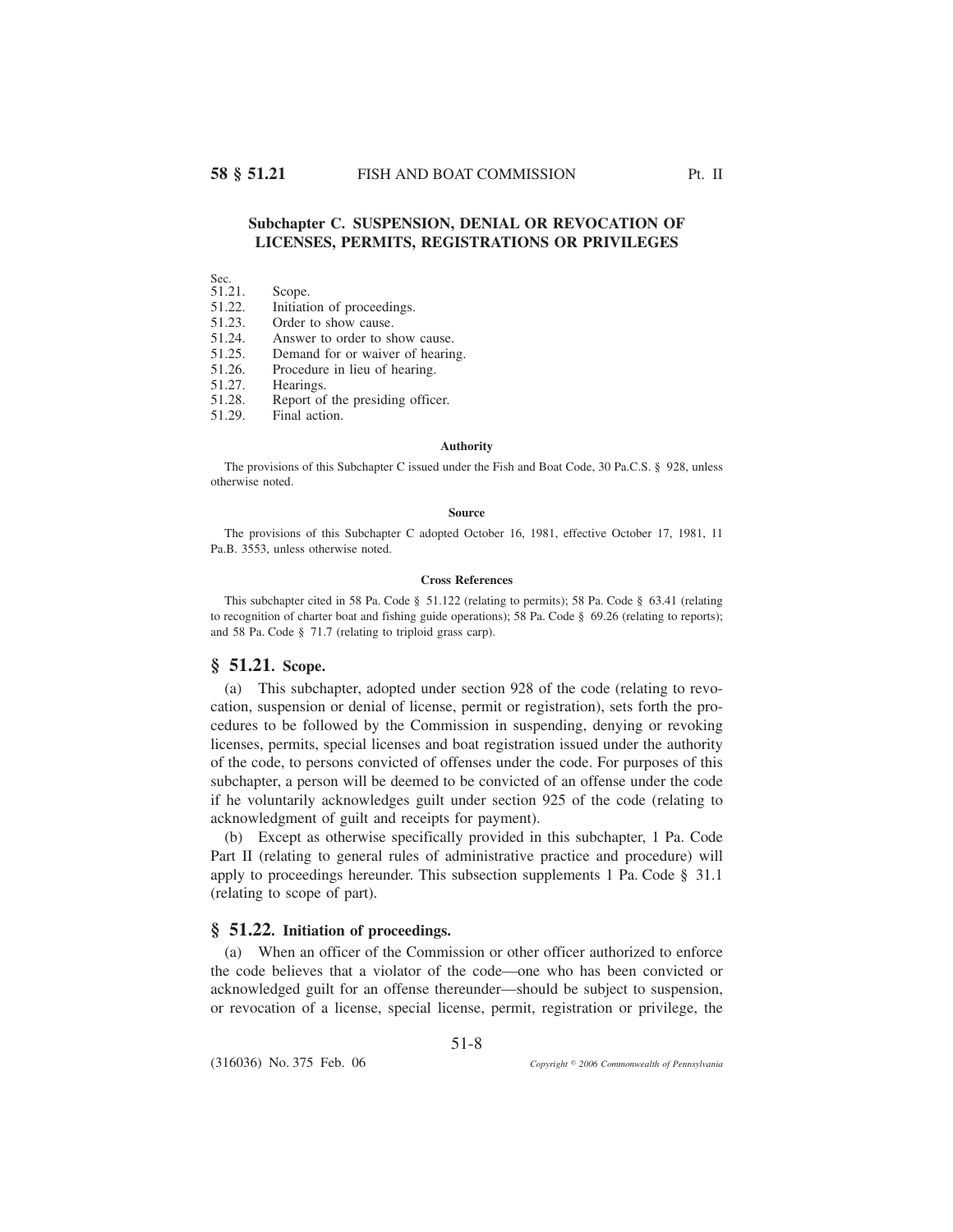officer shall submit a report outlining the facts and circumstances of the violation and other surrounding or relevant facts to the Director of the Law Enforcement Bureau. When a deputy waterways conservation officer or waterways conservation officer initiates the proceedings, the report shall be submitted through normal law enforcement channels. Each reviewer of the report shall add a recommendation as to disposition.

(b) The Director of the Law Enforcement Bureau will review the report together with the members of the Commission staff as the Executive Director shall designate for this purpose. The Director will report to the Executive Director, as to whether or not the staff recommends further action.

## **Source**

The provisions of this § 51.22 amended December 14, 1990, effective December 15, 1990, 20 Pa.B. 6179. Immediately preceding text appears at serial page (116083).

## **Cross References**

This section cited in 58 Pa. Code § 51.27 (relating to hearings).

# **§ 51.23. Order to show cause.**

(a) If, after review of the staff report, the Executive Director determines that revocation/suspension proceedings should go forward, he will cause the violator to be served with an order to show cause on a form prescribed by the Director, which form shall be in substantial compliance with 1 Pa. Code § 35.14 (relating to orders to show cause).

(b) Service of the order to show cause shall be by certified or registered mail. Service is complete upon delivery of the mail. If the mail is returned by the postal authorities with a notation that the violator refused to accept the mail or that the mail was unclaimed, the Commission will serve the order to show cause by ordinary mail with the return address of the Commission appearing thereon. Service by ordinary mail is complete if the mail is not returned to the Commission within 15 days after mailing. Other documents served by the agency shall be served by first class mail in accordance with 1 Pa. Code § 33.31 (relating to service by the agency).

#### **Source**

The provisions of this § 51.23 amended June 25, 1999, effective June 26, 1999, 29 Pa.B. 3210. Immediately preceding text appears at serial page (216389).

# **§ 51.24. Answer to order to show cause.**

A respondent shall file a written answer to an order to show cause. The answer shall be received at the Harrisburg office of the Commission no later than 20 days after the respondent received the order. The answer shall be in compliance with 1 Pa. Code § 35.37 (relating to answers to orders to show cause). A respondent

(285567) No. 327 Feb. 02

51-9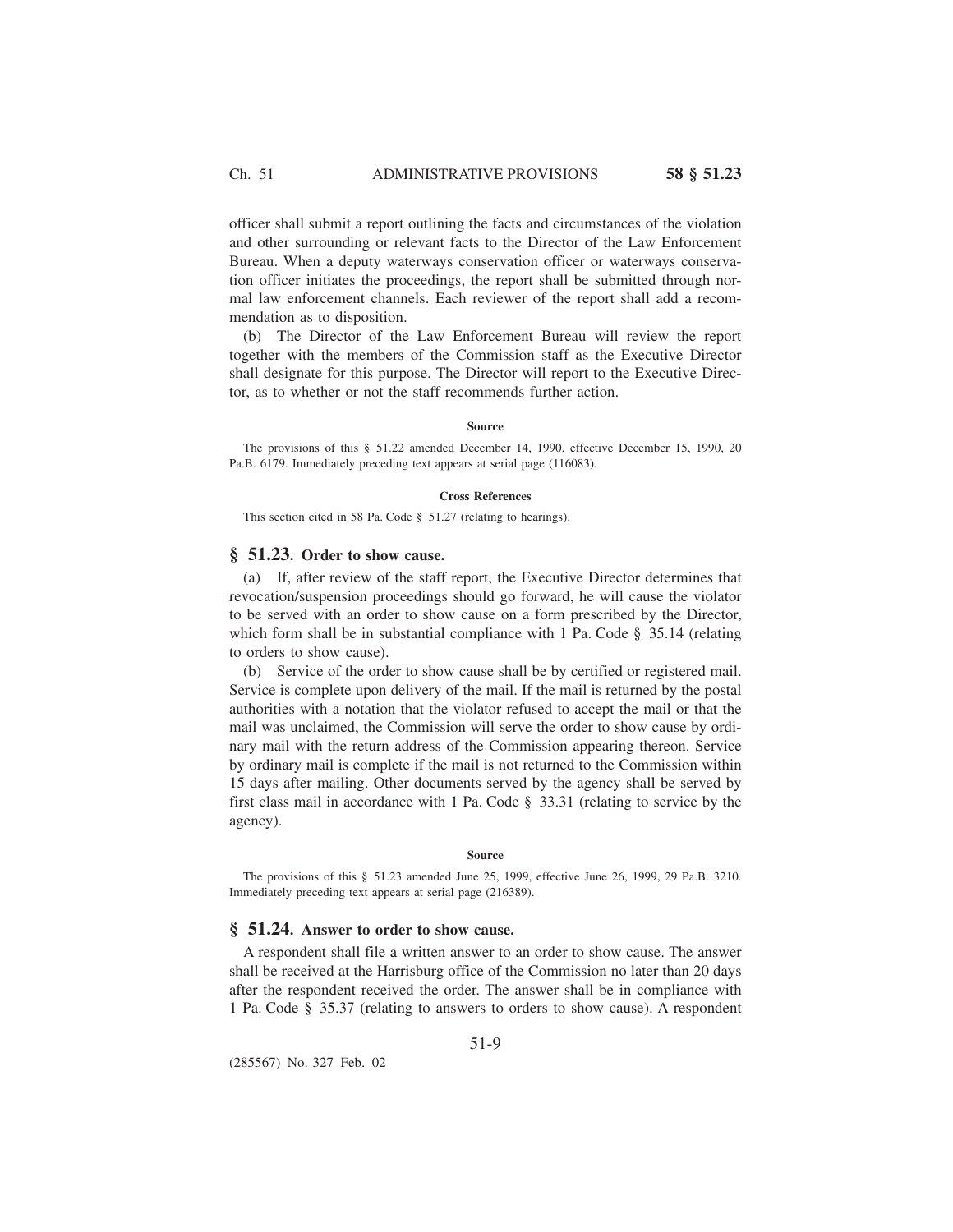failing to file a timely answer that conforms with 1 Pa. Code § 35.37 will be deemed in default, and relevant facts stated in the order to show cause be deemed admitted.

# **§ 51.25. Demand for or waiver of hearing.**

(a) A respondent shall submit a timely demand for hearing with the answer to the order to show cause. The demand shall be in writing and shall be accompanied by a nonrefundable filing fee of \$35 in the form of a money order, certified check or bank cashier's check made payable to ''Pennsylvania Fish and Boat Commission.'' A hearing will not be conducted nor a demand deemed filed until the complete filing fee is received by the Commission in the form specified and within the time frame designated. Failure to file a demand for a hearing or to submit the filing fee in the amount and form specified within the time limit set for filing an answer will be deemed a waiver of the right to hearing. The Commission will return to the respondent any filing fee that it receives that does not comply with this subsection.

(b) A respondent may choose to waive a hearing and submit written comments, objections or matters in mitigation or extenuation with regard to the proposed suspension, denial or revocation.

(c) If a respondent demands a hearing and subsequently fails to appear at the hearing after being given written notice of the date and time, the respondent's failure to appear will be deemed a waiver of the right to a hearing, and a hearing will not be conducted and the filing fee will not be refunded.

(d) Subsection (a) supplements 1 Pa. Code §§ 33.21 and 33.22 (relating to filing fees; and mode of payment of fees).

### **Source**

The provisions of this § 51.25 amended December 7, 2001, effective December 8, 2001, 31 Pa.B. 6669. Immediately preceding text appears at serial page (257194).

# **§ 51.26. Procedure in lieu of hearing.**

(a) When for any reason a hearing is not held with regard to a proposed suspension, denial or revocation of a license, permit, registration or privilege granted under the code, the entire written file on the case shall be submitted to the Commission's Law Enforcement Committee, which shall review the matter and make a final determination as to its disposition. The action of the Law Enforcement Committee is considered the final agency action.

(b) Subsection (a) supersedes 1 Pa. Code § 35.226 (relating to final orders).

# **§ 51.27. Hearings.**

(a) If a respondent demands a hearing, the Executive Director will appoint a presiding officer to conduct the hearing on behalf of the Commission. The presiding officer may be an employe of the Commission who had not reviewed the

51-10

(285568) No. 327 Feb. 02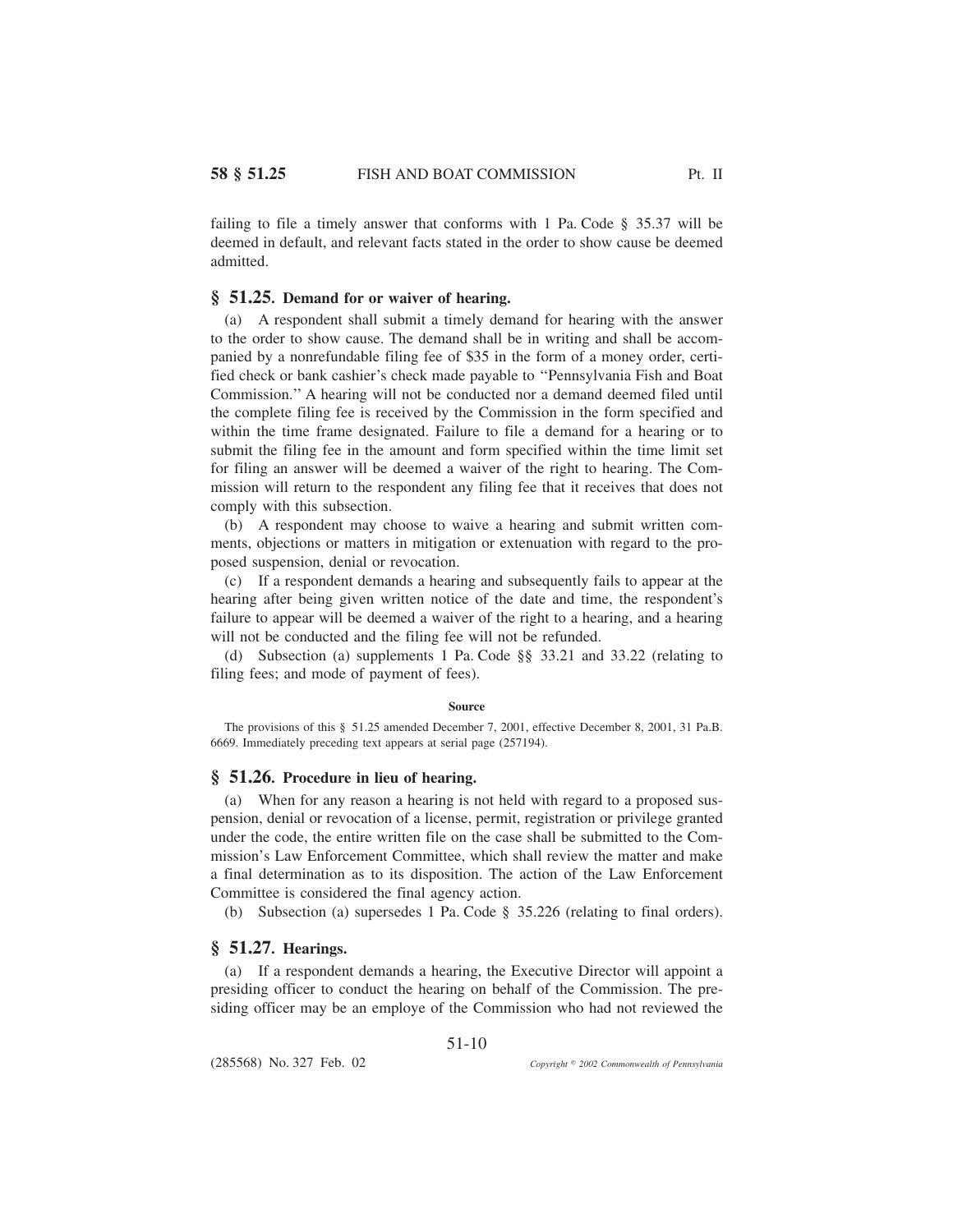proposed revocation action after proceedings were initiated under § 51.22 (relating to initiation of proceedings). This subsection supersedes 1 Pa. Code § 35.185 (relating to designation of presiding officers).

(b) Hearings will be conducted at the Harrisburg office of the Commission or at another location in the Harrisburg area as the Executive Director may designate. Respondents will be given at least 10 days written notice of the date and time of the hearing.

(c) The burden of proof to justify the proposed suspension, denial or revocation will be on the Commission to prove by a preponderance of the evidence that the proposed action is justified by the facts and circumstances.

(d) The presiding officer will permit either oral argument at the conclusion of the hearing or the filing of written briefs, but not both, except in cases of extraordinary complexity where he finds, upon motion of the parties or his own motion, that the ends of justice require allowance of both. In cases where briefs are to be filed, the procedures of 1 Pa. Code §§ 35.191—35.193 (relating to proceedings in which briefs are to be filed; content and form of briefs; and filing and service of briefs) will be followed. This subsection supersedes 1 Pa. Code § 35.204 (relating to oral argument before presiding officer).

# **§ 51.28. Report of the presiding officer.**

(a) After the hearing is closed, the transcript prepared, and briefs, if any, received, the presiding officer will prepare a proposed report, the contents of which shall be in substantial compliance with 1 Pa. Code § 35.205 (relating to contents of proposed reports).

(b) A copy of the proposed report shall be served on respondent and other parties of record who shall thereafter have 30 days to file exceptions to the report

(285569) No. 327 Feb. 02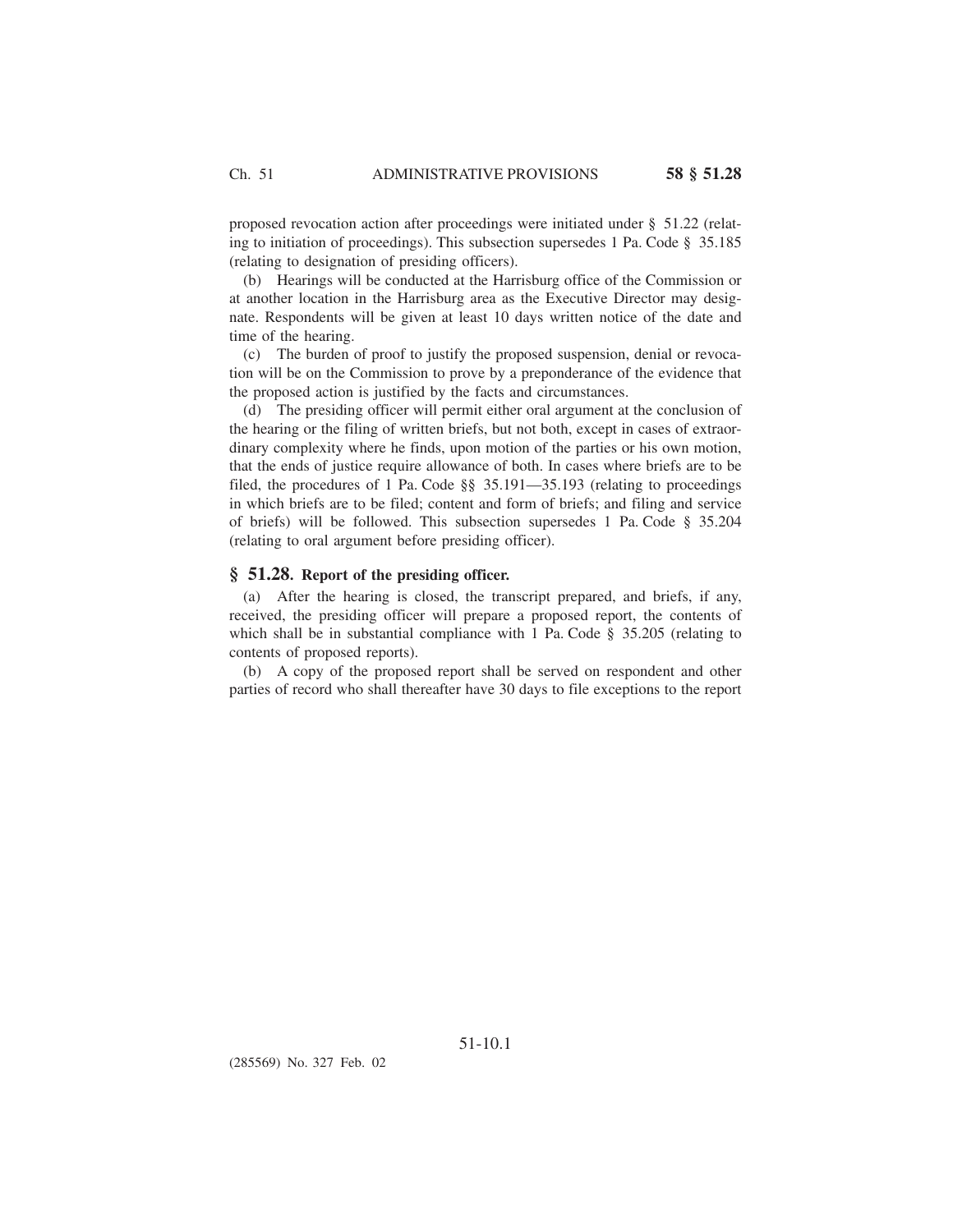(285570) No. 327 Feb. 02

*2002 Commonwealth of Pennsylvania*

51-10.2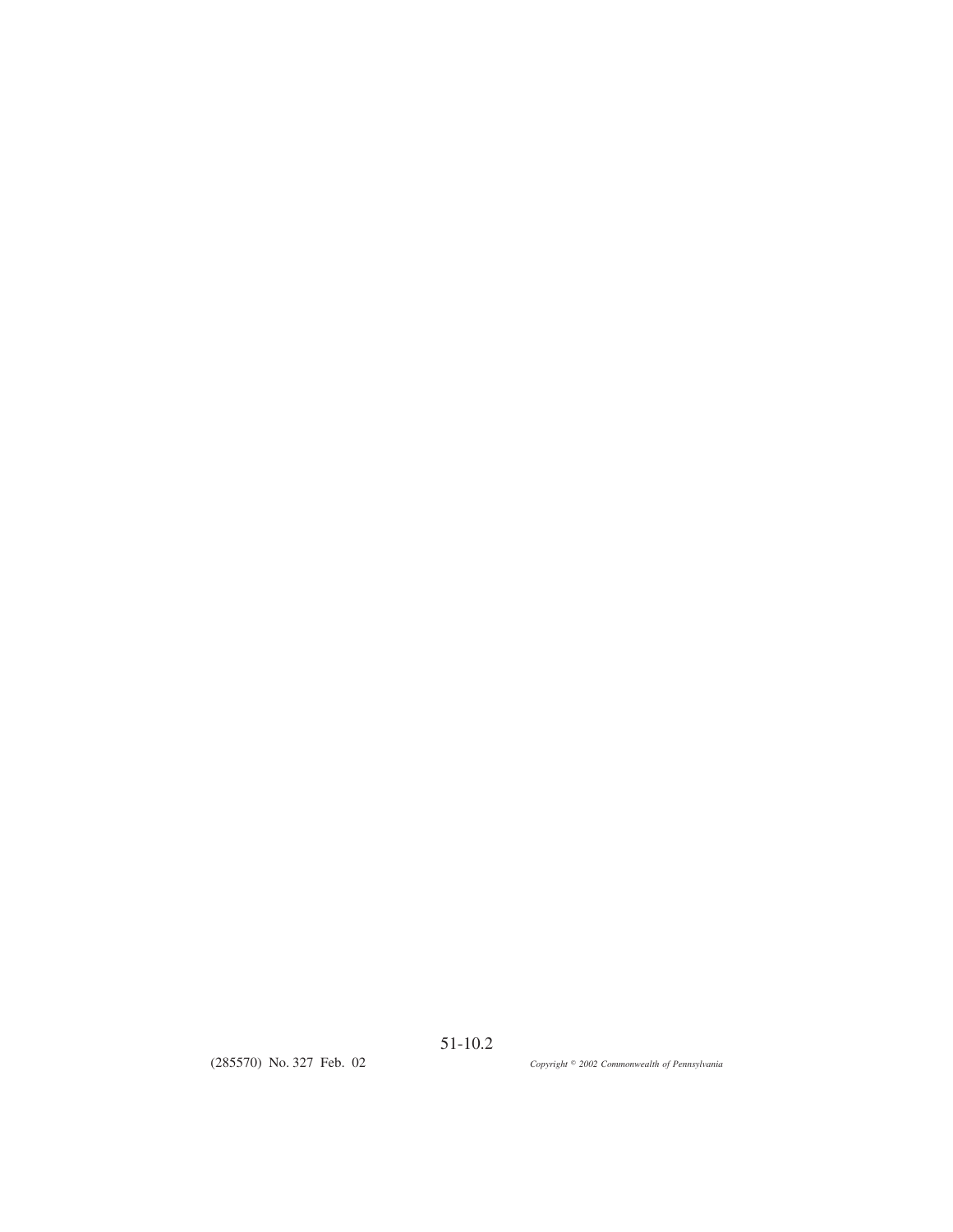together with any brief on exceptions. Briefs opposing exceptions may be filed in accordance with 1 Pa. Code § 35.211 (relating to procedure to except to proposed report).

(c) If exceptions to the proposed report are not filed, the proposed report will be considered the final administrative adjudication of the Commission.

(d) If exceptions to the proposed report are filed, the proposed report, together with the entire record, the briefs, the exceptions, and briefs on and opposing exceptions will be filed by the Executive Director with the Chairperson of the Commission's Law Enforcement Committee.

### **Authority**

The provisions of this § 51.28 amended under the Fish and Boat Code, 30 Pa.C.S. §§ 741, 2502, 5122 and 5123; and section 506 of The Administrative Code of 1929 (71 P. S. § 186).

### **Source**

The provisions of this § 51.28 amended January 2, 1998, effective January 1, 1998, 28 Pa.B. 30. Immediately preceding text appears at serial pages (216390) and (227609).

# **§ 51.29. Final action.**

(a) The members of the Commission's Law Enforcement Committee will review the proposed report, together with other matters of record and filings in the proceedings. At a public meeting convened under the Open Meeting Law, the Committee will consider the matter. Unless ordered by the Committee, no oral argument will be permitted at the public meeting nor will the respondent be permitted to reargue or retry matters that were raised or could have been raised before the presiding officer. The Committee will vote to approve or disapprove a proposed report. If committee action results in a suspension, denial or revocation of a license, permit, privilege or registration, the Committee will set the date upon which the action will take effect.

(b) The action by the Committee will be considered the final administrative adjudication of the Commission with respect to the suspension, denial or revocation. The respondent will be notified in writing of the final action. The final order will be considered officially entered on the date it is mailed or otherwise served, whichever comes first.

(c) If, after the entry of a final order, the respondent files a timely petition for review of the adjudication, he may apply in writing to the Executive Director for a stay of the effective date of the order. The filing of a petition for review may not operate as an automatic stay. The Executive Director may grant a stay for good cause shown. Unless stayed by the Executive Director or a court of competent jurisdiction, the suspension, denial or revocation will take effect on the date provided in the order.

## 51-11

(324201) No. 387 Feb. 07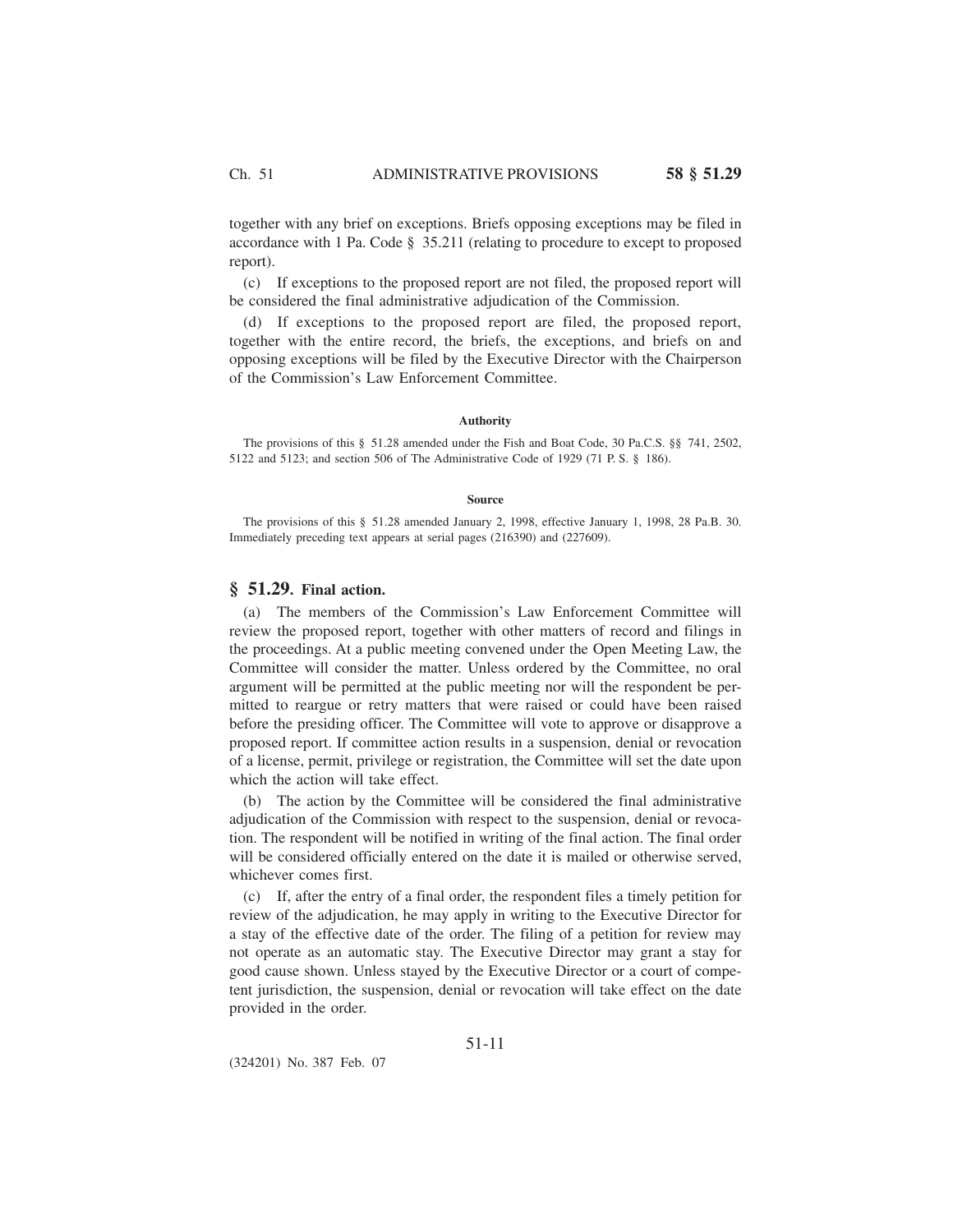# **Subchapter D. ISSUING AGENTS**

Sec.<br>51.31.

- 51.31. Responsibility of issuing agents.<br>51.32. Resident and nonresident license
- 51.32. Resident and nonresident licenses.<br>51.33. Effective dates of licenses and per
- Effective dates of licenses and permits.
- 51.34. Stamps and permits.
- 51.35. Operation of the issuing agency.

51.36. Lost license certificates.

- 51.37. Application and prerequisites for becoming an issuing agent for the Pennsylvania Automated Licensing Service (PALS).
- 51.38. Operation of the issuing agent for the Pennsylvania Automated Licensing Service (PALS).

## **Authority**

The provisions of this Subchapter D issued under the Fish and Boat Code, 30 Pa.C.S. §§ 2102 and 2106; amended under the Fish and Boat Code, 30 Pa.C.S. §§ 741 and 2711, unless otherwise noted.

# **Cross References**

This subchapter cited in 58 Pa. Code § 51.129 (relating to special issuing agents).

# **§ 51.31. Responsibility of issuing agents.**

(a) Issuing agents are responsible to ensure that the fishing license is fully completed. The applicant shall make sure the information entered on the license form is correct, and shall sign his own name or place his mark in the place indicated on the reverse of the license certificate.

(b) Issuing agents shall verify the eligibility of the applicant for the class of license indicated on the license in accordance with § 51.32 (relating to resident and nonresident licenses).

(c) The issuing agent shall transfer the information provided by the applicant to the license certificate, assuring that the information can be easily read. Information on the license certificate shall agree with the information provided and be typed or printed in ink.

(d) Agents shall use standard abbreviations supplied by the Commission for the color of eyes.

(e) Each license shall bear the account number of the issuing agent and the signature or initials of the person issuing the license.

(f) Issuing agents shall issue licenses in numerical sequence.

(g) Issuing agents shall provide a *Summary of Fishing Regulations and Laws* with each license issued. Issuing agents also shall provide a copy of the summary book to any holder of a Senior Resident Lifetime Fishing License who requests one. Failure to comply with this subsection will be grounds for recall of the issuing agency as provided in section 2711 of the code (relating to issuing agents). Issuing agents are encouraged to provide a copy of the summary book, if adequate numbers are available, to other individuals who request one.

51-12

(324202) No. 387 Feb. 07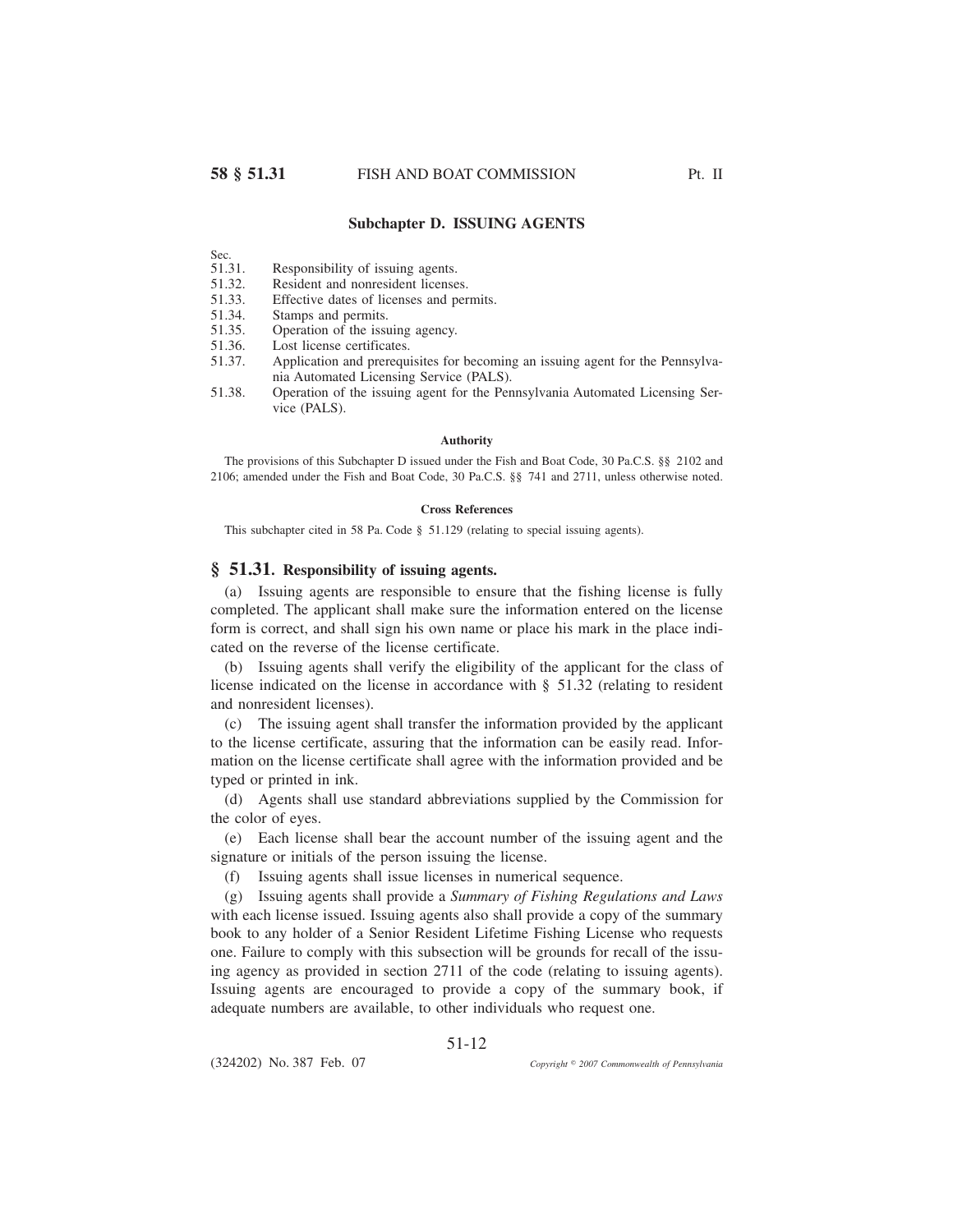(h) Issuing agents are responsible to ensure that when someone buys a license as a gift for another person, the person buying the license signs his name on the reverse of the agent's copy of the license and indicates that the license was purchased as a gift. The recipient of the gift license shall sign his name on the original of the license.

### **Source**

The provisions of this § 51.31 adopted August 13, 1982, effective January 1, 1983, 12 Pa.B. 2692; amended March 7, 1997, effective March 8, 1997, 27 Pa.B. 1153; amended April 10, 1998, effective April 11, 1998, 28 Pa.B. 1753. Immediately preceding text appears at serial pages (239808) to  $(239809)$ 

## **§ 51.32. Resident and nonresident licenses.**

(a) Only bona fide residents of this Commonwealth who establish their resident status by producing a Pennsylvania motor vehicle driver's license or other positive means of identification are entitled to obtain one of the various forms of a resident fishing license.

(1) Other positive means of identification for establishing bona fide residence in this Commonwealth include proof of payment of Pennsylvania Personal Income Tax as a resident of this Commonwealth; proof of payment of earned income, personal income tax or per capita taxes showing residence in a Pennsylvania municipality; current Pennsylvania firearms permit; Pennsylvania voter registration card; Pennsylvania nondriver identification card; or a signed affidavit of Pennsylvania residency on the form prescribed by the Commission.

(2) For purposes of this subsection, a bona fide resident of this Commonwealth is a permanent resident who has a fixed intent to return to this Commonwealth when he leaves it and maintains a permanent place of abode here. A person may not be a bona fide resident of this Commonwealth for this purpose while claiming residence in another state for any purpose.

(b) Military personnel who are stationed in this Commonwealth under permanent change of station orders (PCS) for a duration of 6 months or more may qualify as bona fide residents for the purpose of obtaining resident fishing licenses regardless of the fact they may maintain a legal domicile in another state as authorized by the Servicemembers Civil Relief Act (50 U.S.C.A. App. §§ 501—596). Military personnel who are domiciled in this Commonwealth but who are stationed in another state or country qualify as bona fide residents of this Commonwealth for fishing license purposes so long as they do not become domiciles of another state.

(c) A person who does not qualify as a bona fide resident of this Commonwealth under subsection (a) or (b) is considered a nonresident for purposes of obtaining a fishing license.

(d) A resident fishing license will remain valid for the year or years for which it is issued regardless of whether the holder is no longer a bona fide resident of this Commonwealth.

(390773) No. 523 Jun. 18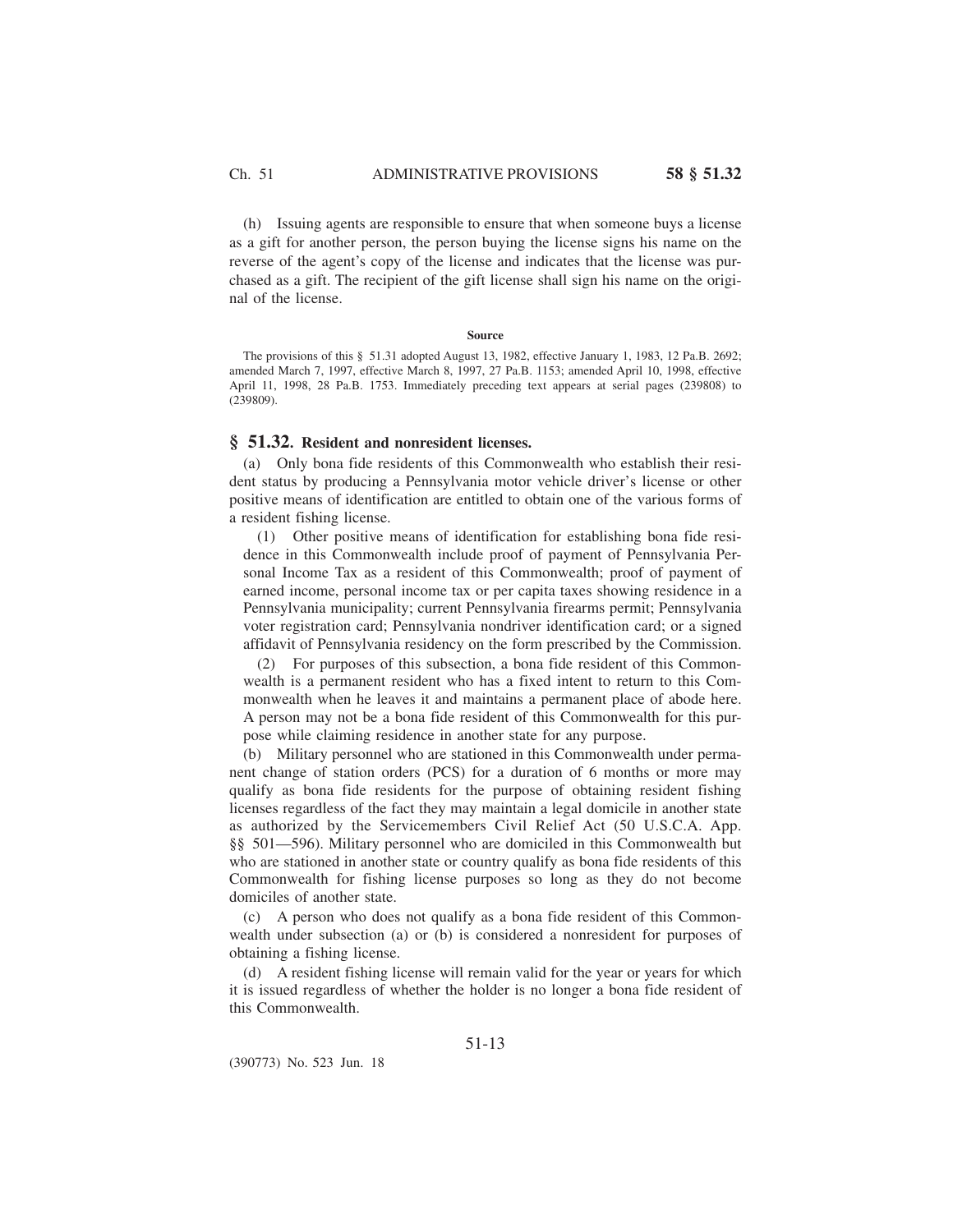## **Authority**

The provisions of the § 51.32 issued under the Fish and Boat Code, 30 Pa.C.S. §§ 305, 322, 741, 928, 2102, 2307, 2711 and 5122—5124; amended under the Fish and Boat Code, 30 Pa.C.S. § 1202.

### **Source**

The provisions of this § 51.32 adopted December 28, 1984, effective December 29, 1984, 14 Pa.B. 4691; amended March 7, 1997, effective March 8, 1997, 27 Pa.B. 1153; amended November 23, 2005, effective January 1, 2006, 35 Pa.B. 6434; amended December 8, 2006, effective December 9, 2006, 36 Pa.B. 7445; amended March 21, 2014, effective March 22, 2014, 44 Pa.B. 1762. Immediately preceding text appears at serial pages (324203) to (324204).

#### **Cross References**

This section cited in 58 Pa. Code § 51.31 (relating to responsibility of issuing agents); and 58 Pa. Code § 51.38 (relating to operation of the issuing agent for the Pennsylvania Automated Licensing Service (PALS)).

## **§ 51.33. Effective dates of licenses and permits.**

Fishing licenses and related permits are valid for the year printed on the license certificate or permit, and the month of December of the preceding year, except for 1-day and tourist licenses that are valid for the dates specified on the license certificate.

#### **Authority**

The provisions of this § 51.33 amended under the Fish and Boat Code, 30 Pa.C.S. §§ 741, 2502, 5122 and 5123; and section 506 of The Administrative Code of 1929 (71 P. S. § 186).

#### **Source**

The provisions of this § 51.33 adopted June 28, 1991, effective June 29, 1991, 21 Pa.B. 2894; amended March 7, 1997, effective March 8, 1997, 27 Pa.B. 1153; amended January 2, 1998, effective January 1, 1998, 28 Pa.B. 30; amended November 12, 2004, effective November 13, 2004, 34 Pa.B. 6148; amended November 23, 2005, effective January 1, 2006, 35 Pa.B. 6434. Immediately preceding text appears at serial page (307382).

### **§ 51.34. Stamps and permits.**

(a) The Commission may require licensees to possess stamps or permits to fish for certain species or in certain bodies of water.

(b) Individuals who purchase the stamp or permit to fish for the specified species or in designated bodies of water shall permanently affix the stamp or permit to their license certificate, sign their names (or in the instance of small stamps or permits, their initials) in ink across the face of the stamp or permit and display the stamped or permitted license certificate when fishing for the specified species or on the designated body of water. The buyer is not required to affix the stamp or permit on the license certificate until he actually engages in the stamped or permitted activity.

(c) Issuing agents shall make stamps and permits available to individuals purchasing them as collectibles. The buyer does not have to sign the stamp or permit.

(390774) No. 523 Jun. 18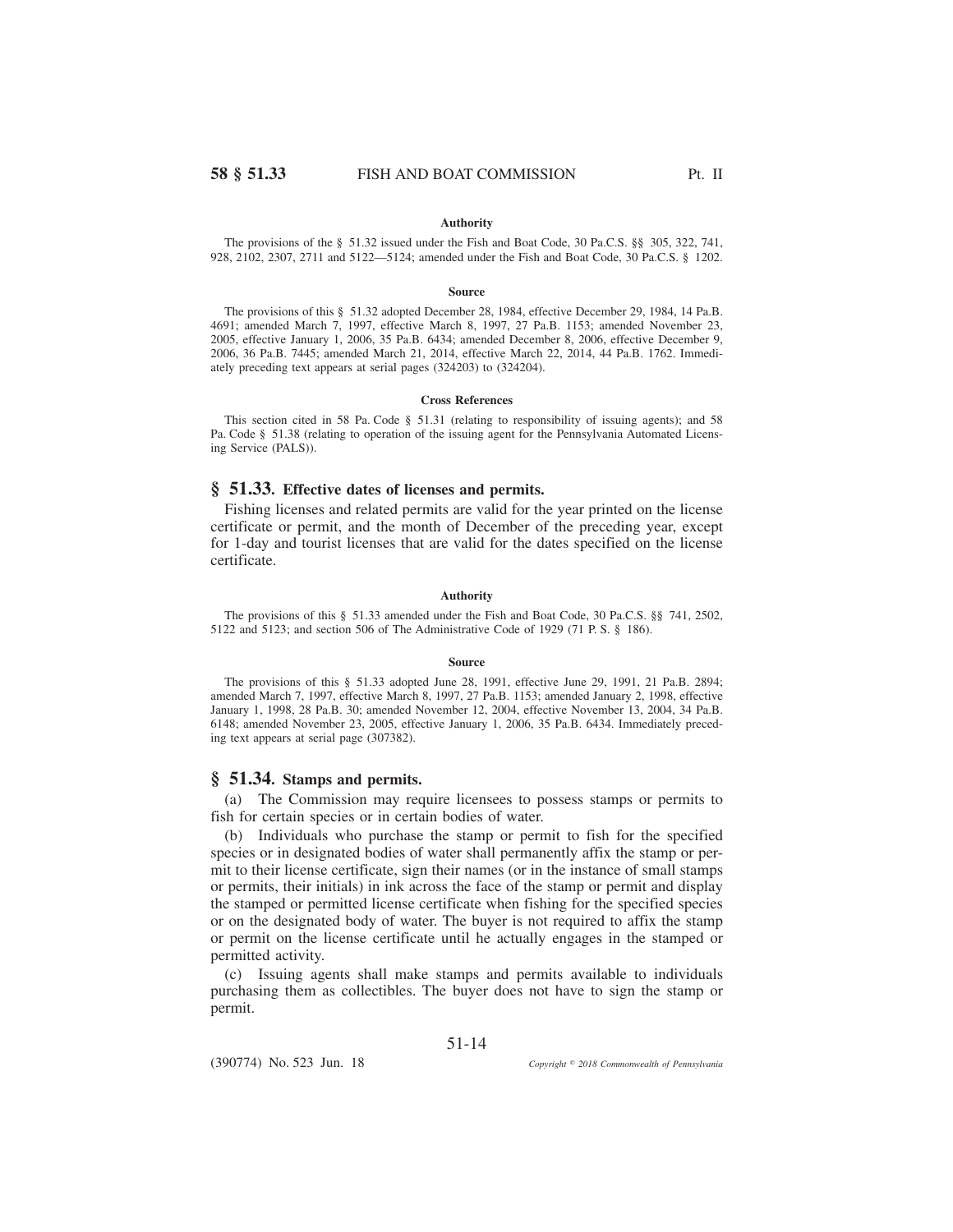#### **Source**

The provisions of this § 51.34 adopted March 7, 1997, effective March 8, 1997, 27 Pa.B. 1153; amended April 10, 1998, effective April 11, 1998, 28 Pa.B. 1753. Immediately preceding text appears at serial page (239810).

## **§ 51.35. Operation of the issuing agency.**

(a) A person, sole proprietorship, partnership or corporation may apply to become an issuing agent of the Commission for the purpose of selling fishing licenses. An applicant seeking to become an issuing agent shall complete and submit to the Commission an application on the form prescribed by the Commission and shall pay a one-time, nonrefundable fee of \$100. Applications shall be accompanied by a bond in favor of the Commission, or other security in a form satisfactory to the Commission, in a minimum amount specified by the Executive Director or designee.

(b) An entity accepted by the Commission to act as an issuing agent shall perform in the following manner:

(1) An issuing agent, including county treasurers, may not appoint subagents to issue fishing licenses, stamps or permits.

(2) Issuing agents shall file monthly reports of all fishing licenses, stamps and permits sold during the month in the manner determined by the Commission. Agents may file reports more frequently at the discretion of the agent.

(i) Agents shall include in their monthly reports detailed sales information and remittance for all licenses, stamps and permits sold during the reporting period.

(ii) Agents shall file their reports so that they are received in the Harrisburg office by the 15th of the month following the reportable month.

(iii) Agents shall file a report even if there is no sales activity to report for the month. Failure to file a report places the agency in a delinquent status.

(iv) Agents shall indicate their agent number on the report, as well as the remittance.

(3) Issuing agents shall retain the third copy of the license certificate for 1 year after the close of any given license year.

(4) Issuing agents shall maintain a bond in favor of the Commission in a minimum amount specified by the Commission for each location where licenses, stamps and permits are issued.

(5) An issuing agent may not borrow, lend or otherwise transfer a supply of licenses, stamps or permits to another agent without the prior written consent of the Commission.

An issuing agent or an issuing agent's employe may not provide false or misleading information on a license issued. The date reported on a license sold shall be the date of the actual sale.

### **Authority**

The provisions of this § 51.35 amended under the Fish and Boat Code, 30 Pa.C.S. § 2711.

## 51-15

(390775) No. 523 Jun. 18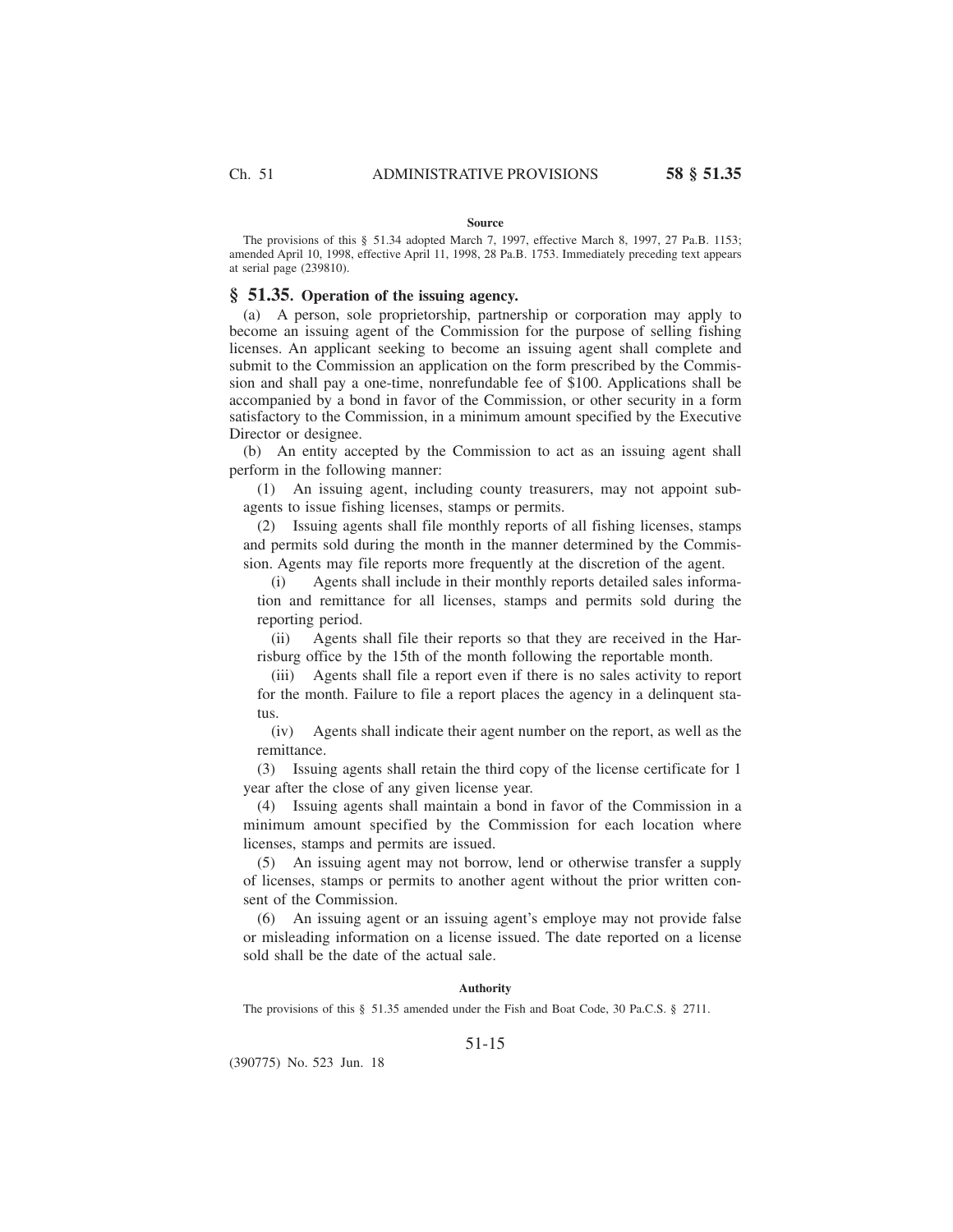### **Source**

The provisions of this § 51.35 adopted March 7, 1997, effective March 8, 1997, 27 Pa.B. 1153; amended April 10, 1998, effective April 11, 1998, 28 Pa.B. 1753; amended March 14, 2003, effective March 15, 2003, 33 Pa.B. 1348; amended November 23, 2005, effective January 1, 2006, 35 Pa.B. 6434. Immediately preceding text appears at serial page (296285).

## **Cross References**

This section cited in 58 Pa. Code § 51.129 (relating to special issuing agents).

## **§ 51.36. Lost license certificates.**

(a) An issuing agent shall replace a lost license regardless of where the licensee purchased the original license.

(b) If a licensee seeks to purchase a replacement license at the agency where he bought the original license, the licensee shall present the original license number and complete the form provided by the Commission relating to the lost license certificate. If the original license number is not known, the form shall be notarized.

(c) If a licensee seeks to purchase a replacement license at an agency other than the agency where he bought the original license, the licensee shall complete the form provided by the Commission relating to the lost license certificate and have it notarized.

(d) The issuing agent shall write the word ''DUPLICATE'' and the original number, if known, across the face of the replacement license certificate.

(e) The issuing agent shall attach to the monthly report the form relating to the lost license certificate, any voided license certificate and the original and duplicate of the license certificate. The issuing agent shall record the certificate number in the body of the report.

(f) If the original license was sold through the Pennsylvania Automated Licensing Service (PALS) and the licensee seeks to purchase a replacement license, the licensee shall present the original license number or licensee's PALS customer identification number to the issuing agent, and the issuing agent shall issue a replacement license, including associated permits, through the PALS.

### **Source**

The provisions of this § 51.36 adopted March 7, 1997, effective March 8, 1997, 27 Pa.B. 1153; amended December 8, 2006, effective December 9, 2006, 36 Pa.B. 7445. Immediately preceding text appears at serial page (316042).

# **§ 51.37. Application and prerequisites for becoming an issuing agent for the Pennsylvania Automated Licensing Service (PALS).**

(a) A person, sole proprietorship, partnership or corporation may apply to become an issuing agent of the Commission for the purpose of selling fishing licenses and permits through the PALS.

51-16

(390776) No. 523 Jun. 18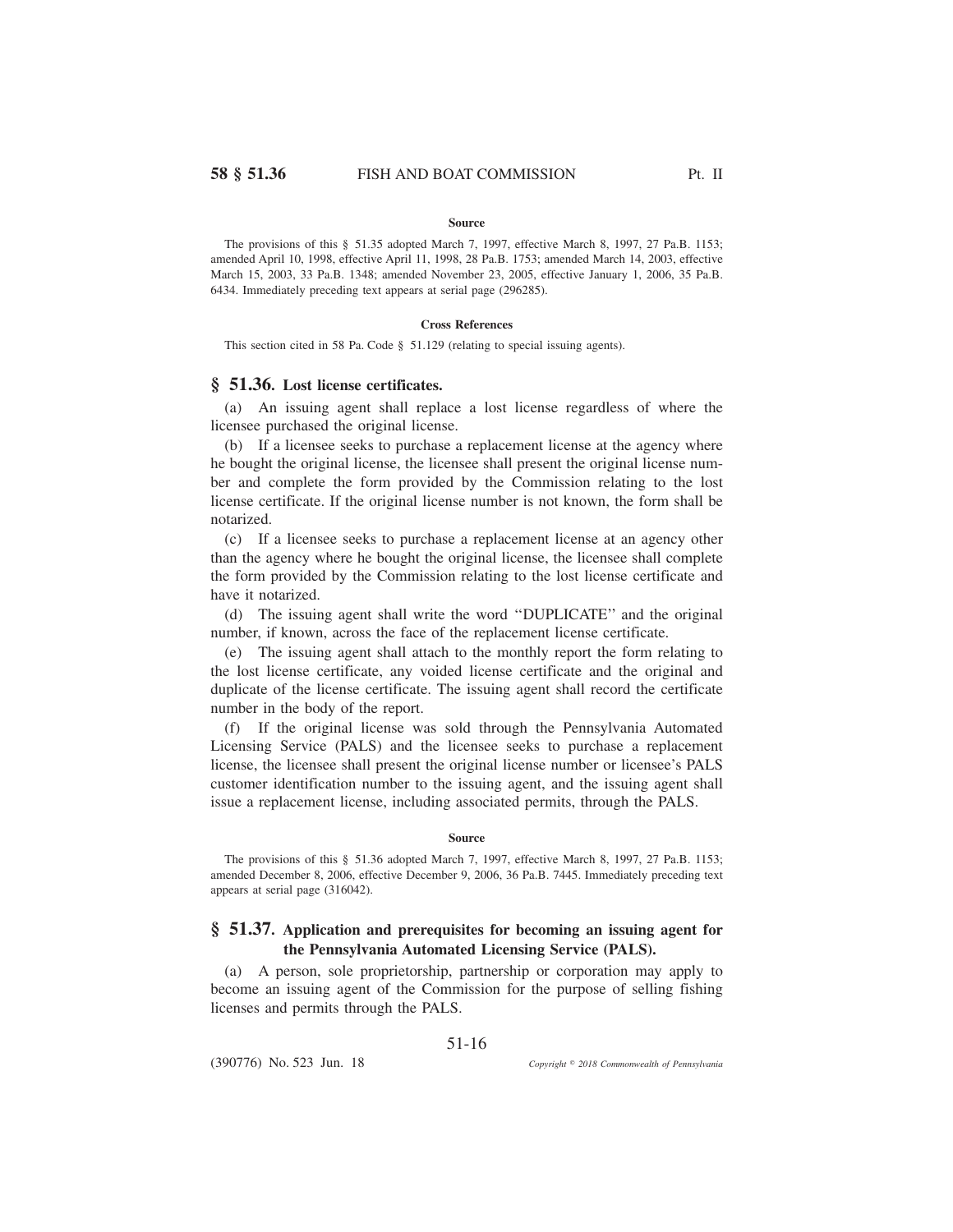(1) An applicant seeking to become an issuing agent shall complete and submit to the Commission an application on the form prescribed by the Commission and pay a one-time, nonrefundable fee of \$250.

(2) Applications shall be accompanied by a bond in favor of the Commission, or other security in a form satisfactory to the Commission, in a minimum amount specified by the Executive Director or designee.

(3) A person, sole proprietorship, partnership or corporation that is an agent of the Commission for the sale of paper licenses may sell licenses through PALS without making a new application under this subsection.

(b) An entity accepted by the Commission to act as an issuing agent shall perform in the following manner and meet the following prerequisites:

(1) An issuing agent, including county treasurers, may not appoint subagents to issue fishing licenses or permits.

(2) Issuing agents shall enter into a Fishing License Issuing Agent Agreement with the Commission that covers the issuance of fishing licenses and permits and the electronic transfer of funds through the PALS.

(3) Issuing agents shall maintain a bond in favor of the Commission, or other security in a form satisfactory to the Commission, in a minimum amount specified by the Commission for each location where licenses and permits are issued.

(4) Issuing agents shall maintain an account in a Federally insured financial institution organized under the authority of the Commonwealth or the United States. This bank account must be able to accept electronic funds transfers. Issuing agents shall provide the Commission with account information upon the request of the Commission.

### **Authority**

The provisions of this § 51.37 amended under the Fish and Boat Code, 30 Pa.C.S. § 2711.

### **Source**

The provisions of this § 51.37 adopted December 8, 2006, effective December 9, 2006, 36 Pa.B. 7445; amended December 14, 2018, effective December 15, 2018, 48 Pa.B. 7638. Immediately preceding text appears at serial pages (390776) to (390777).

# **§ 51.38. Operation of the issuing agent for the Pennsylvania Automated Licensing Service (PALS).**

(a) *Sale of licenses.*

(1) Issuing agents shall collect the required customer information, including Social Security numbers, at the time of purchase and ensure that the fishing license is accurate, correct and fully completed. The applicant shall verify the information provided to the issuing agent and entered into the PALS is accurate and correct and sign his own name or place his mark in the place indicated on the face of the license certificate. A license is not valid unless it is signed by the applicant. If an applicant indicates to the issuing agent that he

# 51-16.1

(395069) No. 532 Mar. 19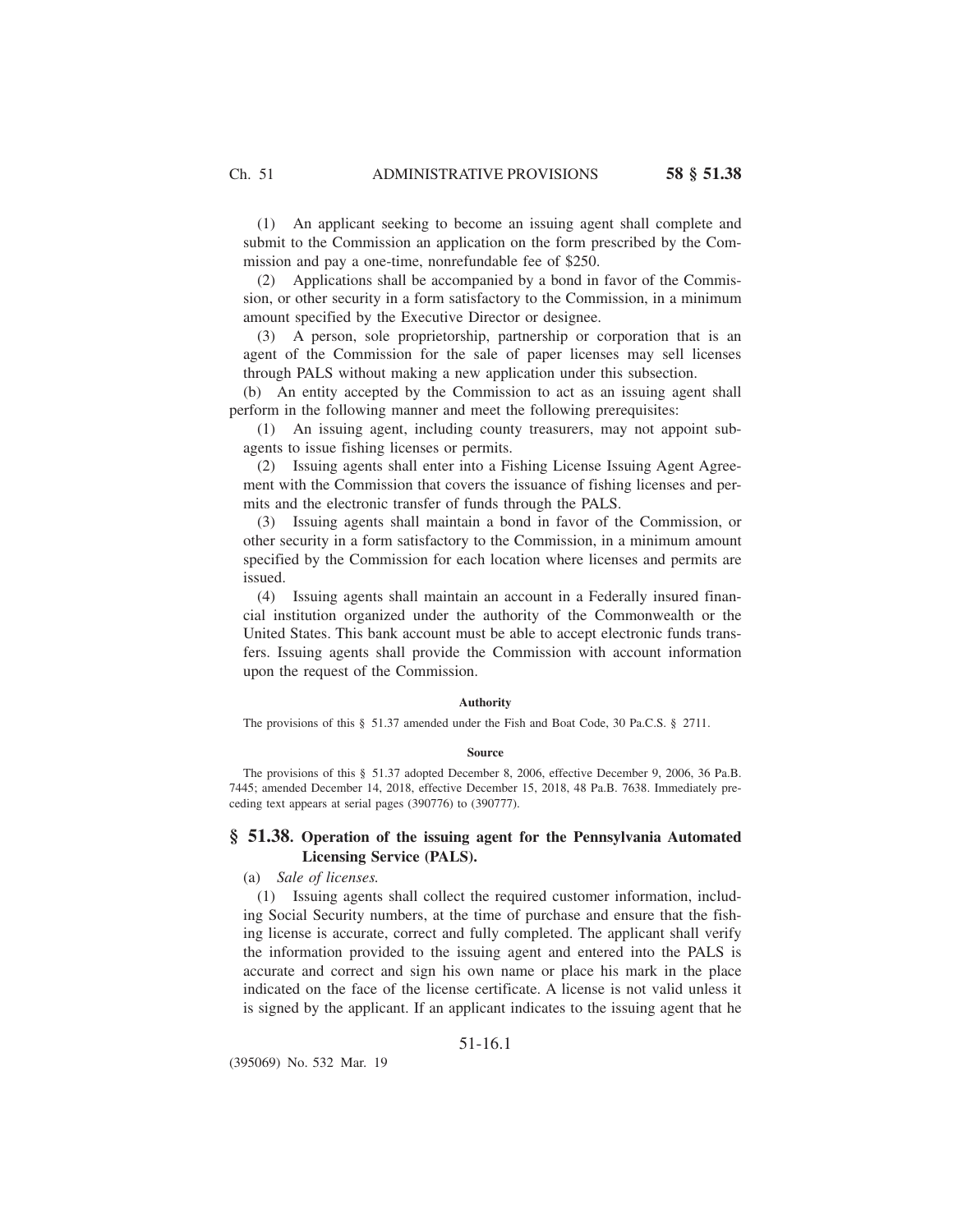does not have a Social Security number, the issuing agent shall ask the applicant to complete an affidavit on the form prescribed by the Commission certifying under penalty of law that the applicant does not have a Social Security number and the reason therefor. Upon completion and execution of the form by the applicant, the issuing agent may issue the license to the applicant. Issuing agents shall deny the issuance of a license to an applicant who fails to provide his Social Security number or who fails to sign an affidavit as required by this paragraph. Issuing agents shall retain the affidavits and submit them to the Commission at least once a month or in another manner prescribed by the Commission.

(2) Issuing agents shall verify the eligibility of the applicant for the class of license indicated on the license in accordance with § 51.32 (relating to resident and nonresident licenses). If an applicant for a resident license indicates that he is unable to establish that he is a resident of this Commonwealth by any of the means identified in § 51.32 other than by signing an affidavit of Pennsylvania residency, the issuing agent shall ask the applicant to complete the form prescribed by the Commission certifying under penalty of law that the applicant is a bona fide resident of this Commonwealth. Issuing agents shall deny the issuance of a resident license to an applicant who fails to establish his residency by signing the form or as otherwise provided in § 51.32. Issuing agents shall retain the affidavits of Pennsylvania residency and submit them to the Commission at least once a month or in another manner prescribed by the Commission.

(3) Issuing agents shall transfer the information provided by the applicant to the PALS and ensure that the PALS is otherwise operational and prints the license certificate legibly. Issuing agents may not provide a customer with more than one copy of a license certificate issued under PALS.

(4) Issuing agents shall provide a *Summary of Fishing Regulations and Laws* with each license issued. Issuing agents also shall provide a copy of the summary book to any holder of a Senior Resident Lifetime Fishing License who requests one. Issuing agents are encouraged to provide a copy of the summary book, if adequate numbers are available, to other individuals who request one.

(5) Issuing agents shall make available licenses and permits for sale to the public in strict accordance with all policies, instructions, rules and regulations of the Commission.

(6) Issuing agents and their employees may not provide false or misleading information on a license. The date reported on a license sold shall be the date of the actual sale.

(7) Issuing agents shall keep customer information confidential and not use, release or permit the use of this information for any purpose not specifically authorized by the Commission or applicable law.

# 51-16.2

(395070) No. 532 Mar. 19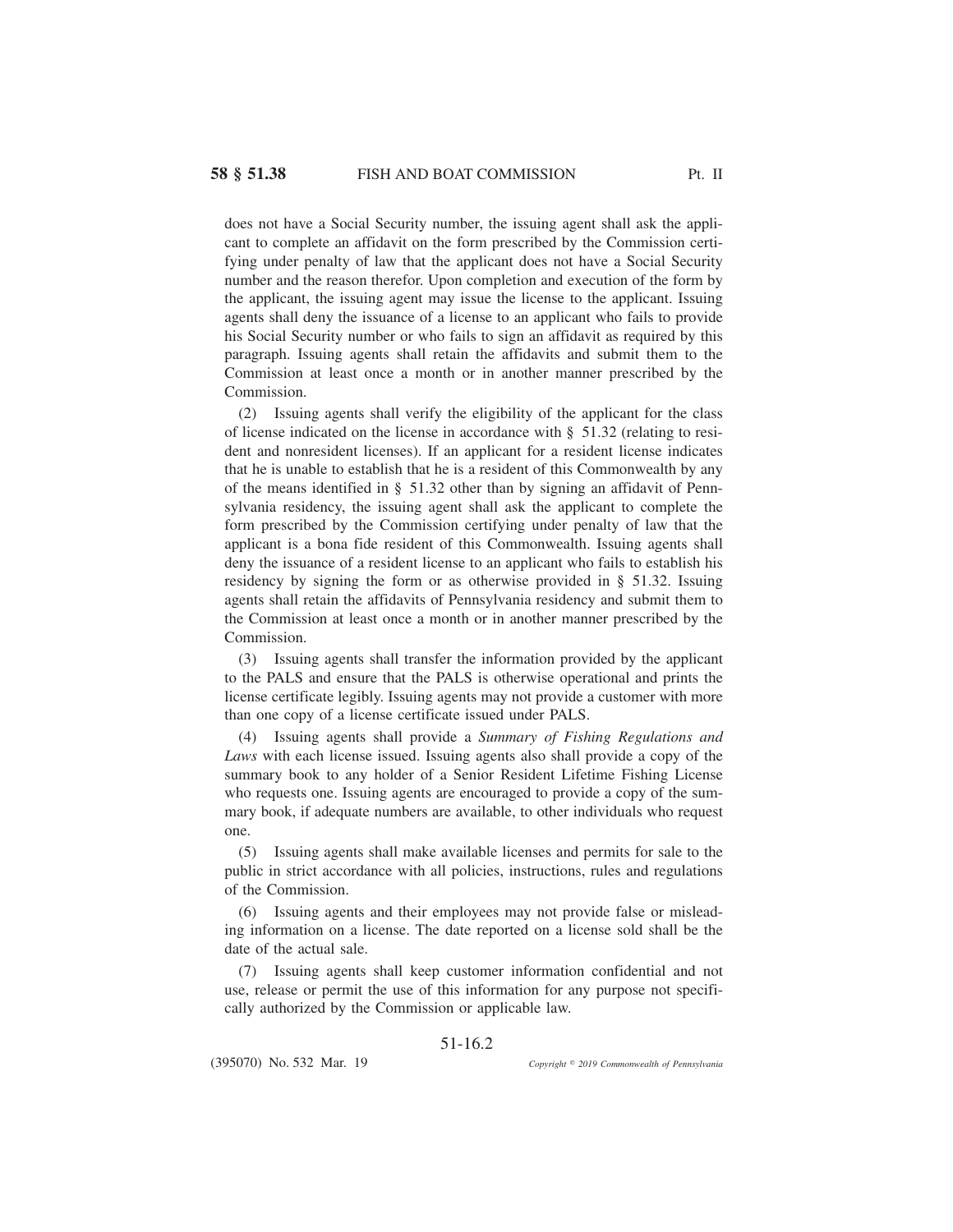(8) Issuing agents shall return all original voided licenses to the Commission within 15 days of their issuance. Issuing agents shall pay the license fees for voided licenses that are not returned to the Commission within 15 days of issuance.

(9) Issuing agents shall return all documents designated by the Commission within the time frame specified by the Commission.

(10) Issuing agents shall maintain, as instructed by the Commission, displays, notices or other informational materials relating to licenses and permits provided by the Commission, distribute to customers and fishing guides other compliance or educational materials provided by the Commission and promote and market new products or privileges as required by the Commission.

(11) Issuing agents shall sell licenses and permits only at the business location specified in their application or approved by the Commission and at a place on the premises accessible to the public.

(12) Issuing agents may not offer or provide licenses or permits free of charge or for any fee not authorized by section 2715 of the code (relating to license, permit and issuing agent fees).

(13) Issuing agents shall redeem a license or permit voucher regardless of where the voucher was purchased.

(b) *PALS equipment.*

(1) Issuing agents shall ensure proper use of the PALS equipment and follow the PALS operating manual and subsequent amendments and revisions thereto.

(2) An issuing agent may not borrow, lend or otherwise transfer PALS equipment or supplies to another agent without the prior written consent of the Commission.

(3) Issuing agents shall safeguard PALS equipment and supplies from unauthorized, wasteful, inappropriate or fraudulent use. Issuing agents shall place the equipment and supplies in a secure location. Issuing agents shall use license paper stock only for purposes of printing licenses, permits, reports and receipts. Issuing agents shall promptly notify the Commission or its designee of equipment malfunction. PALS equipment and supplies are not transferable to other locations without the prior written consent of the Commission. Issuing agents shall return the defective equipment immediately to the repair center identified by the Commission.

(4) Issuing agents shall notify the Commission by telephone within 48 hours and submit a written report within 10 days after any fire, theft or natural disaster affecting PALS equipment and supplies or records.

(5) Issuing agents shall be responsible for the PALS equipment and the supplies relating to the issuance of licenses and permits, except for events beyond their control, and they shall assume financial responsibility for any damage to the PALS equipment resulting from negligence, malicious activity,

(395071) No. 532 Mar. 19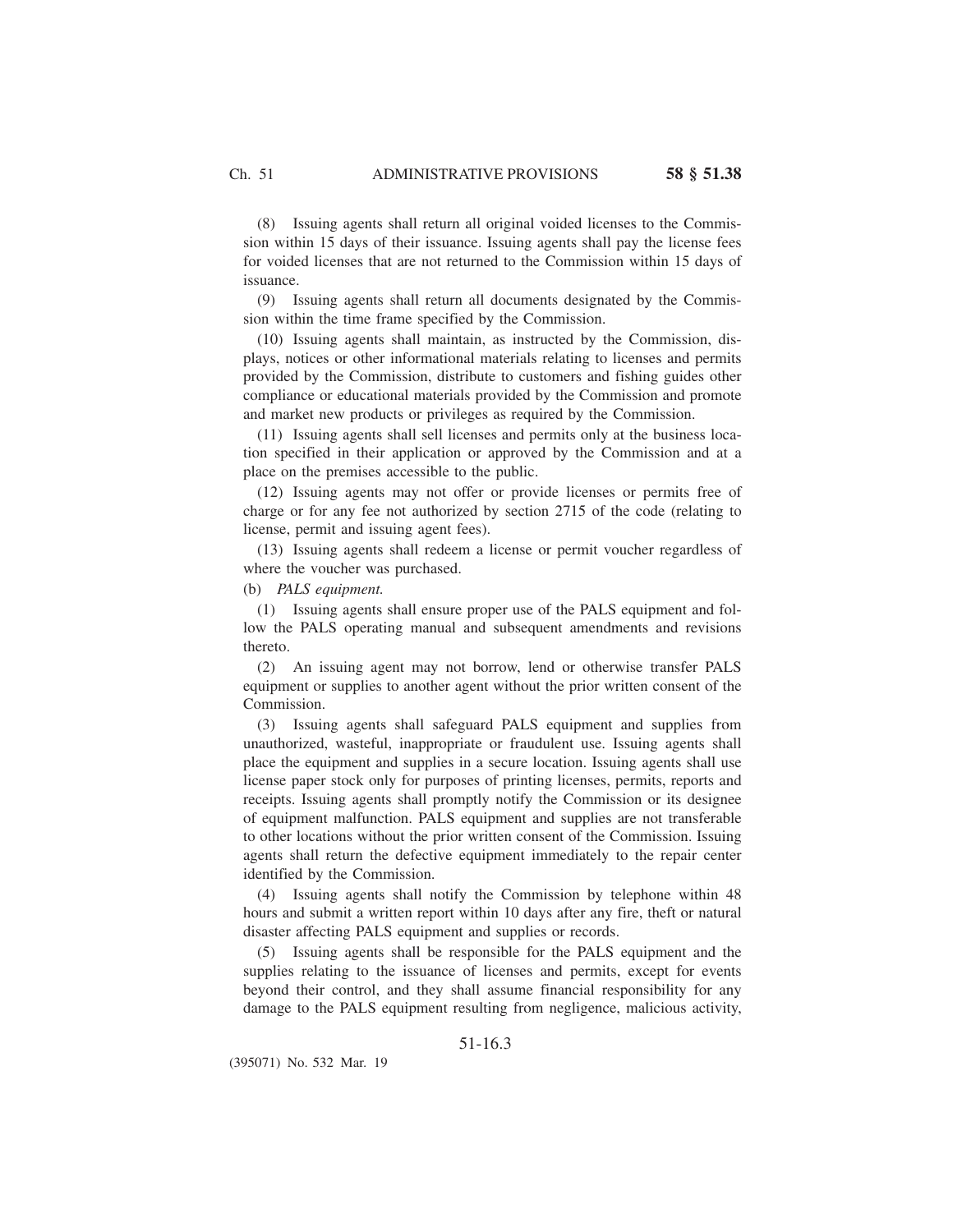abandonment, failure to return upon request of the Commission or improper electrical service to the equipment.

(6) Issuing agents shall carry appropriate insurance covering PALS equipment and supplies in an amount determined by the Commission. Issuing agents shall provide proof of insurance coverage upon the request of the Commission. (c) *Access and auditing.*

(1) Issuing agents, their employees and subcontractors shall allow the Commission or other authorized representatives access to periodically inspect, review or audit PALS associated records, reports, canceled checks and similar material pertaining to PALS. Issuing agents shall maintain these records for 5 years.

(2) Issuing agents shall allow the Commission access to all materials and equipment related to the PALS operations. Issuing agents shall allow access to the Commission to make inspections during reasonable business hours, with or without notice to the issuing agent, to determine whether the issuing agent is in compliance with this section.

(d) *Financial provisions.*

(1) Issuing agents shall deposit the money received from the sale of licenses and permits in a designated bank account less the amount retained as an issuing agent fee under section 2715 of the code.

(2) Issuing agents shall have sufficient funds available in the designated bank account at the time of the electronic funds transfers. Upon notification of insufficient funds for payment to the Commission, the Commission may immediately and without notice suspend an issuing agent's authority to issue licenses and permits, may assess an administrative fee in accordance with section 502 of the code (relating to collection fee for uncollectible checks) and may require the issuing agent to increase the amount of the bond or other security or to provide adequate bank account overdraft protection.

(3) Issuing agents shall provide written notification on the form prescribed by the Commission at least 15 days prior to changing banks, account numbers, ownership status, business status or other information used by the Commission or its designee for the purpose of collecting moneys owed by the issuing agent.

(e) *Suspension or recall of agency.*

(1) The Commission may suspend the issuing agency of any agent that no longer meets the Commission's criteria for acceptance for participation in PALS until the agent becomes compliant.

(2) The Commission may recall the issuing agency of any agent that violates the requirements of this section.

### **Source**

The provisions of this § 51.38 adopted December 8, 2006, effective December 9, 2006, 36 Pa.B. 7445.

### 51-16.4

(395072) No. 532 Mar. 19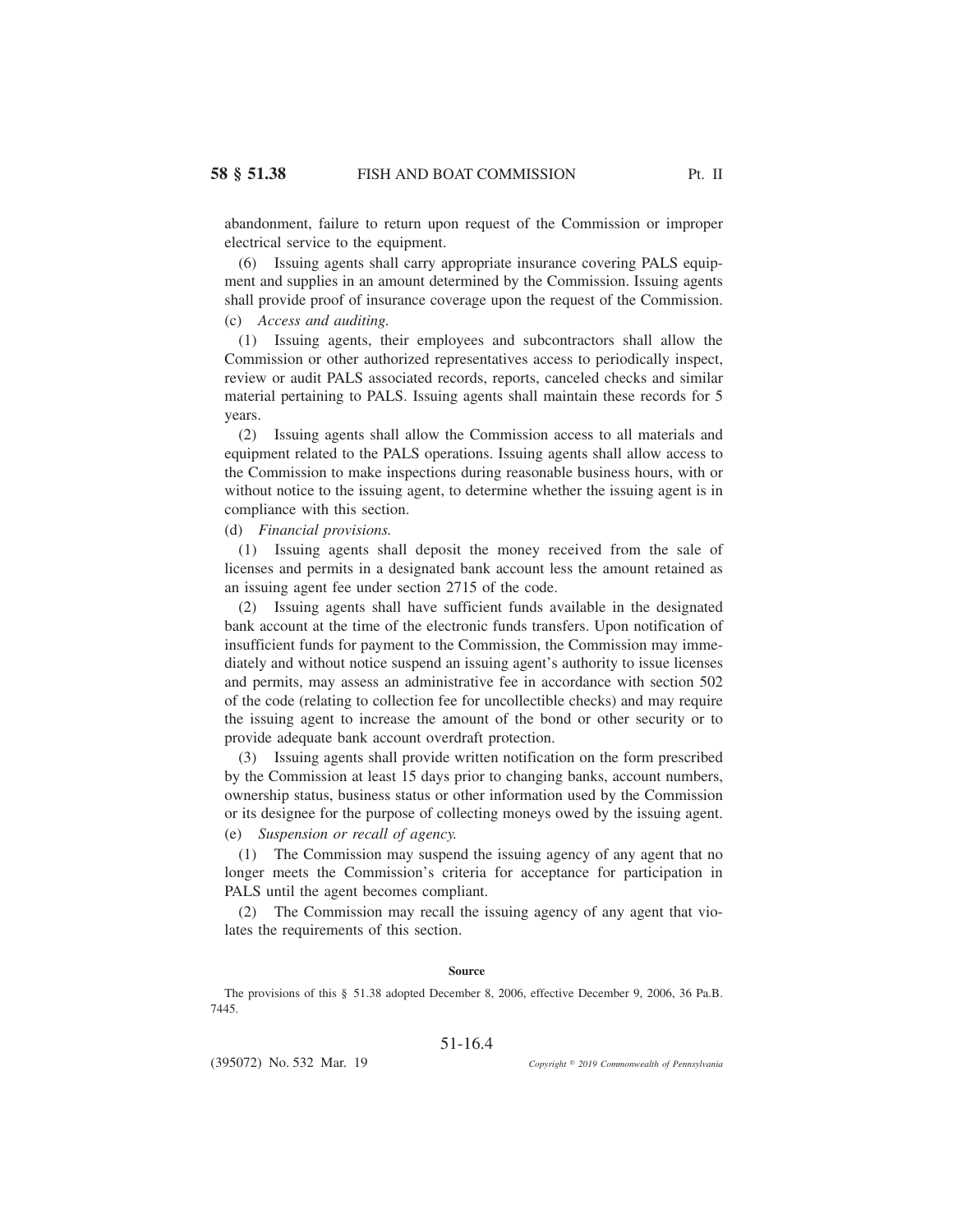## **Subchapter E. PERMIT PROCEDURES**

| Sec.   |                      |
|--------|----------------------|
| 51.41. | General.             |
| 51.42. | Applications.        |
| 51.43. | Staff review.        |
| 51.44. | Appeals.             |
| 51.45. | Procedures.          |
| 51.46. | Final agency action. |

#### **Authority**

The provisions of this Subchapter E issued under the Fish and Boat Code, 30 Pa.C.S. §§ 928, 2102, 2305, 2307, 2711, 2901, 2903 and 2904.

#### **Source**

The provisions of this Subchapter E adopted January 6, 1984, effective January 7, 1984, 14 Pa.B. 46, unless otherwise noted.

### **Cross References**

This subchapter cited in 58 Pa. Code § 65.26 (relating to extended trout season); 58 Pa. Code § 71.7 (relating to triploid grass carp); 58 Pa. Code § 79.5 (relating to snapping turtle permits); 58 Pa. Code § 79.6 (relating to venomous snake permits); and 58 Pa. Code § 79.7 (relating to organized reptile and amphibian hunt permits).

# **§ 51.41. General.**

This subchapter establishes the agency practices and procedures to be followed in consideration and disposition of applications for permits the granting or denial of which is discretionary, including permits issued under sections 2902, 2903, 2905, 2906, 3106 and 3509 of the code and including permits issued under provisions of the code which contain the word, ''may.''

#### **Authority**

The provisions of this § 51.41 amended under the Fish and Boat Code, 30 Pa.C.S. §§ 928, 2102, 2305, 2711, 2903 and 2904.

#### **Source**

The provisions of this § 51.41 amended December 7, 2001, effective December 8, 2001, 31 Pa.B. 6669. Immediately preceding text appears at serial pages (243538) and (239813).

#### **Cross References**

This section cited in 58 Pa. Code § 69.42 (relating to policy); and 58 Pa. Code § 79.4 (relating to possession permits for native species).

# **§ 51.42. Applications.**

(a) *Forms.* Applications shall be made on forms prescribed by the Executive Director. In addition to the information required by 1 Pa. Code § 35.2 (relating to contents of applications), applicants shall provide other information as may be

51-17

(373637) No. 481 Dec. 14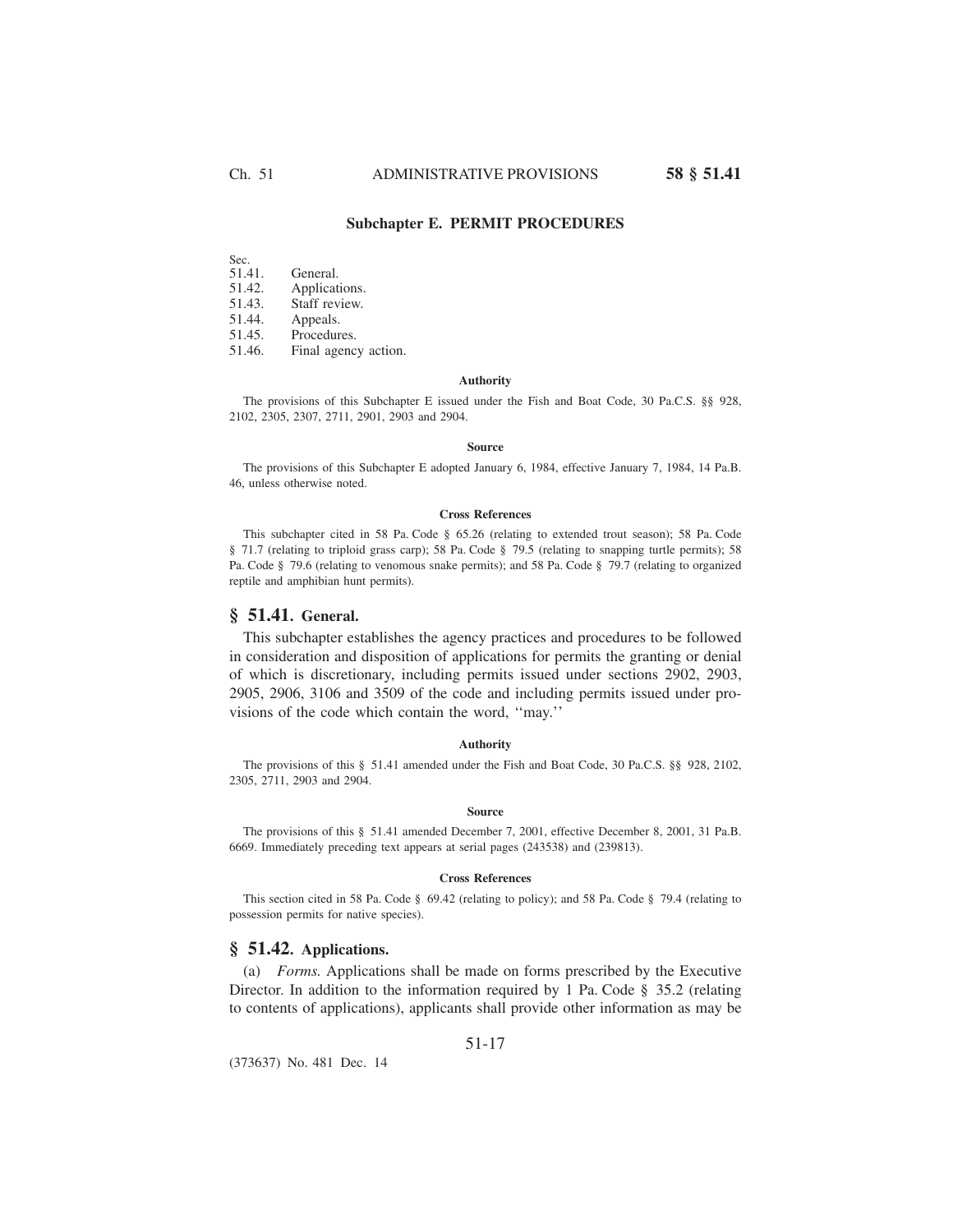required by the Executive Director to enable the Commission to fully review the application. Incomplete applications will be returned without action.

(b) *Time.* An application for permit shall be filed no later than 40 days before the activity to be permitted; however, the Executive Director may waive this limitation for good cause in cases where the permitted activity is found by the staff to be unlikely to result in significant adverse impacts on fish, fish habitat, fishing, boating or other matters within the cognizance of the Commission.

## **Cross References**

This section cited in 58 Pa. Code § 69.42 (relating to policy); 58 Pa. Code § 69.43 (relating to applications for permits); and 58 Pa. Code § 79.4 (relating to possession permits for native species).

# **§ 51.43. Staff review.**

(a) The staff will administratively review applications filed with the Commission.

(b) If, after administrative review, the staff concludes that the proposed activity is unlikely to result in significant adverse impacts on fish, fish habitat, fishing, boating or other matters within the cognizance of the Commission as a trustee of this Commonwealth's environment, the staff may dispose of the application by appropriate action.

(c) If, after administrative review of the application, the staff finds that the proposed permitted activity creates a substantial likelihood of significant adverse impacts on fish, fishing, fish habitat, boating or other matters within the cognizance of the Commission as a trustee of this Commonwealth's environment, the staff will defer action on the application until after publication of a notice in the *Pennsylvania Bulletin* under 1 Pa. Code § 35.105 (relating to notice of nonrulemaking proceedings).

## **Cross References**

This section cited in 58 Pa. Code § 69.42 (relating to policy); 58 Pa. Code § 69.44 (relating to review of permit applications); and 58 Pa. Code § 79.4 (relating to possession permits for native species).

# **§ 51.44. Appeals.**

A party aggrieved by a staff decision under this subchapter may appeal to the Commission in the manner provided by 1 Pa. Code § 35.20 (relating to appeals from actions of the staff). A party appealing a staff decision may request the Executive Director to stay the staff decision pending disposition of the appeal, and the Executive Director will grant a stay for good cause shown to preserve the status quo, or to avoid irreparable harm to any party, or in other circumstances where the grant of a stay has been found appropriate in similar proceedings.

51-18

(373638) No. 481 Dec. 14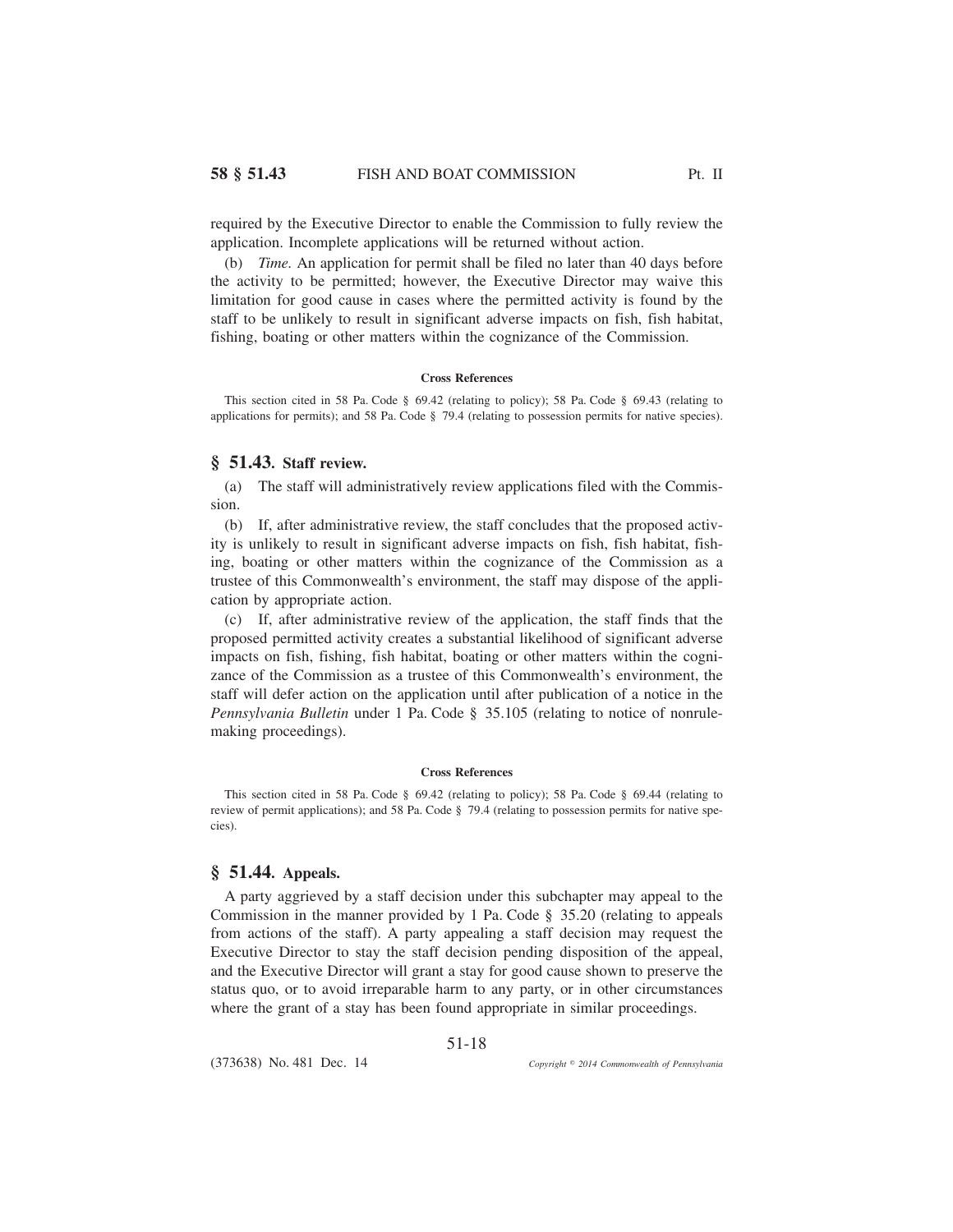### **Cross References**

This section cited in 58 Pa. Code § 69.42 (relating to policy); 58 Pa. Code § 69.44 (relating to review of permit applications); and 58 Pa. Code § 77.4 (relating to possession permits for native species).

# **§ 51.45. Procedures.**

(a) The Commission will designate one or more presiding officers to conduct hearings on issuance or denials of permits.

(b) Part II of 1 Pa. Code (relating to general rules of administrative practice and procedure) applies to proceedings under this subchapter.

(c) The presiding officer will file a proposed report with the Commission as provided in 1 Pa. Code § 35.202 (relating to proceedings in which proposed reports are prepared).

(d) A party filing exceptions to a proposed report may, by motion, request the opportunity to present oral argument to the Commission. If the motion is granted, oral argument will ordinarily be scheduled as part of a regular public meeting of the Commission. Oral argument to the Commission will not exceed 15 minutes per party unless the Commission, for cause shown, votes to adopt another schedule for a particular oral argument. This subsection supplements 1 Pa. Code § 35.214 (relating to oral argument on exceptions).

(e) The Commission's chief counsel will either represent the staff in proceedings before the presiding officer and the Commission or will advise and counsel the Commission on its final decision.

### **Cross References**

This section cited in 58 Pa. Code § 69.42 (relating to policy); 58 Pa. Code § 69.44 (relating to review of permit applications); and 58 Pa. Code § 79.4 (relating to possession permits for native species).

# **§ 51.46. Final agency action.**

After considering the entire record in the case, including an oral argument permitted before the Commission, the Commission will vote at a regular public meeting on whether to grant or deny the requested permit. The Commission's decision will be forwarded to the parties in writing and will constitute the agency adjudication on the matter under review.

#### **Cross References**

This section cited in 58 Pa. Code § 69.42 (relating to policy); 58 Pa. Code § 69.44 (relating to review of permit applications); and 58 Pa. Code § 79.4 (relating to possession permits for native species).

51-18.1

(325047) No. 388 Mar. 07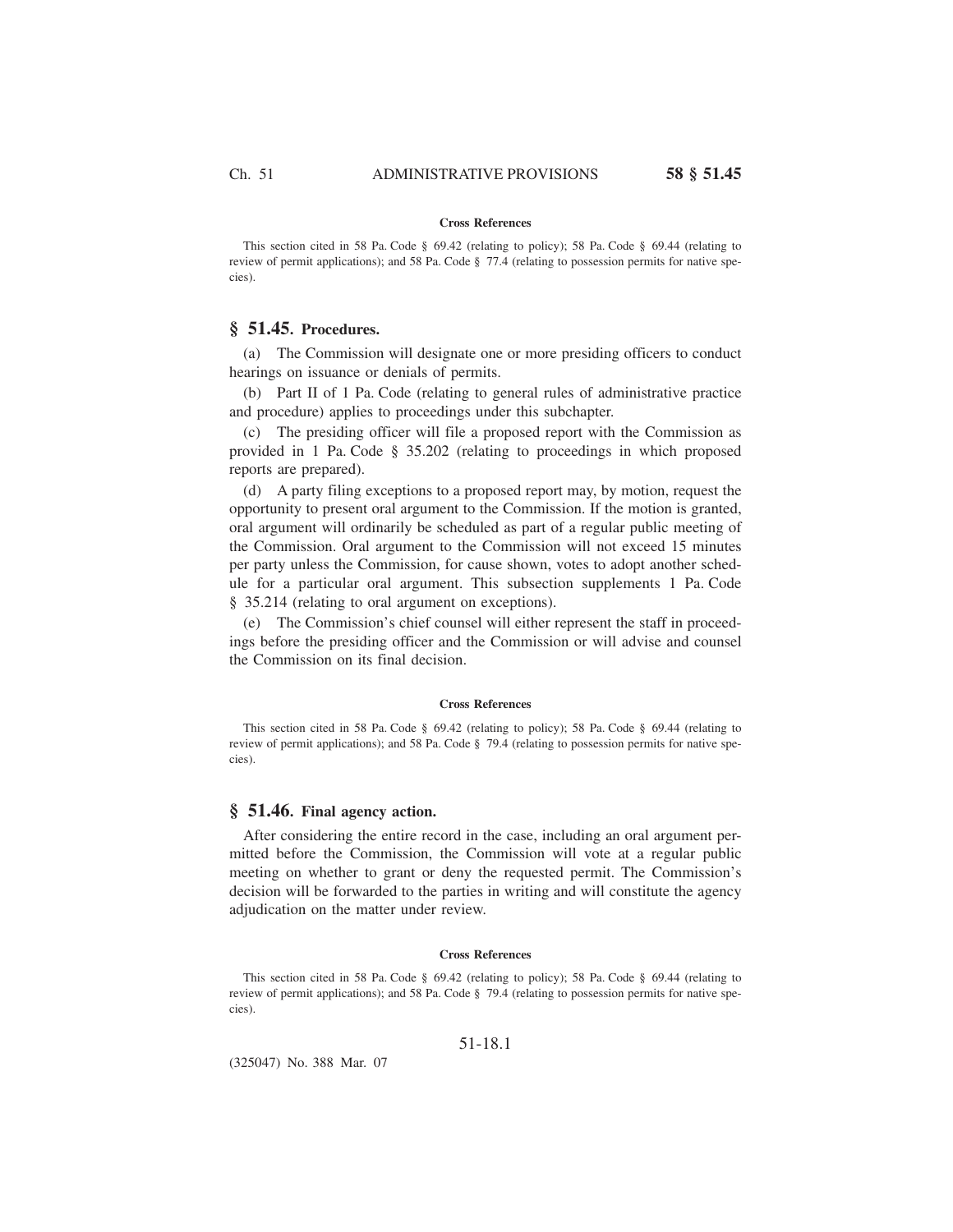## **Subchapter F. CHEMICAL TESTS**

Sec.<br>51.51. Chemical tests.

## **Authority**

The provisions of this Subchapter F issued under the Fish and Boat Code, 30 Pa.C.S. § 5125, unless otherwise noted.

## **Source**

The provisions of this Subchapter F adopted July 27, 1984, effective July 30, 1984, 14 Pa.B. 2759, unless otherwise noted.

# **§ 51.51. Chemical tests.**

(a) The same devices, equipment and training required for administering chemical tests, test procedures and accuracy certifications for breath test devices that apply to prosecutions under 75 Pa.C.S. (relating to vehicles) apply to prosecution under 30 Pa.C.S. Part III (relating to boats and boating).

(b) The Commission approves the devices, equipment and training required for administering chemical tests, test procedures and accuracy certifications for breath test devices prescribed jointly by the Department of Health and Department of Transportation at 67 Pa. Code Chapter 77 (relating to equipment and training required for administering chemical tests; test procedures and accuracy certification for breath test devices) and prescribed by the Department of Health at 28 Pa. Code §§ 5.101—5.104 (relating to equipment to determine blood alcohol content under the Vehicle Code and the Fish and Boat Code) and in other regulations.

## **Subchapter G. PERMIT REQUIREMENTS**

Sec.<br>51.61. Permits required for disturbance of waterways or watersheds.

## **§ 51.61. Permits required for disturbance of waterways or watersheds.**

(a) A permit shall be deemed necessary under 30 Pa.C.S. § 2502 (relating to disturbance of waterways or watersheds) if the activity would be a violation of statutes or regulations administered by the Commission, the Department of Environmental Resources, the United States Environmental Protection Agency, the United States Army Corps of Engineers or local municipalities if the activity were performed without a permit. The failure of the agency charged with enforcement or issuance responsibility for a permit to prosecute or take civil action for failure to obtain a permit or other permit violation may not affect the validity of a prosecution under 30 Pa.C.S. § 2502.

## 51-18.2

(325048) No. 388 Mar. 07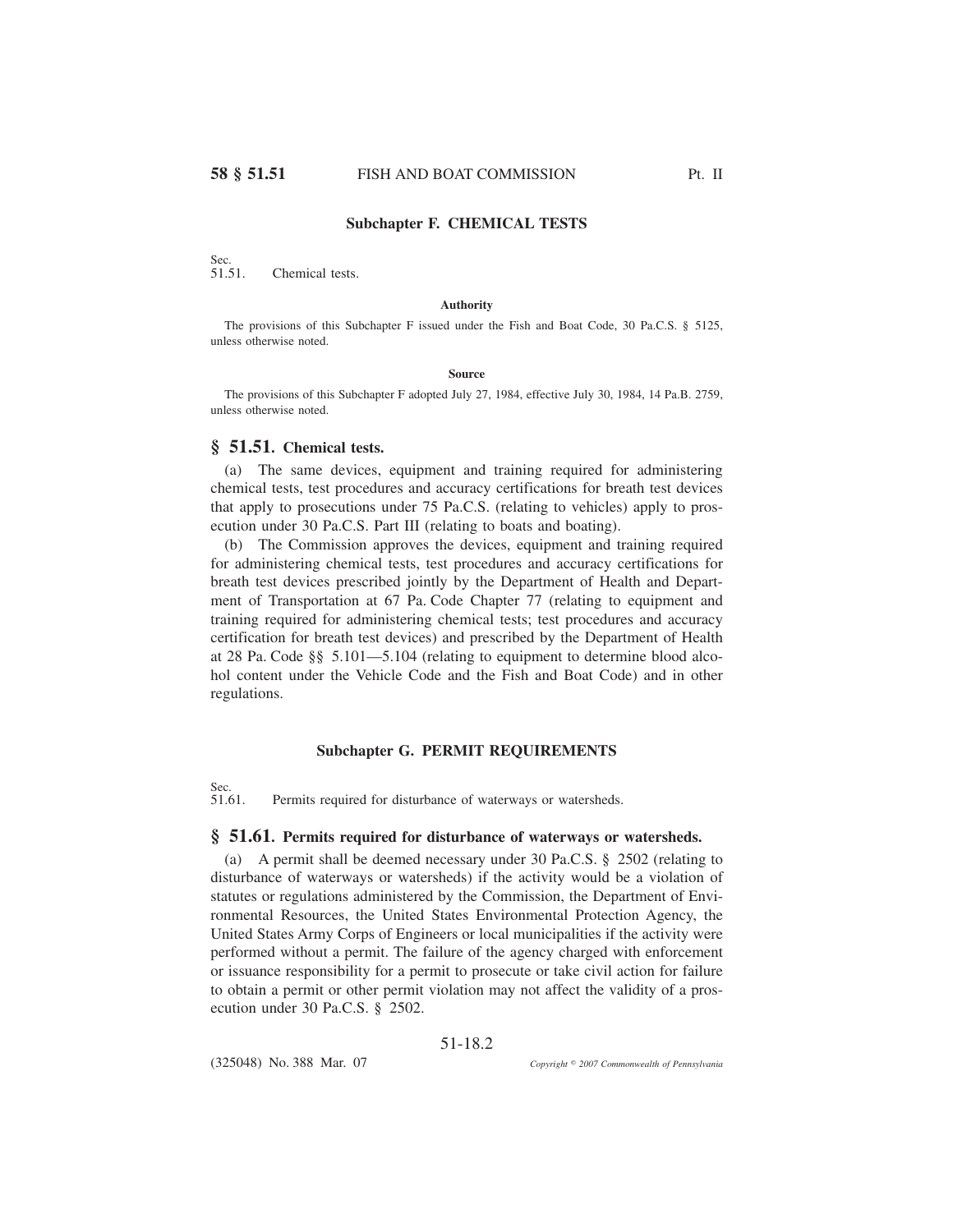(b) Examples of permits that may be required to undertake specific activities in the waters or watersheds of this Commonwealth include the following:

(1) Permits for use of explosives in waters of this Commonwealth (Fish and Boat Commission).

(2) Sewage facilities permits (Department of Environmental Resources).

(3) Solid waste management permits (Department of Environmental Resources).

(4) Oil and gas well drilling permits (Department of Environmental Resources).

(5) Coal mining permits (Department of Environmental Resources).

(6) Surface mining operator's license (Department of Environmental Resources).

(7) Coal refuse disposal permit (Department of Environmental Resources).

(8) National Pollutant Discharge Elimination System (NPDES) permits (Department of Environmental Resources).

(9) Mine drainage permits (Department of Environmental Resources).

(10) Erosion and sedimentation control permits (Department of Environmental Resources).

(11) Dam, water obstruction or encroachment permits (includes permits required by 25 Pa. Code Chapter 105 (relating to dam safety and waterway management)) (Department of Environmental Resources).

(12) Floodplain management permits (Department of Environmental Resources).

(13) Blasters' licenses and explosives permits (Department of Environmental Resources).

(14) Building permits (local municipalities).

(15) Army Corps of Engineers' permits (United States).

(16) Delaware River Basin Commission permits.

(17) Susquehanna River Basin Commission permits.

(18) Permit for use of an algicide, herbicide or fish control chemical in waters of this Commonwealth.

(19) Permit to draw off impounded water.

### **Authority**

The provisions of this § 51.61 amended under the Fish and Boat Code, 30 Pa.C.S. §§ 741, 2502, 5122 and 5123; and section 506 of The Administrative Code of 1929 (71 P. S. § 186).

### **Source**

The provisions of this § 51.61 adopted July 12, 1985, effective July 13, 1985, 15 Pa.B. 2578; amended January 2, 1998, effective January 1, 1998, 28 Pa.B. 30. Immediately preceding text appears at serial page (216397).

## 51-18.3

(331459) No. 399 Feb. 08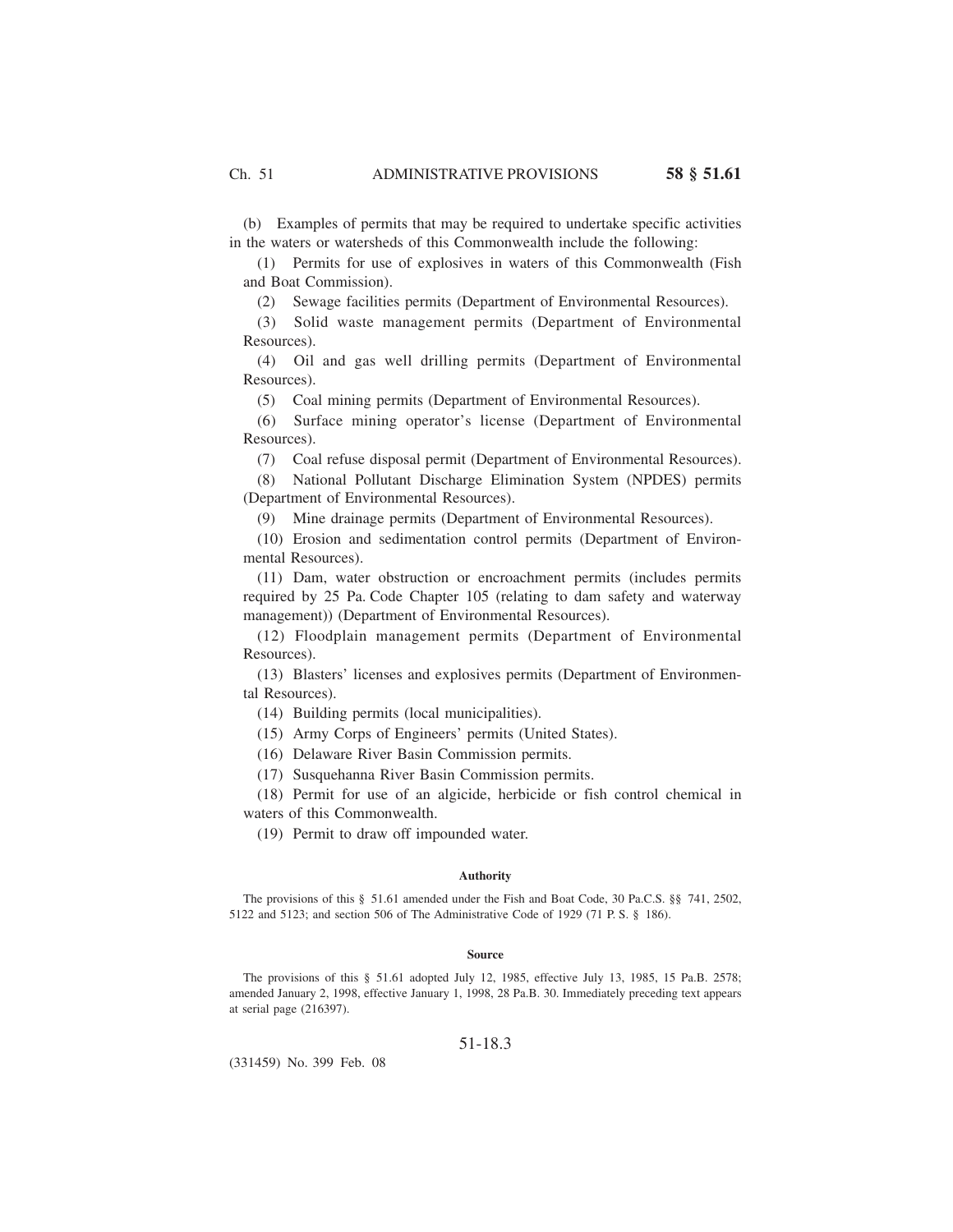Sec.<br>51.71. Scientific collectors' permits.

## **Authority**

The provisions of this Subchapter H issued under the Fish and Boat Code, 30 Pa.C.S. §§ 322, 2102 and 2307, unless otherwise noted.

#### **Source**

The provisions of this Subchapter H adopted November 8, 1985, effective January 1, 1986, 15 Pa.B. 4036, unless otherwise noted.

# **§ 51.71. Scientific collectors' permits.**

(a) A valid and current scientific collector's permit issued by the Commission is required to collect, take or maintain, for scientific or educational research purposes, any species of Pennsylvania fishes, amphibians, reptiles or aquatic organisms, during seasons not permitted by regulations governing holders of a valid Pennsylvania fishing license, venomous snake permit, organized reptile and amphibian hunt permit, or other license or permit.

(b) The Commission will issue three categories of scientific collectors' permits: nonprofit research and education, governmental and consulting.

(1) *Type I Permit: Nonprofit Research and Education*. The Commission will issue a Type I (Nonprofit Research and Education) permit to individuals whom the Commission deems to be qualified to competently and capably conduct research or educational programs and who are not engaged in scientific collecting for monetary gain.

(i) *Qualifications*. To qualify for a Type I permit, applicants shall demonstrate to the satisfaction of the Commission that they meet one or more of the following conditions:

(A) They possess a Bachelor's Degree, are pursuing studies toward an advanced degree and have a demonstrable need to collect fishes, reptiles, amphibians or aquatic invertebrates to complete the degree.

(B) They possess an advanced academic degree and are conducting biological research that requires field specimens.

(C) They are associated with or employed by a museum or an accredited institution of higher learning and are academically or professionally, or both, qualified to conduct biological research or have a valid need for collection of specimens for science or education.

(D) They have gained, through association with a museum, zoological institution or personal endeavor, recognized expertise in some area of herpetology, fisheries science, limnology, aquatic entomology or related sciences.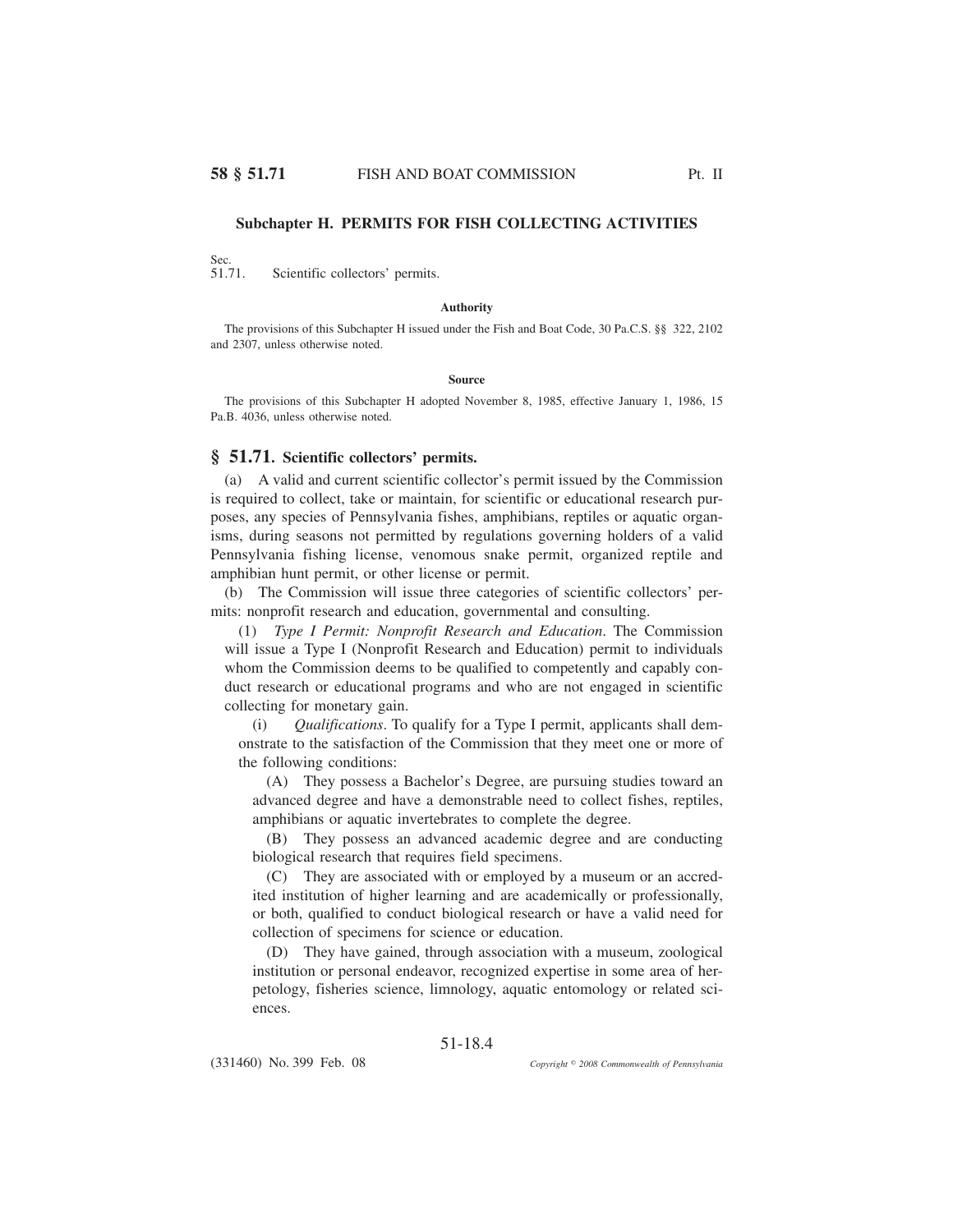(ii) *Geographic area covered*. A Type I permit will be generally limited to a specific geographic area (that is, county or specific water area), except that the Commission may issue a Statewide collector's permit to persons serving as members of an advisory board or advisory committee to the Commission or, in exceptional cases, to persons conducting critical research that the Commission recognizes as justification for Statewide collecting.

(iii) *Fees*. The fee for a Type I permit holder is \$40. Each assistant is free. Permit amendments are \$20 each.

(2) *Type II Permit: Governmental*. A Type II (Governmental) permit is a free permit that the Commission issues, at the discretion of the Executive Director, to State and Federal employees who are engaged in scientific collecting as a part of their required duties. A Type II permit may be Statewide or regional depending upon the application.

(3) *Type III Permit: Consulting*. The Commission will issue a Type III (Consulting) permit to individuals whom the Commission deems to be qualified to engage in scientific collecting and who are engaged in private consulting for profit. The Commission will issue a Type III permit to qualified individuals only and will not issue one in the name of a corporation or other business entity.

(i) *Qualifications*. To qualify for a Type III permit, applicants shall demonstrate to the satisfaction of the Commission that they possess at a minimum a Bachelor's Degree in biological science, zoology, fisheries science, herpetology or a related field that is specific to the purpose of the scientific collecting described in their application. The Commission will consider professional experience, certification by a professional society or recommendations by acknowledged authorities in the appropriate field of biological science when evaluating an applicant's qualifications.

(ii) *Geographic area covered*. A Type III permit will be limited to specific site as described in the conditions of the permit. A holder may change the area of coverage to accommodate new projects by applying to the Commission for a permit amendment.

(iii) *Fees*. The fee for a Type III permit holder is \$180. Each assistant is \$40. Permit amendments are \$90 each.

(c) Holders of scientific collectors' permits and their assistants shall comply with terms and conditions of the permit, including the requirement for a report of collecting activities. Permit holders and their assistants shall possess a valid Pennsylvania fishing license. Permit holders shall be personally present any time collecting activities under the permit take place. Permits will cover the permit holder and the assistants named in the permit.

### **Authority**

The provisions of this § 51.71 amended under the Fish and Boat Code, 30 Pa.C.S. § 2905.

## 51-19

(395073) No. 532 Mar. 19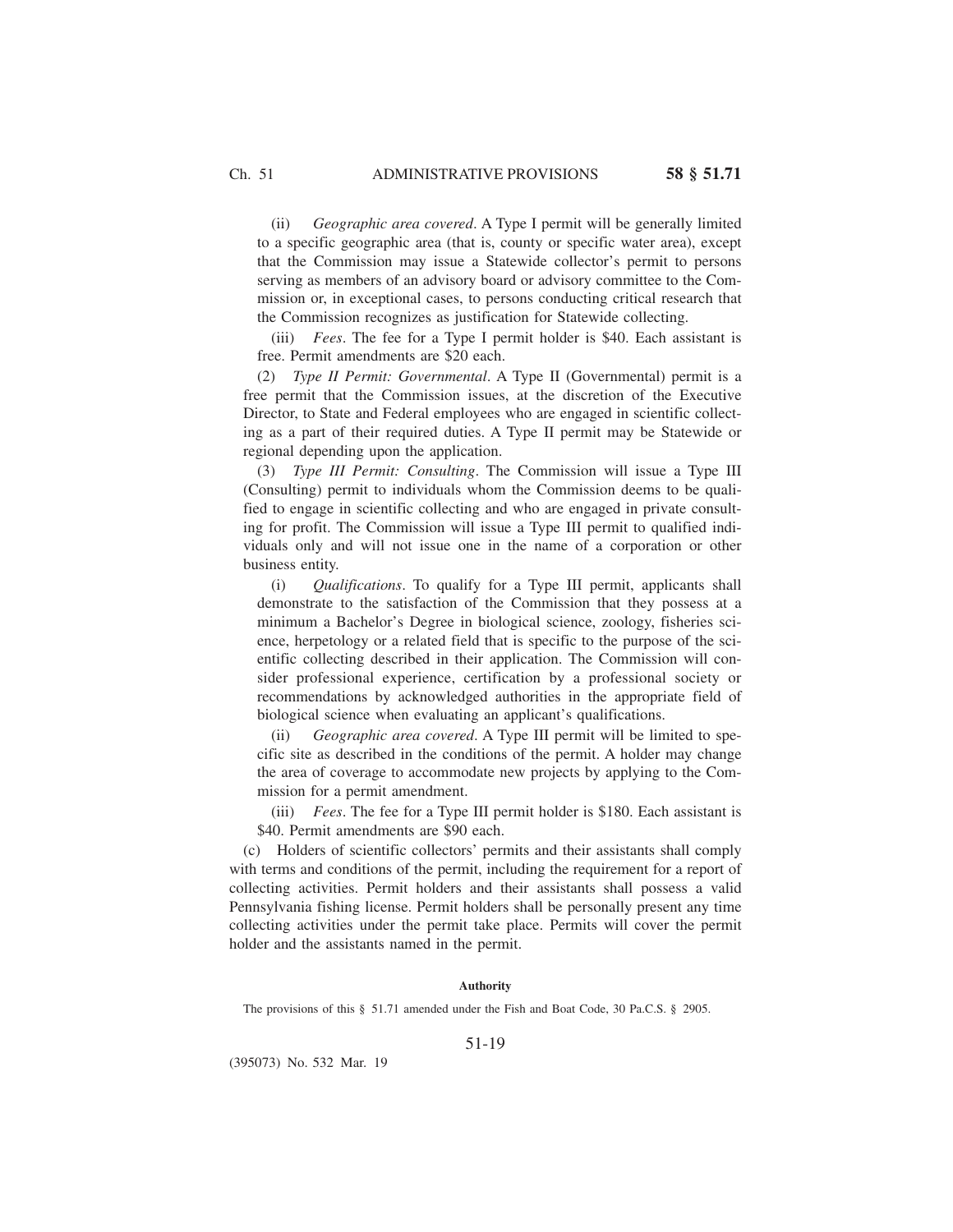### **Source**

The provisions of this § 51.71 amended November 30, 2007, effective January 1, 2008, 37 Pa.B. 6264; amended December 14, 2018, effective January 1, 2019, 48 Pa.B. 7637. Immediately preceding text appears at serial pages (331460) and (390781) to (390782).

### **Cross References**

This section cited in 58 Pa. Code § 75.5 (relating to qualified surveyors for endangered and threatened species and their habitat).

# **Subchapter I. PERMITS TO DRAW OFF IMPOUNDED WATERS**

- Sec.<br>51.81.
- Permit required.
- 51.82. Application for permits.
- 51.83. Other permits required.
- 51.84. Review of permit applications.<br>51.85. Taking and disposal of fish.
- 51.85. Taking and disposal of fish.<br>51.86. Responsibility of permittee.
- 
- 51.86. Responsibility of permittee.<br>51.87. Refilling of impoundments. Refilling of impoundments.
- 51.88. Extension of permit.<br>51.89. General permits.
- General permits.

### **Authority**

The provisions of this Subchapter I issued under the Fish and Boat Code, 30 Pa.C.S. §§ 2102 and 3506, unless otherwise noted.

# **§ 51.81. Permit required.**

A permit from the Commission is required under section 3506 of the code (relating to drawing off or interference with dams or devices) for the following activities:

(1) Drawing down impounded waters inhabited by fish.

(2) Destruction, removal, breach or disturbance of a dam, deflector, retard or similar device in waters inhabited by fish.

#### **Source**

The provisions of this § 51.81 adopted February 1, 1991, effective February 2, 1991, 21 Pa.B. 422.

## **§ 51.82. Application for permits.**

(a) An application for a permit to draw down impounded waters is available from the Fish and Boat Commission, Division of Environmental Services, 595 East Rolling Ridge Drive, Bellefonte, Pennsylvania 16823.

(b) A completed permit application shall be submitted to the address set forth in subsection (a) no later than 30 days prior to proposed commencement of draw down operations.

## **Authority**

The provisions of this § 51.82 amended under the Fish and Boat Code, 30 Pa.C.S.; and section 506 of The Administrative Code of 1929 (71 P.S. § 186).

51-20

(395074) No. 532 Mar. 19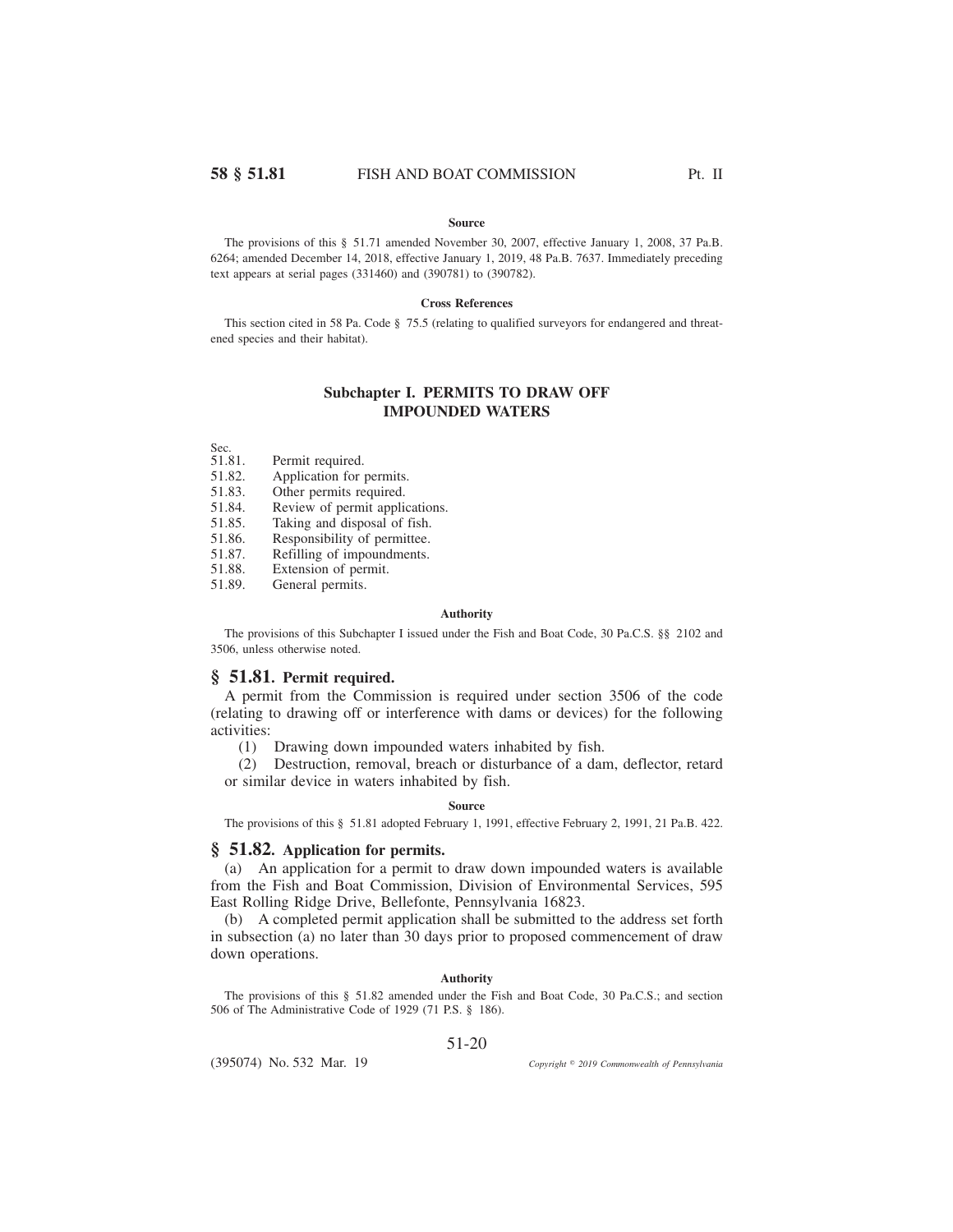#### **Source**

The provisions of this § 51.82 adopted February 1, 1991, effective February 2, 1991, 21 Pa.B. 422; amended March 23, 2018, effective March 24, 2018, 48 Pa.B. 1672. Immediately preceding text appears at serial page (301461).

# **§ 51.83. Other permits required.**

The issuance of a draw down permit under section 3506 of the code (relating to drawing off or interference with dams or devices) does not constitute a waiver of the requirement for applicants to obtain other State, local or Federal permits for the proposed activity.

### **Source**

The provisions of this § 51.83 adopted February 1, 1991, effective February 2, 1991, 21 Pa.B. 422.

# **§ 51.84. Review of permit applications.**

A permit application will be reviewed by the Commission's Division of Environmental Services and by the Department of Environmental Protection, Bureau of Dams and Waterways Management. The Division of Environmental Services will issue permits for the Commission.

# **Authority**

The provisions of this § 51.84 amended under the Fish and Boat Code, 30 Pa.C.S. § 2102.

### **Source**

The provisions of this § 51.84 adopted February 1, 1991, effective February 2, 1991, 21 Pa.B. 422; amended November 21, 2003, effective November 22, 2003, 33 Pa.B. 5704. Immediately preceding text appears at serial page (216399).

## **§ 51.85. Taking and disposal of fish.**

(a) A permit issued under the authority of section 3506 of the code (relating to drawing off or interference with dams or devices) authorizes the permittee to take, catch, kill or possess fish taken from the drawn down waters regardless of seasons, sizes and creel limits or manner of taking.

(b) Disposal of fish and aquatic life shall be done in conformance with applicable State and local laws and regulations.

(c) It is unlawful to stock fish salvaged as a result of draw down operations in waters without the permission of the owners of the waters. It is unlawful to stock fish salvaged as a result of draw down operations in any waters of this Commonwealth designated by the Commission as inappropriate for stocking of salvaged fish.

#### **Source**

The provisions of this § 51.85 adopted February 1, 1991, effective February 2, 1991, 21 Pa.B. 422.

# **§ 51.86. Responsibility of permittee.**

A permittee is solely responsible for the consequences of drawing down the impounded waters. A permittee is responsible to ensure compliance with laws and regulations governing downstream flooding. A permittee is responsible for acquiring property rights, flowage easements or other interests required to accomplish the draw down. A permittee is responsible to allow a minimum flow of water

51-20.1

(390783) No. 523 Jun. 18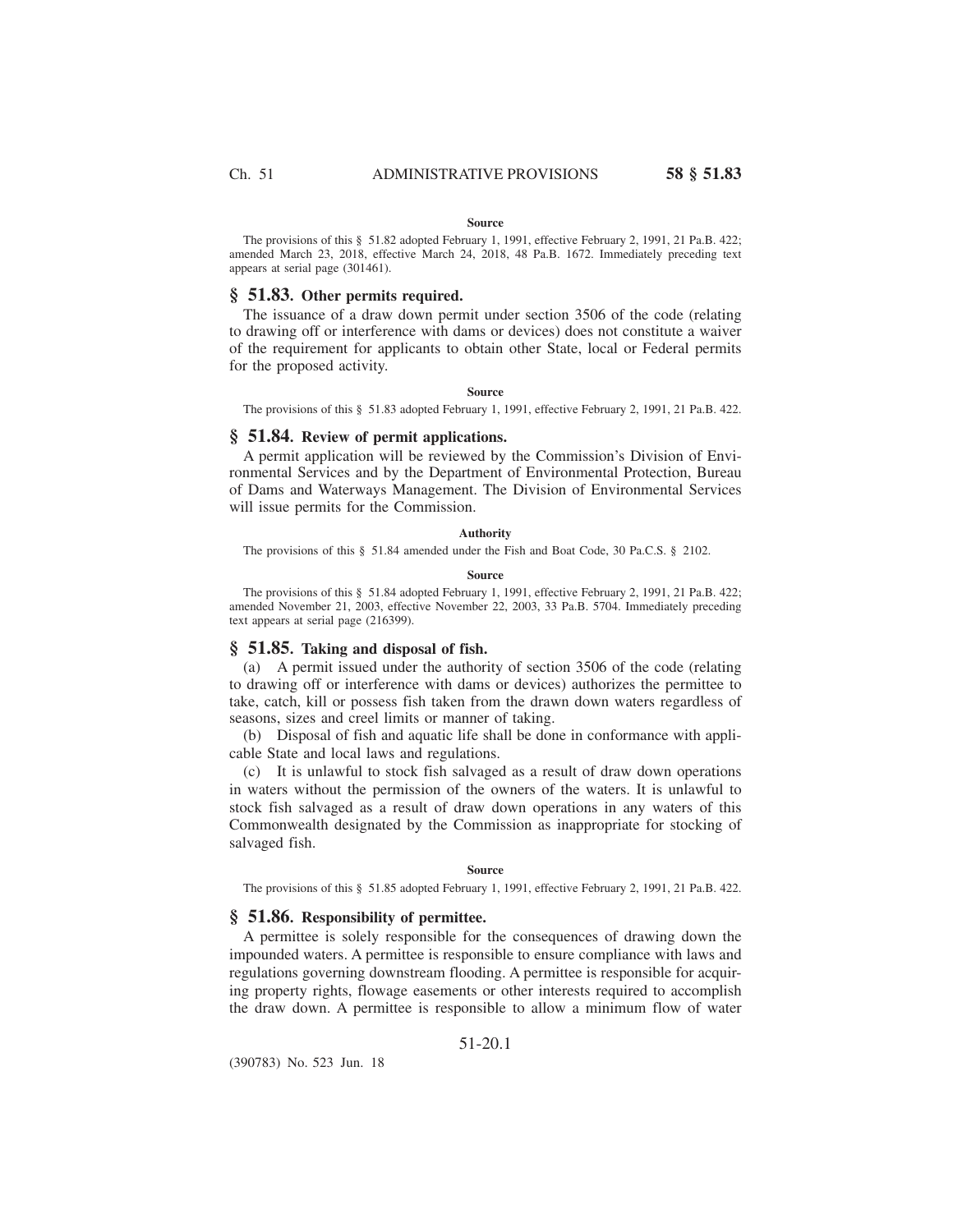determined by the Commission to be sufficient at all times to flow in a natural stream on which the impoundment is located to provide for the protection and conservation of fish downstream from the site.

## **Source**

The provisions of this § 51.86 adopted February 1, 1991, effective February 2, 1991, 21 Pa.B. 422.

# **§ 51.87. Refilling of impoundments.**

Except when the purpose of the permitted draw down is to remove or eliminate the impoundment, the permittee shall refill the impoundment when the permit expires or the work is completed, whichever occurs first. In refilling the impoundment, the permittee is responsible to allow a minimum flow of water determined by the Commission to be sufficient at all times to flow in a natural stream on which the impoundment is located to provide for the protection and conservation of fish downstream from the site.

#### **Source**

The provisions of this § 51.87 adopted February 1, 1991, effective February 2, 1991, 21 Pa.B. 422.

## **§ 51.88. Extension of permit.**

An application to extend the permit expiration date shall be received by the issuing office no later than 30 days prior to the expiration date of the permit.

### **Source**

51-20.2

The provisions of this § 51.88 adopted February 1, 1991, effective February 2, 1991, 21 Pa.B. 422.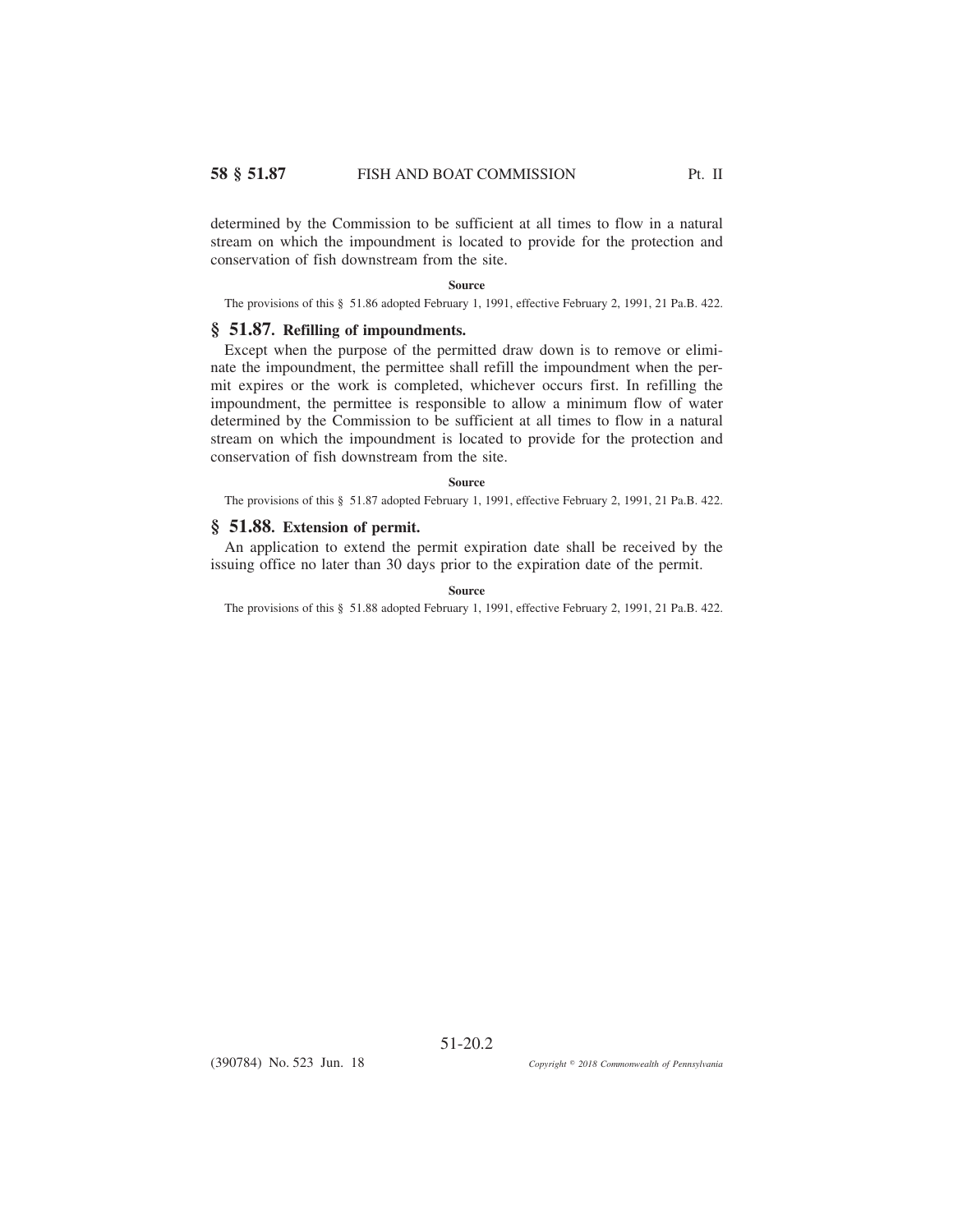# **§ 51.89. General permits.**

(a) Notwithstanding the other provisions of this subchapter, this section constitutes a general permit for persons to draw down impounded waters without applying for an individual permit when the following circumstances exist:

(1) The water area to be drawn down is 1 acre or less.

(2) The draw down operations are of a type that do not require other State permits, such as erosion and sedimentation control permits and Dams and Waterways Management permits.

(b) Notwithstanding the other provisions of this subchapter, this section constitutes a general permit for the Commission and cooperative nurseries recognized by the Commission to draw down impounded waters without applying for an individual permit when the waters to be drawn down are located on hatchery property and the draw down is in connection with hatchery operations. The general permit authorized by this subsection does not waive a requirement for a permittee to apply for and obtain other necessary permits.

## **Authority**

The provisions of this § 51.89 amended under the Fish and Boat Code (30 Pa.C.S. § 2102).

#### **Source**

The provisions of this § 51.89 adopted February 1, 1991, effective February 2, 1991, 21 Pa.B. 422; amended December 7, 2001, effective December 8, 2001, 31 Pa.B. 6669. Immediately preceding text appears at serial page (270097).

## **Subchapter J. ROYALTIES FOR SAND AND GRAVEL PERMITS**

Sec.<br>51.91. 51.91. Authority.<br>51.92. Rovalty ra Royalty rates.

### **Authority**

The provisions of this Subchapter J issued under section 503(c) of the Conservation and Natural Resources Act (71 P. S. § 1340.503(c)), unless otherwise noted.

### **Source**

The provisions of this Subchapter J adopted December 19, 1997, effective December 20, 1997, 27 Pa.B. 6570, unless otherwise noted.

# **§ 51.91. Authority.**

Under section 503(c) of the Conservation and Natural Resources Act (71 P. S. § 1340.503(c)), the Commission with the concurrence of the Department of Environmental Protection, is authorized to adjust the amount of royalty payments per ton or cubic yard of usable or merchantable, or both, sand or gravel, or both, extracted from Commonwealth waters.

# **§ 51.92. Royalty rates.**

Persons holding permits granting them nonexclusive rights and privileges of dredging, excavating, removing and carrying away merchantable sand and gravel

51-21

(404077) No. 557 Apr. 21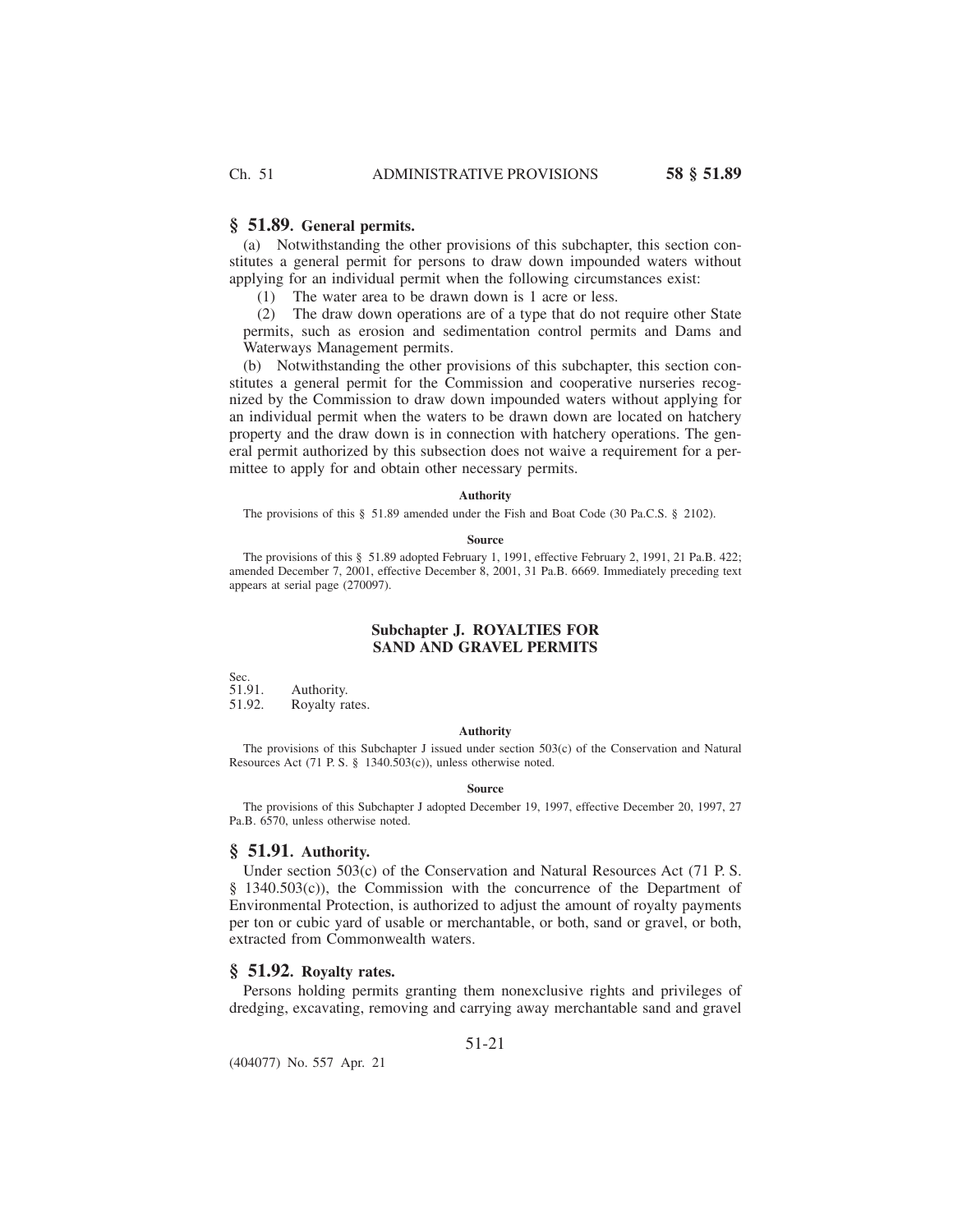under agreements between the permittees and the Department of Environmental Protection shall pay royalties in accordance with the following schedule:

(1) During the period, January 1, 2021, through December 31, 2030, the greater of \$1,000 or 7.0% of the immediately preceding year's published price, average value, dollars per metric ton (converted to U.S. ton) for the commodity sand and gravel in the *United States Geological Survey, Mineral Commodity Summary* per dry ton, provided that the rate per dry ton is not less than \$0.48.

### **Authority**

The provisions of this § 51.92 amended under section 503(c) of the Conservation and Natural Resources Act (71 P.S. § 1340.503(c)).

### **Source**

The provisions of this § 51.92 amended May 13, 2011, effective May 14, 2011, 41 Pa.B. 2437; amended January 22, 2021, effective January 23, 2021, 51 Pa.B. 426. Immediately preceding text appears at serial pages (366069) to (366070).

## **Cross References**

This section cited in 25 Pa. Code § 105.13 (relating to regulated activities—information and fees).

## **Subchapter K. CIVIL PENALTY FORFEITURE PROCESS**

Sec.<br>51.101.

51.101. General.<br>51.102. Initiation

51.102. Initiation of process.<br>51.103. Compliance notificat

51.103. Compliance notification.<br>51.104. Order to show cause for

51.104. Order to show cause for forfeiture of civil penalty.<br>51.105. Amount of proposed civil penalty forfeiture.

51.105. Amount of proposed civil penalty forfeiture.<br>51.106. Procedure in lieu of hearing.

Procedure in lieu of hearing.

51.107. Hearings.<br>51.108. Report of 51.108. Report of the presiding officer.<br>51.109. Final administrative action.

Final administrative action.

## **Authority**

The provisioins of this Subchapter K issued under the Fish and Boat Code (30 Pa.C.S. § 3510), unless otherwise noted.

### **Source**

The provisions of this Subchapter K adopted October 27, 2000, effective October 28, 2000, 30 Pa.B. 5541, unless otherwise noted.

# **§ 51.101. General.**

(a) Under section 3510(h) of the code (relating to marking of dams), a person failing to comply with section 3510(a) or (b) of the code shall forfeit a civil penalty of not less than \$500 nor more than \$5,000.

## 51-22

(404078) No. 557 Apr. 21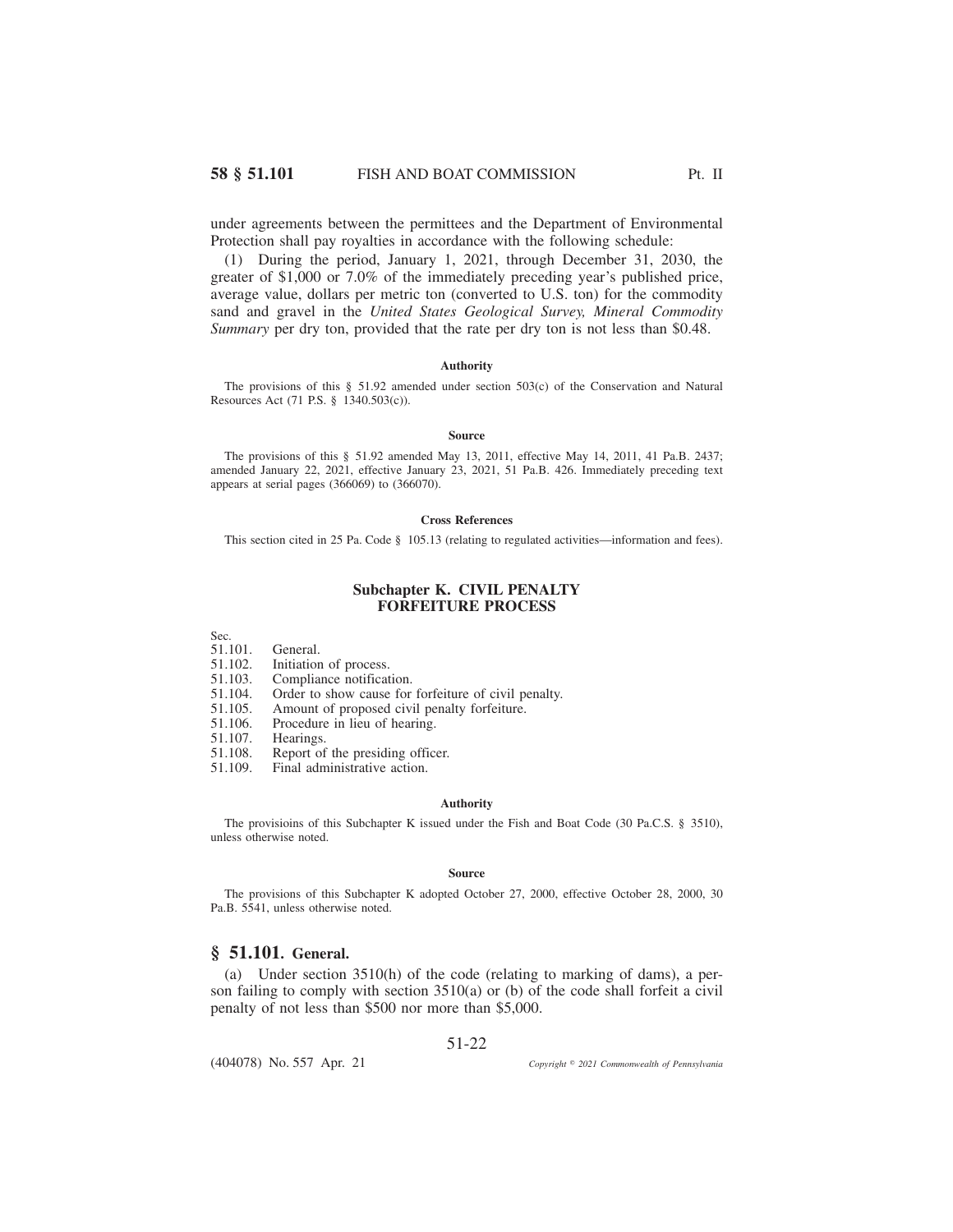(b) Under section 3510(h) of the code, a person failing to comply with section 3510(c) of the code shall forfeit a civil penalty of not less than \$250 nor more than \$5,000.

(c) The civil penalties described in subsections (a) and (b) may be recovered by civil suit or process in the name of the Commonwealth. The purpose of this subchapter is to describe the administrative process for forfeiture of civil penalties under the code.

# **§ 51.102. Initiation of process.**

(a) The administrative process to effect the forfeiture of a civil penalty under section 3510(h) of the code may be initiated by any person authorized to enforce the code and any employe of the Commission or the Department of Environmental Protection authorized by the Executive Director to initiate the process.

(b) A person authorized to initiate the process under subsection (a) shall do so by completing a report on a form approved by the Executive Director. The report, to be executed under penalty of law, will, at a minimum, describe:

(1) The name of the owner or permittee of the dam.

(2) The location of the dam, including county and township or other political subdivision.

(3) The dates the dam was inspected.

(4) The nature of the noncompliance.

## **§ 51.103. Compliance notification.**

(a) Prior to serving an order to show cause for civil penalty under section 3510 of the code, the Executive Director or a designee will send the owner or permittee of the dam in question a written compliance notification that will describe the nature of the alleged noncompliance with section 3510 of the code.

(b) The compliance notification shall give the owner or permittee of the dam not less than 15 nor more than 30 days to demonstrate to the satisfaction of the Executive Director or a designee that the owner or permittee has brought the dam into compliance with section 3510 of the code or face forfeiture of civil penalties.

### **Cross References**

This subsection cited in 58 Pa. Code § 51.104 (relating to order to show cause for forfeiture of civil penalty).

# **§ 51.104. Order to show cause for forfeiture of civil penalty.**

(a) If the owner or permittee fails to demonstrate compliance after the notification described in § 51.103 (relating to compliance notification), the Executive Director or a designee will serve on the owner or permittee of the dam an order to show cause for forfeiture of civil penalty in a form approved by the Executive Director or designee. Service will be by registered or certified mail, or by per-

51-23

(342703) No. 415 Jun. 09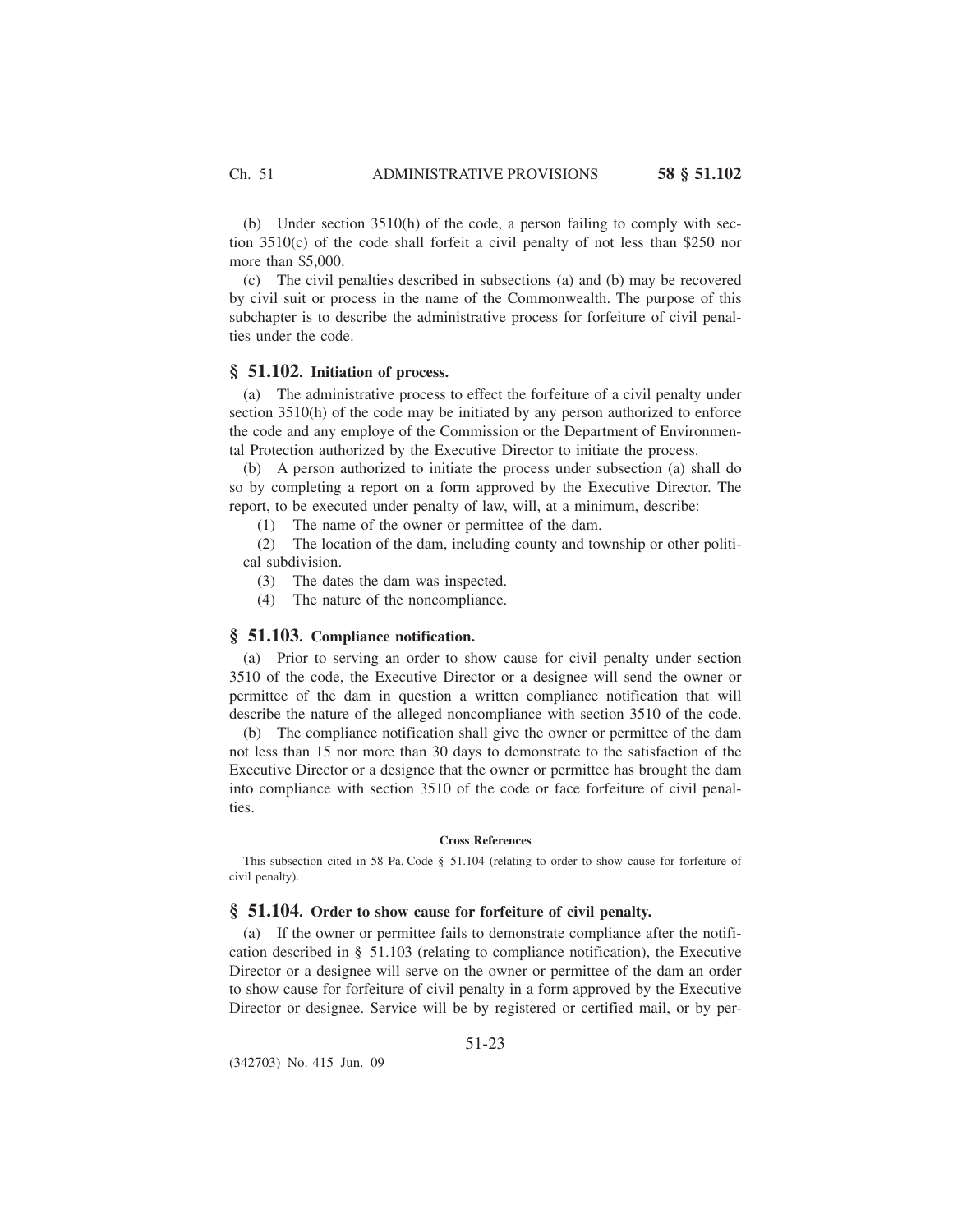sonal service. If the mail is tendered at the address in the permit, or at an address where the owner or permittee is located, and delivery is refused, or mail is not collected, the requirements of this section shall be deemed to have been complied with upon tender.

(b) The owner or permittee who has been served with an order to show cause in accordance with subsection (a) has 30 days to file an answer to the order to show cause. If no answer is submitted, the failure to submit a timely answer will operate as a waiver and the proposed forfeiture of civil penalty will become a final forfeiture upon the expiration of the 30-day period unless the Executive Director or a designee determines to hold a hearing on the proposed forfeiture under the procedures in § 51.107 (relating to hearings).

# **§ 51.105. Amount of proposed civil penalty forfeiture.**

(a) *Amount*. The amount of the proposed civil penalty forfeiture will be set forth in the order to show cause for civil penalty forfeiture. In determining the amount of the proposed forfeiture, the Executive Director or a designee will consider:

(1) *Health and safety of public*. The hazards posed to the health or safety of the public. The minimum proposed civil penalty forfeiture will be \$2,500 if the Executive Director or a designee determines, based on the uses of the waters, that the unmarked dam poses substantial danger to the angling, boating and wading public.

(2) *Negligence, recklessness or intentional failure*. Whether the violation was caused by a negligent, reckless or intentional failure to comply. A civil penalty of at least \$500 should be proposed in cases of negligent failure to comply. A civil penalty of at least \$2,000 should be proposed where there is probable cause to believe that the lack of compliance was based on reckless misconduct. A civil penalty of at least \$3,000 should be proposed when there is probable cause to believe that the lack of compliance was based on wilful or intentional misconduct.

(3) *Speed of compliance*. A credit will be given of up to \$1,000 based on the attempt of the owner or permittee to achieve rapid compliance after the owner or permittee knew or should have known of the violation. The credit will be available to offset only civil penalties assessed for the specific violation at issue.

(4) *Cost to the Commonwealth*. In proposing the amount of a civil penalty forfeiture, the costs to the Commonwealth will be considered. The costs may include:

- (i) Administrative costs.
- (ii) Costs of inspection.

(342704) No. 415 Jun. 09

(iii) Costs of preventive or restorative measures taken by the Commission or the Department of Environmental Protection to prevent or lessen the threat of damage to persons or property.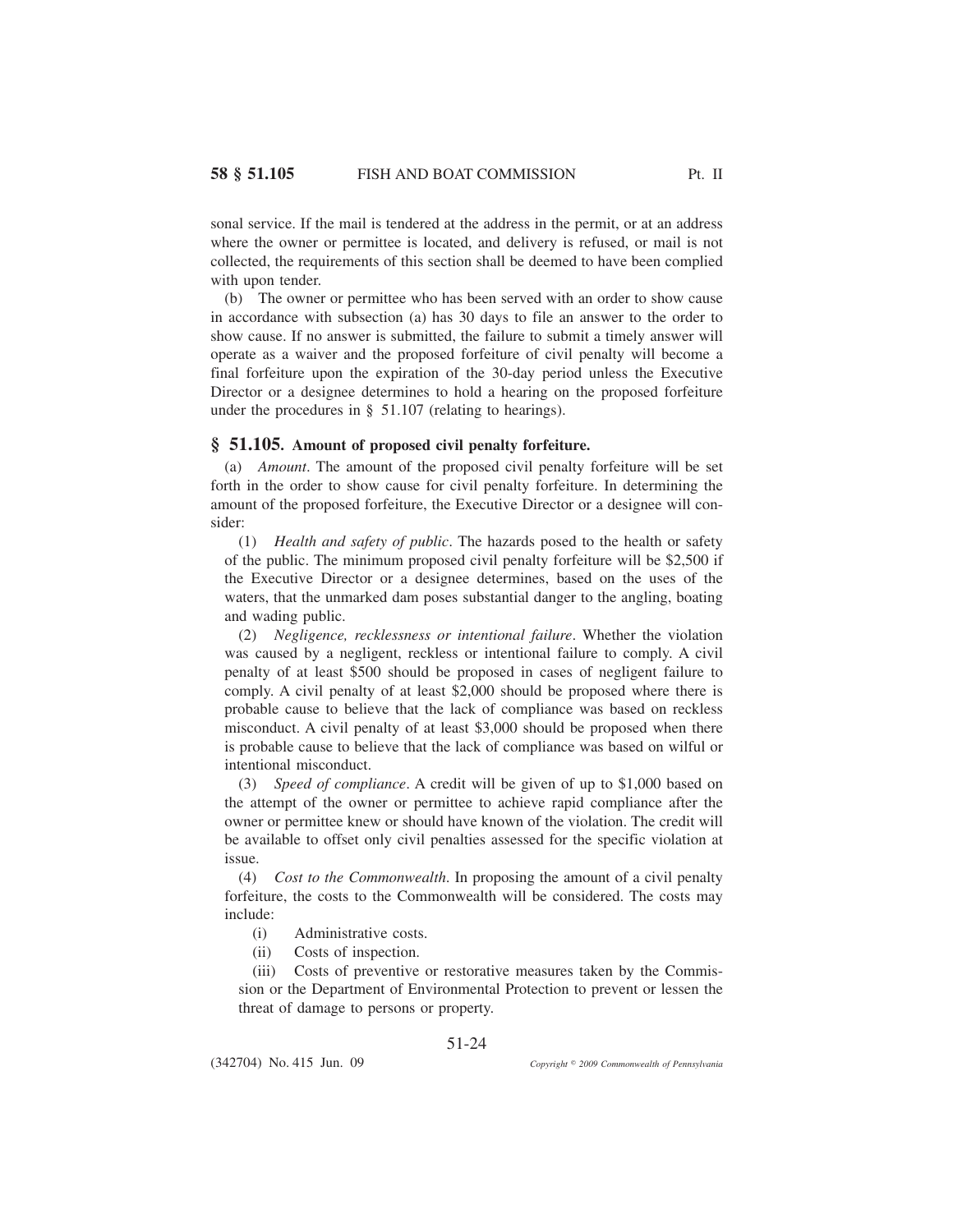(5) *Savings to the dam owner/permittee*. If the owner or permittee of the dam who fails to comply gains economic benefit as a result of the noncompliance, the proposed civil penalty may include an amount equal to the savings up to the statutory maximum for each violation.

(6) *History of previous violations*. In determining a proposed civil penalty for a violation, the Executive Director or a designee will consider previous noncompliance with the requirements of section 3510 of the code (relating to marking of dams) for which the same owner or permittee has been found to have been responsible in a prior adjudicated proceeding, agreement, consent order or decree that became final within the previous 3-year period. The penalty otherwise assessable for noncompliance shall be increased by a factor of 25% for each previous violation. The total increase in assessment based on the history of the previous violation will not exceed \$1,000.

(i) A previous instance of noncompliance will not be counted if it is the subject of pending administrative or judicial review, or if the time to request the review or to appeal the administrative or judicial decision determining the previous violation has not expired.

(ii) Each previous instance of noncompliance will be counted without regard to whether it led to a civil penalty assessment.

(b) *Maximum penalty*. If consideration of the factors described in this section yields a penalty in excess of the statutory maximum, the maximum civil penalty will be proposed for that violation.

(c) *Revision of proposed civil penalty*. The Executive Director, upon his own initiative or upon written request received within 15 days of issuance of an order to show cause, may revise a proposed civil penalty calculated in accordance with the dollar limits in subsection (a). If the Executive Director revises the civil penalty, the Commission will use the general criteria in subsection (a) to determine the appropriate civil penalty. When the Executive Director has elected to revise a civil penalty, he will give a written explanation of the basis for the revised civil penalty to the dam owner or permittee to whom the order to show cause was issued.

### **Source**

The provisions of this § 51.105 amended April 10, 2009, effective April 11, 2009, 39 Pa.B. 1860. Immediately preceding text appears at serial pages (270100) to (270101).

# **§ 51.106. Procedure in lieu of hearing.**

When for any reason a hearing is not held with regard to forfeiture, the entire written file on the case shall be submitted to the Commission, which will review the matter and make a final determination as to its disposition. The action of the Commission is considered the final agency action.

(b) Subsection (a) supersedes 1 Pa. Code § 35.226 (relating to final orders).

51-25

(342705) No. 415 Jun. 09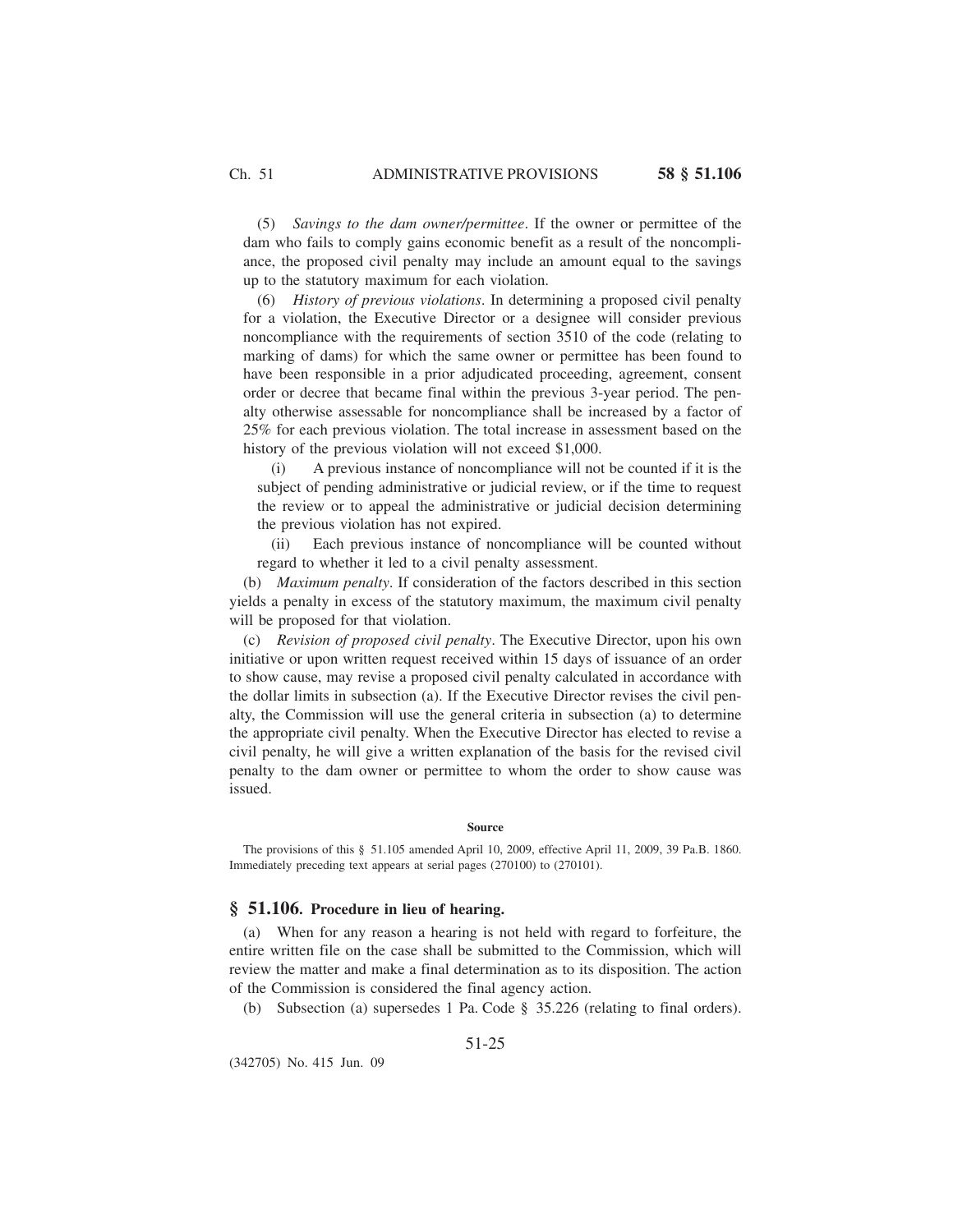### **Cross References**

This section cited in 58 Pa. Code § 51.109 (relating to final administrative action).

# **§ 51.107. Hearings.**

(a) If an owner or permittee of a dam requests a hearing, or the Executive Director or a designee determines a hearing is appropriate, the Executive Director will appoint a presiding officer to conduct the hearing on behalf of the Commission. This subsection supersedes 1 Pa. Code § 35.185 (relating to designation of presiding officers).

(b) Hearings will be conducted at the Harrisburg office of the Commission or at another location the presiding officer or Executive Director may designate. Dam owners or permittees will be given at least 10 days written notice of the date and time of the hearing.

(c) The burden of proof to justify the proposed forfeiture will be on the Commission to prove by a preponderance of the evidence that the proposed action is justified by the facts and circumstances.

(d) The presiding officer will permit either oral argument at the conclusion of the hearing or the filing of written briefs, but not both, except in cases of extraordinary complexity when the presiding officer finds, upon motion of the parties or his own motion, that the ends of justice require allowance of both. When briefs are to be filed, the procedures of 1 Pa. Code §§ 35.191—35.193 (relating to proceedings in which briefs are to be filed; content and form of briefs; and filing and service of briefs) will be followed. This subsection supersedes 1 Pa. Code § 35.204 (relating to oral argument before presiding officer).

### **Cross References**

This section cited in 58 Pa. Code § 51.104 (relating to order to show cause for forfeiture of civil penalty).

# **§ 51.108. Report of the presiding officer.**

(a) After the hearing is closed, the transcript prepared, and briefs, if any, received, the presiding officer will prepare a proposed report, the contents of which shall be in substantial compliance with 1 Pa. Code § 35.205 (relating to contents of proposed reports).

(b) A copy of the proposed report shall be served on the owner or permittee of the dam, the Commission staff and other parties of record who shall thereafter have 30 days to file exceptions to the report together with any brief on exceptions. Briefs opposing exceptions may be filed in accordance with 1 Pa. Code § 35.211 (relating to procedure to except to proposed report).

(c) If no timely exceptions to the proposed report are filed, the proposed report will be considered the final administrative adjudication of the Commission.

(d) If exceptions to the proposed report are filed, the proposed report, together with the entire record, the briefs, the exceptions, and briefs on and opposing exceptions will be subject to review by the Commission under § 51.109 (relating to final administrative action).

51-26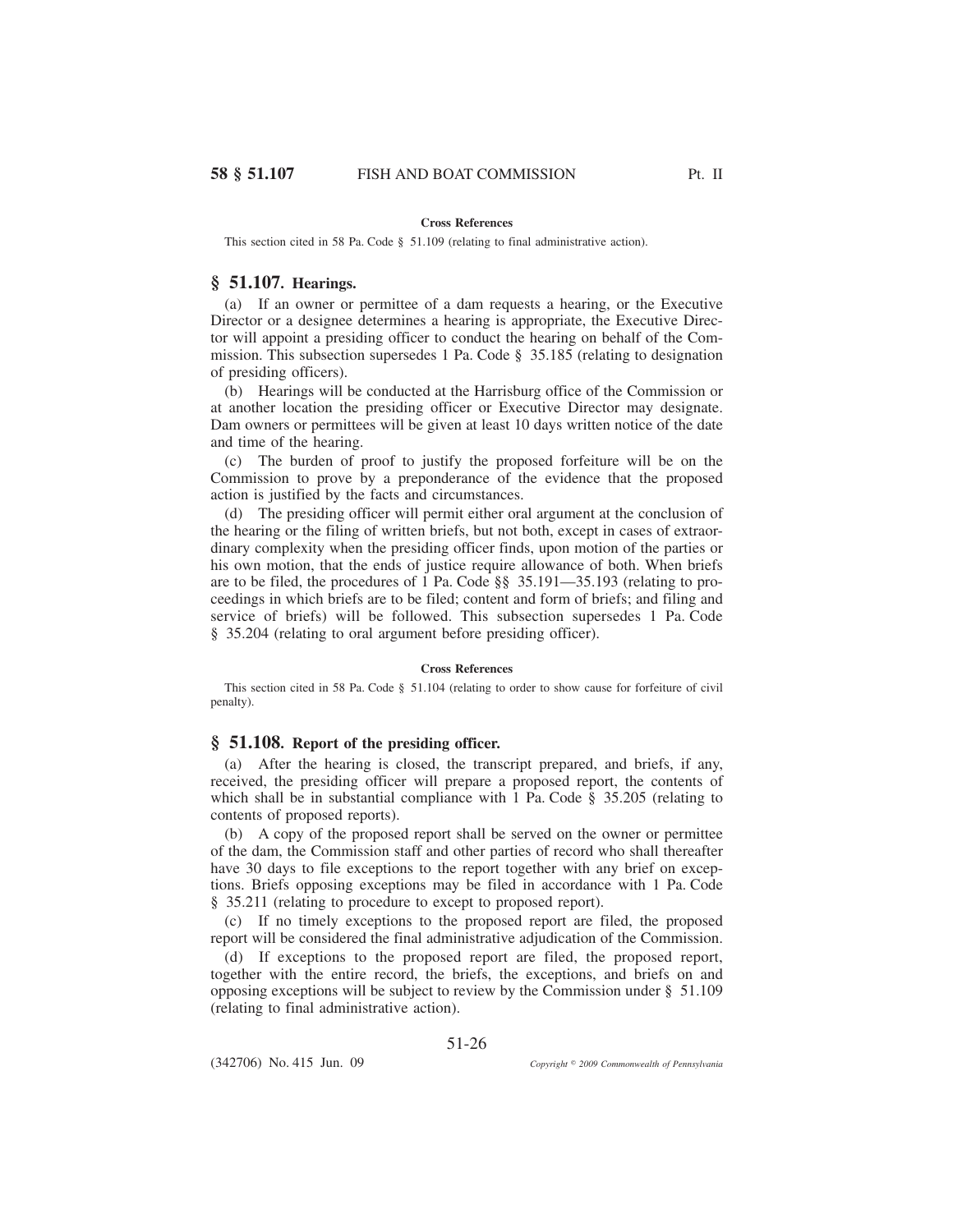## **§ 51.109. Final administrative action.**

(a) When exceptions are filed to the proposed report or which are disposed of under § 51.106 (relating to procedure in lieu of hearing), the members of the Commission will review the case file, together with other matters of record and filings in the proceedings. At a public meeting convened under 65 Pa.C.S. Chapter 7 (relating to the Sunshine Act), the Commission will consider the matter. Unless ordered by the Commission, oral argument will not be permitted at the public meeting nor will the respondent be permitted to reargue or retry matters that were raised or could have been raised before the presiding officer. The Com mission will vote to approve or disapprove a proposed report or, in cases under § 51.106, to issue an order as appropriate.

(b) The action by the Commission will be considered the final administrative adjudication with respect to the forfeiture of civil penalties. The dam owner or permittee will be notified in writing of the final action. The final order will be considered officially entered on the date it is mailed or otherwise served, whichever comes first.

(c) If, after the entry of a final order, the dam owner or permittee files a timely petition for review or judicial appeal of the adjudication, the owner or permittee may apply in writing to the Executive Director for a stay of the effective date of the order. The filing of a petition for review or judicial appeal does not operate as an automatic stay. The Executive Director may grant a stay for good cause shown.

### **Cross References**

This section cited in 58 Pa. Code § 51.108 (relating to report of the presiding officer).

# **Subchapter L. CHARTER BOAT/FISHING GUIDE OPERATIONS**

- Sec.<br>51.121.
- 51.121. Definitions.<br>51.122. Permits. Permits.
- 51.123. Display of permits.
- 
- 51.124. Boating safety education.<br>51.125. Insurance. Insurance.
- 51.126. CPR and first aid.
- 51.127. Fishing license and permits.
- 51.128. Compliance with laws and regulations
- 51.129. Special issuing agents.
- 51.130. Boundary waters.

### **Authority**

The provisions of this Subchapter L issued under the Fish and Boat Code, 30 Pa.C.S. § 2907.3(d), unless otherwise noted.

### **Source**

The provisions of this Subchapter L adopted December 2, 2005, effective Januarary 1, 2006, 35 Pa.B. 6533, unless otherwise noted.

## 51-27

(404079) No. 557 Apr. 21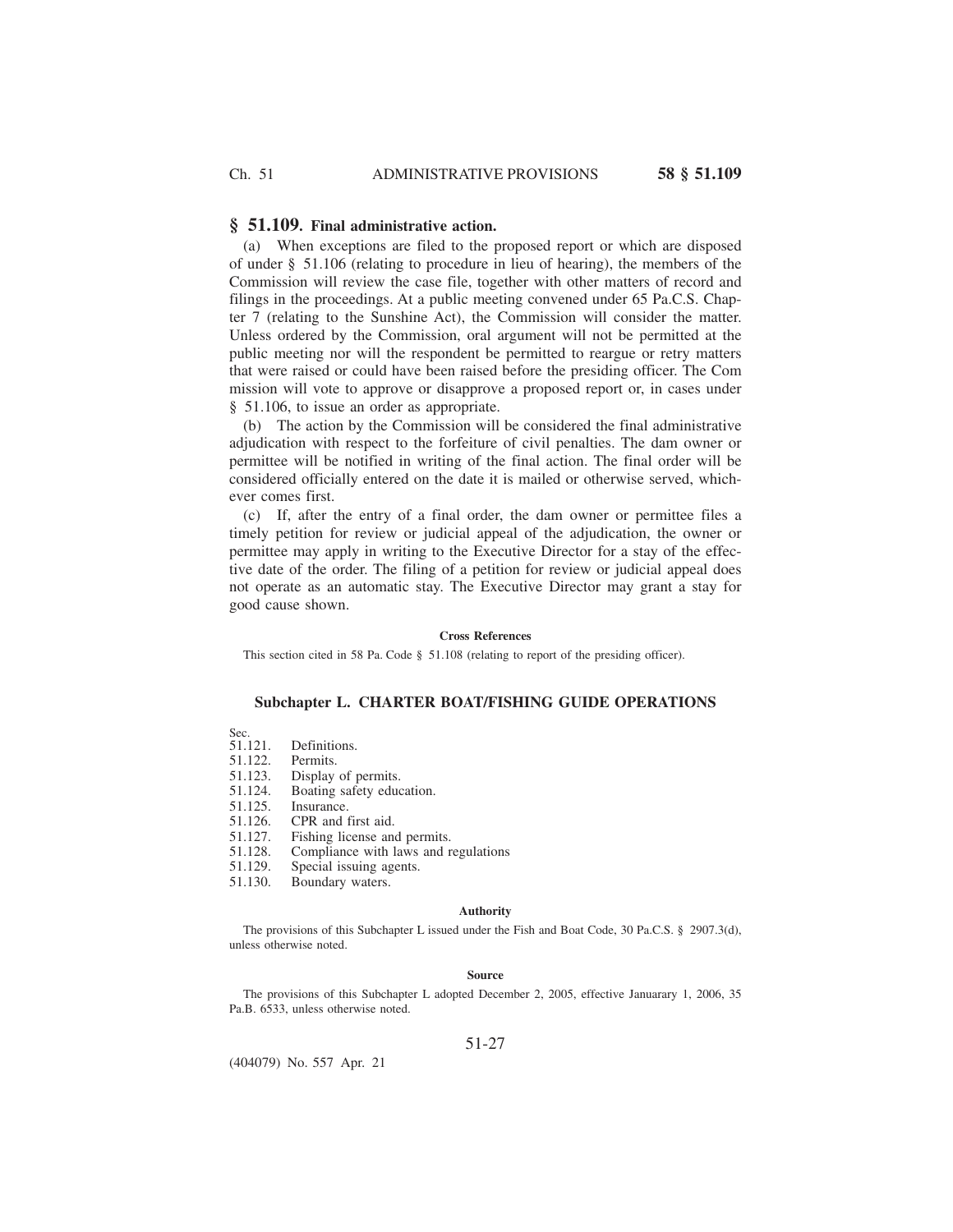The following words and terms, when used in this subchapter, have the following meanings, unless the context clearly indicates otherwise:

*Charter boat*—A boat operated as a commercial enterprise which carries passengers for hire for the purpose of fishing on the waters of this Commonwealth.

*Charter boat operator*—A person who operates or is in actual physical control of the movement of a charter boat.

*Commercial enterprise*—An operation where a person provides fishing guide or charter boat services in exchange for any consideration, including money, goods or services.

*Fishing guide*—A person who operates a commercial enterprise whereby he guides or leads other persons for the purpose of fishing on the waters of this Commonwealth.

# **§ 51.122. Permits.**

(a) *Application*. A person desiring to be a charter boat operator or a fishing guide on the waters of this Commonwealth shall first apply for a permit on the form provided by the Commission. The applicant shall submit the completed form to the Commission along with the fee specified in section 2715 of the code (relating to license, permit and issuing agent fees). The applicant shall be 16 years of age or older.

(b) *Duration*. Charter boat/fishing guide permits are valid for a calendar year and expire on December 31 of the year for which it was issued.

(c) *Renewal*. A holder of a charter boat/fishing guide permit shall apply to the Commission for renewal of the permit by completing the renewal application form provided by the Commission and by submitting it along with the appropriate fee to the Commission.

(d) *Suspension or revocation of permit*. The Commission may suspend or revoke a charter boat/fishing guide permit for noncompliance with the terms and conditions of this chapter or when the charter boat operator or fishing guide is convicted or acknowledges guilt of a violation of the code or this chapter. Suspension or revocation procedures must comply with Chapter 51, Subchapter C (relating to suspension, denial or revocation of licenses, permits, registrations or privileges).

(e) *Prima facie evidence*. Advertising by any means, including, but not limited to, websites, business cards, brochures, newspapers, periodicals or billboards, that a person provides fishing guide or charter boat services shall be prima facie evidence of a commercial enterprise.

# **§ 51.123. Display of permits.**

(a) *Display of permit on outer garment*. While operating a charter boat or fishing guide operation, charter boat operators and fishing guides shall display

51-28

(404080) No. 557 Apr. 21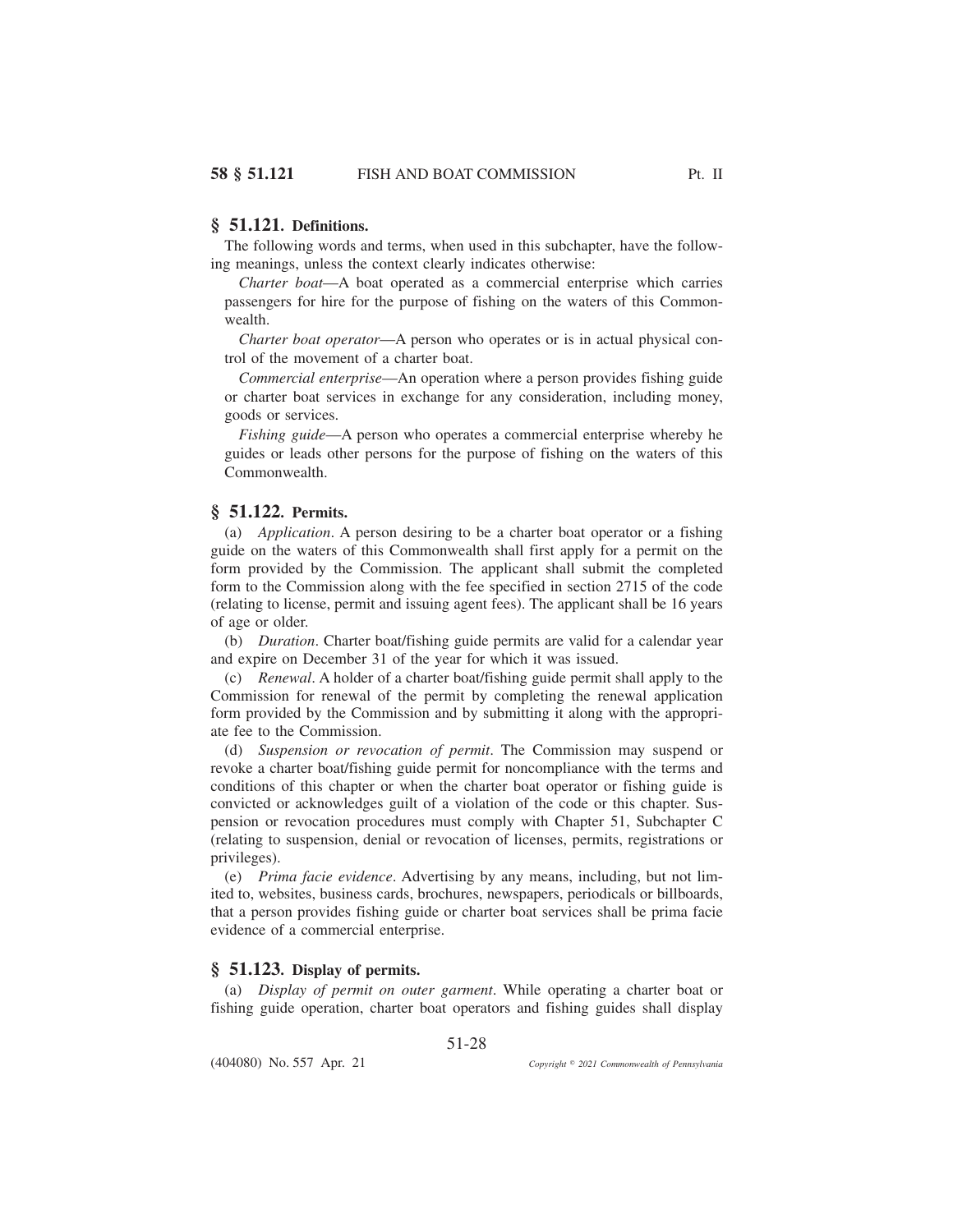their permits on a hat or an outer garment in plain view. The charter boat operator and fishing guide may carry and display the permit in the same holder containing a fishing license.

(b) *Officers designated to check permits*. Charter boat operators and fishing guides shall present their charter boat/fishing guide permits upon the request of an officer authorized to enforce the code.

## **Authority**

The provisions of this § 51.123 amended under the Fish and Boat Code, 30 Pa.C.S. § 2907.3.

### **Source**

The provisions of this § 51.123 amended January 22, 2021, effective January 23, 2021, 51 Pa.B. 427. Immediately preceding text appears at serial pages (316044) to (316045).

# **§ 51.124. Boating safety education.**

When a boat is used in the charter boat/fishing guide operation, the charter boat operator shall possess a boating safety education certificate issued by the Commission or by another state in accordance with criteria of the National Association of State Boating Law Administrators or a boat operator's license issued by the United States Coast Guard. Applicants and holders of charter boat/fishing guide permits shall provide proof of certification of boating safety education upon the request of the Commission.

# **§ 51.125. Insurance.**

Charter boat operators and fishing guides shall possess and maintain in full force and effect general liability insurance for all periods during which they are operating a charter boat/fishing guide operation on the waters of this Commonwealth. The minimum amount of coverage is \$250,000 for each occurrence and \$500,000 in the aggregate. Applicants and holders of charter boat/fishing guide permits shall provide proof of insurance upon the request of the Commission.

# **§ 51.126. CPR and first aid.**

Charter boat operators and fishing guides shall possess and maintain current certification in basic CPR and basic first aid skills. Applicants and holders of charter boat/fishing guide permits shall provide proof of CPR or basic first aid certification upon the request of the Commission.

# **§ 51.127. Fishing license and permits.**

Charter boat operators and their crewmembers and fishing guides shall possess valid Commission issued fishing licenses and the stamps and permits required for the waters in which they fish. Charter boat operators and fishing guides are responsible for ensuring that their employees, passengers and customers possess a valid Commission issued fishing license and the appropriate stamps and permits.

## **Authority**

The provisions of this § 51.127 amended under the Fish and Boat Code, 30 Pa.C.S. § 2907.3.

## 51-29

(404081) No. 557 Apr. 21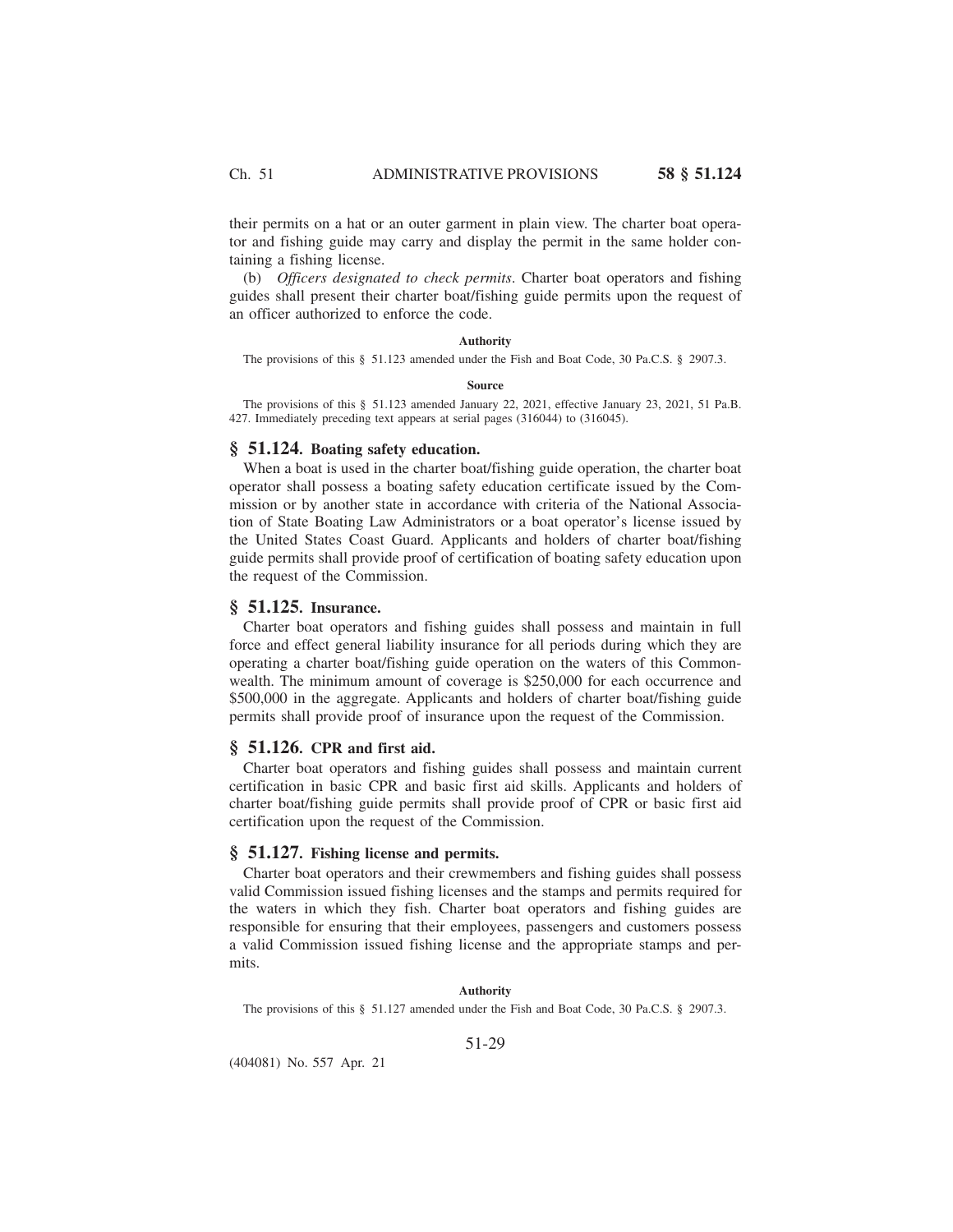#### **Source**

The provisions of this § 51.127 amended January 22, 2021, effective January 23, 2021, 51 Pa.B. 427. Immediately preceding text appears at serial page (316045).

# **§ 51.128. Compliance with laws and regulations.**

Charter boat operators and fishing guides shall comply with all Federal, State and local laws and regulations. Charter boat operators and fishing guides are responsible for ensuring that their employees, passengers and customers comply with all fishing and boating laws and regulations.

# **§ 51.129. Special issuing agents.**

(a) The Commission may designate holders of charter boat/fishing guide permits as special issuing agents for the purpose of selling to their customers One-Day Fishing Licenses, Three-Day Tourist Fishing Licenses, Seven-Day Tourist Fishing Licenses and trout/salmon permits and special permits for fishing Lake Erie and tributaries.

(b) A holder of a charter boat/fishing guide permit may seek to become a special issuing agent by completing and submitting to the Commission an application on the form prescribed by the Commission. Applications to become a special issuing agent shall be accompanied by a bond or other security in a form satisfactory to the Commission in an amount equal to the value of the licenses, stamps and permits being requested by the applicant. The one-time, nonrefundable fee required by  $\S$  51.35 (relating to operation of the issuing agency) is waived.

(c) Special issuing agents shall file quarterly reports of all fishing licenses, stamps and permits sold during the quarter in the manner determined by the Commission. Special issuing agents may file reports more frequently at the discretion of the agent.

(1) Special issuing agents shall include in their quarterly report detailed sales information and remittance for all licenses, stamps and permits sold during the reporting period.

(2) Special issuing agents shall file their reports so that they are received in the Harrisburg office by the 15th of the month following the reportable quarter.

(3) Special issuing agents shall file a report even if there is no sales activity to report for the quarter. Failure to file a report places the agency in a delinquent status.

(4) Special issuing agents shall indicate their agent number on the report, as well as the remittance.

(d) Special issuing agents shall maintain a bond or other security in a form satisfactory to the Commission in an amount equal to the value of all licenses, stamps and permits they wish to possess at each location where they issue licenses, stamps and permits.

(e) Except as otherwise provided by this section, Chapter 51, Subchapter D (relating to issuing agents) applies to special issuing agents under this section.

(404082) No. 557 Apr. 21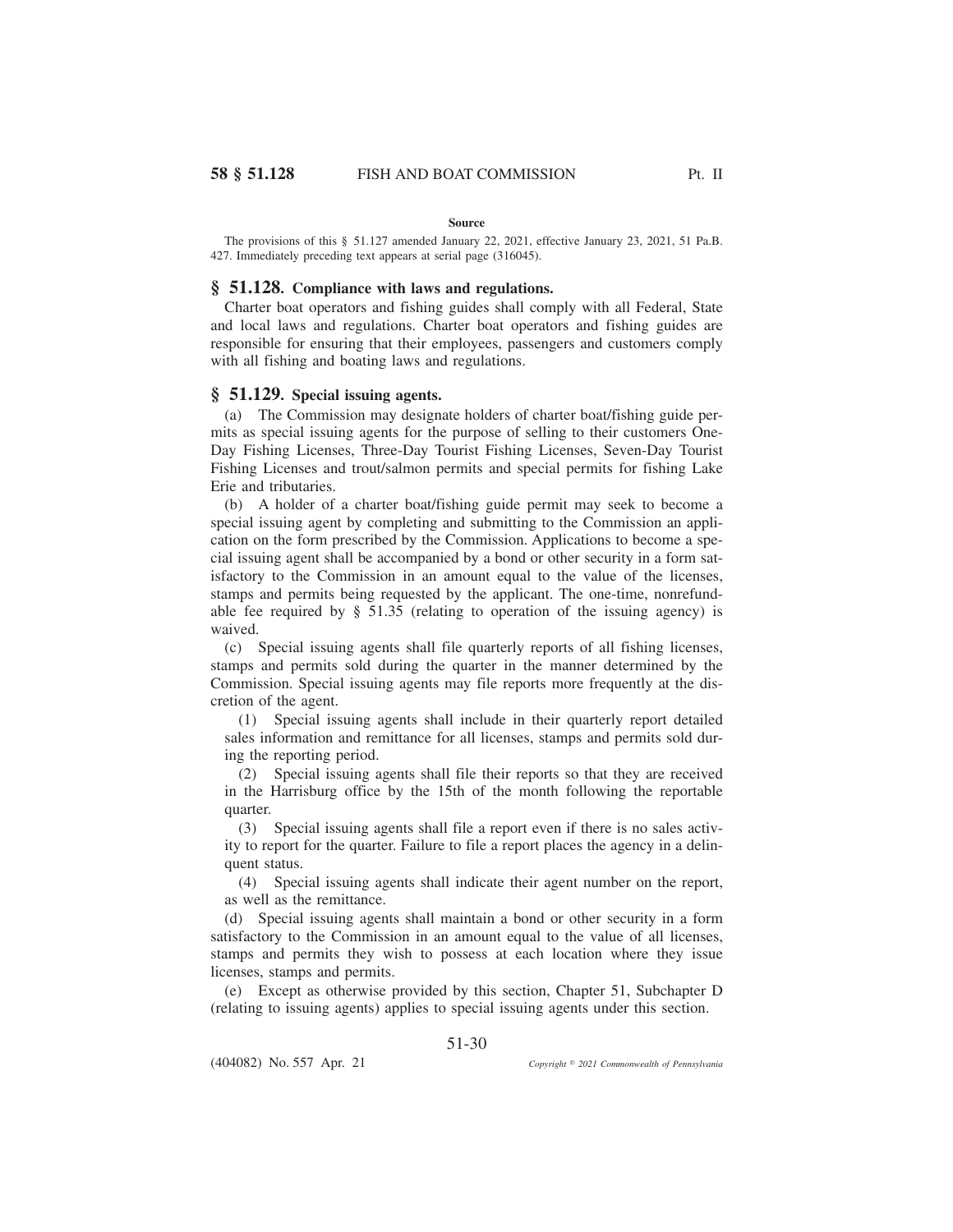# **§ 51.130. Boundary waters.**

(a) Residents of this Commonwealth who operate charter boats or fishing guide operations on boundary waters under the jurisdiction of the Commonwealth shall possess a resident charter boat/fishing guide permit.

(b) Nonresidents of this Commonwealth who operate charter boats or fishing guide operations on boundary waters under the jurisdiction of the Commonwealth shall possess a nonresident charter boat/fishing guide permit.

(c) For purposes of this section, there shall be a rebuttable presumption that a person operating a charter boat or fishing guide operation is operating on the waters of this Commonwealth if the person uses a boat launch in this Commonwealth.

(316047) No. 375 Feb. 06

51-31